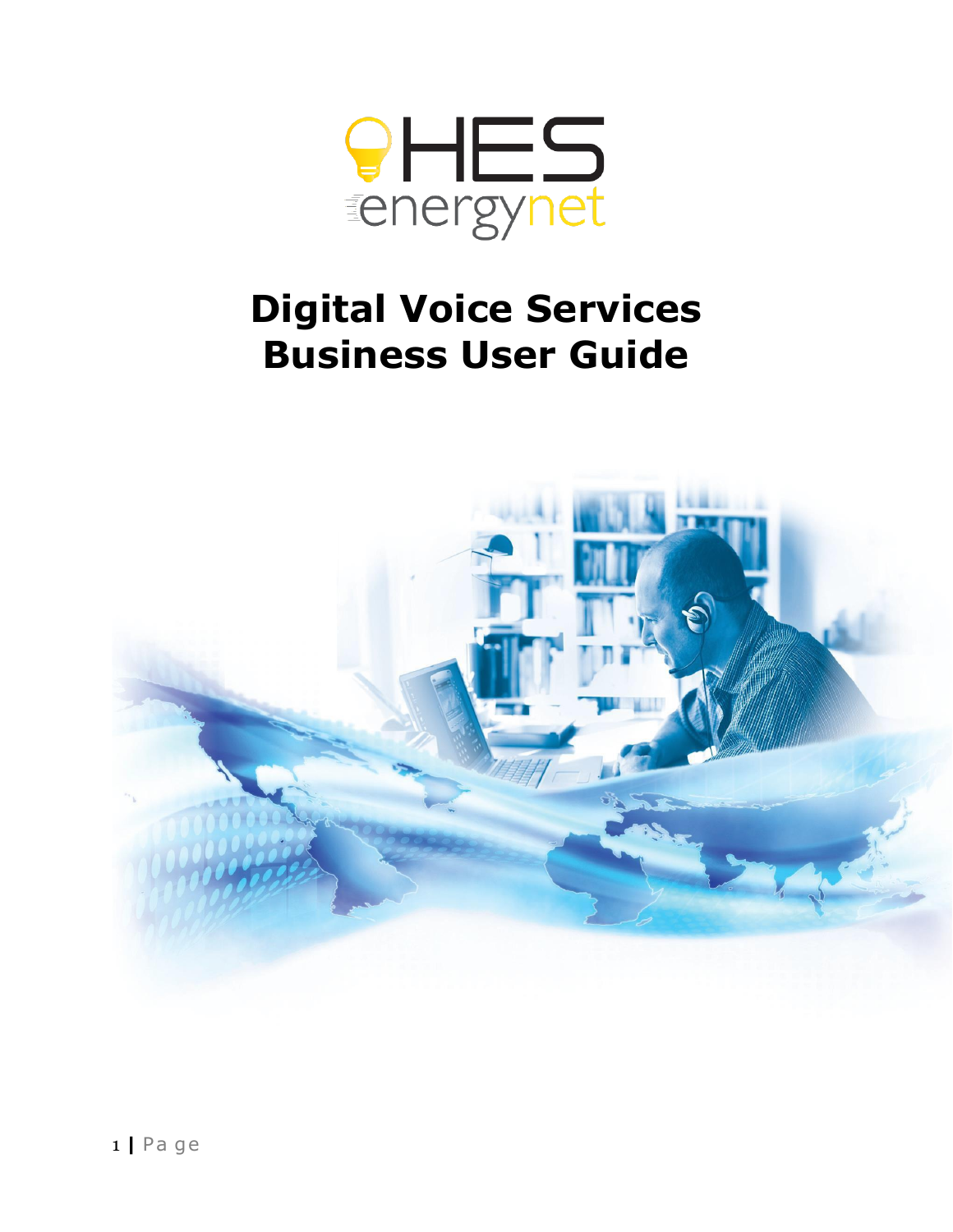# <span id="page-1-0"></span>Feature Access Codes

- \*62 Voice Portal
- \*86 Direct Voice Mail Retrieval
- \*77 Anonymous Call Rejection Activation
- \*87 Anonymous Call Rejection Deactivation
- \*11 Broadworks Anywhere
- \*72 Call Forwarding Always Activation
- \*73 Call Forwarding Always Deactivation
- \*90 Call Forwarding Busy Activation
- \*91 Call Forwarding Busy Deactivation
- \*92 Call Forwarding No Answer Activation
- \*93 Call Forwarding No Answer Deactivation
- \*94 Call Forwarding Not Reachable Activation
- \*95 Call Forwarding Not Reachable Deactivation
- #76 Call Forwarding Selective Activation
- #77 Call Forwarding Selective Deactivation
- \*69 Call Return
- \*68 Call Park
- \*88 Call Park Retrieve
- \*98 Call Pickup
- \*70 Call Waiting Deactivation Per Call
- \*31 Calling Line ID Delivery Blocking Activation All Calls
- #31 Calling Line ID Delivery Blocking Deactivation All Calls
- \*67 Calling Line ID Delivery Blocking Activation Individual Calls
- \*65 Calling Line ID Delivery Activation Individual Calls
- \*78 Do Not Disturb Activation
- \*79 Do Not Disturb Deactivation
- \*66 Last Number Redial
- \*12 Shared Call Appearance Location Activation
- \*13 Shared Call Appearance Location Deactivation
- \*74 Speed Dial 8
- \*75 Speed Dial 100

*Note: Some Feature Access Codes may not work on specific devices due to manufacturer specifications and configurations.*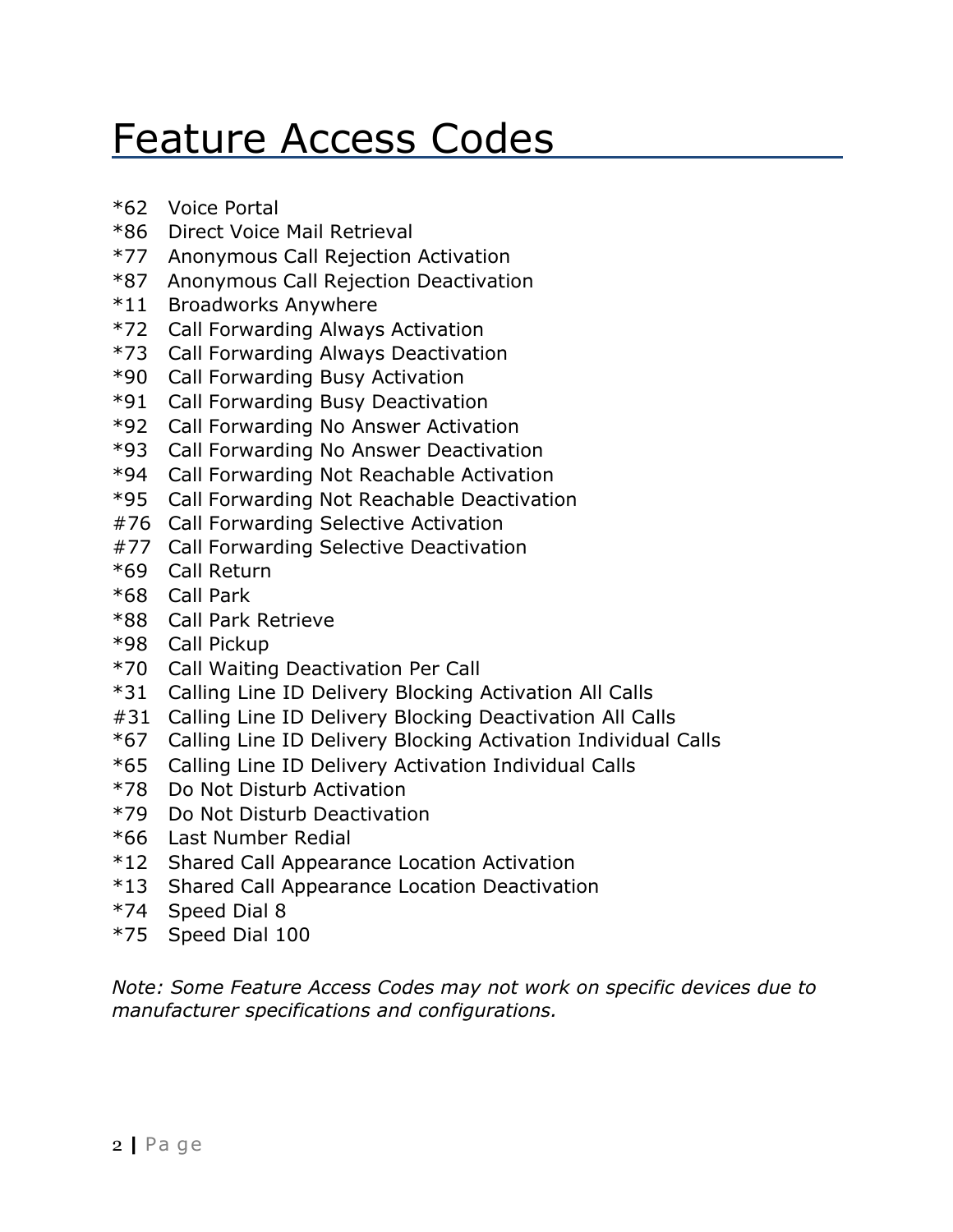

### **Welcome to HES EnergyNet Digital Voice Services**

We take pride in providing superior and reliable digital voice services to our valued customers.

This booklet should answer any questions you may have regarding digital voice services, including how it works, configuration instructions, and how to use some of the main features.

For information on additional features and options available, please go to your online Account Portal at [myphone.hesenergy.net](http://myphone.hesenergy.net/) or call 270-887-0763.

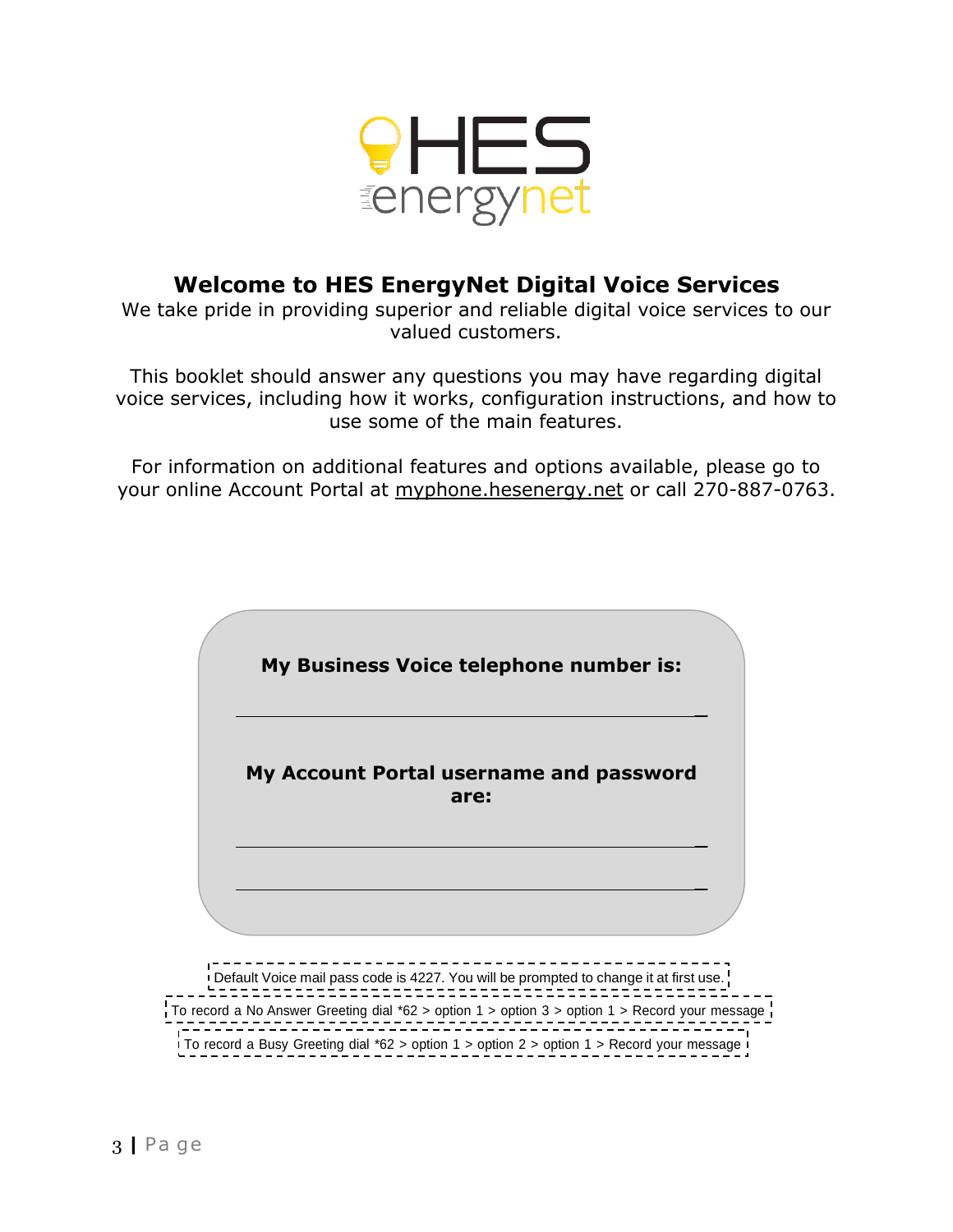# <span id="page-3-0"></span>**Inside this Booklet**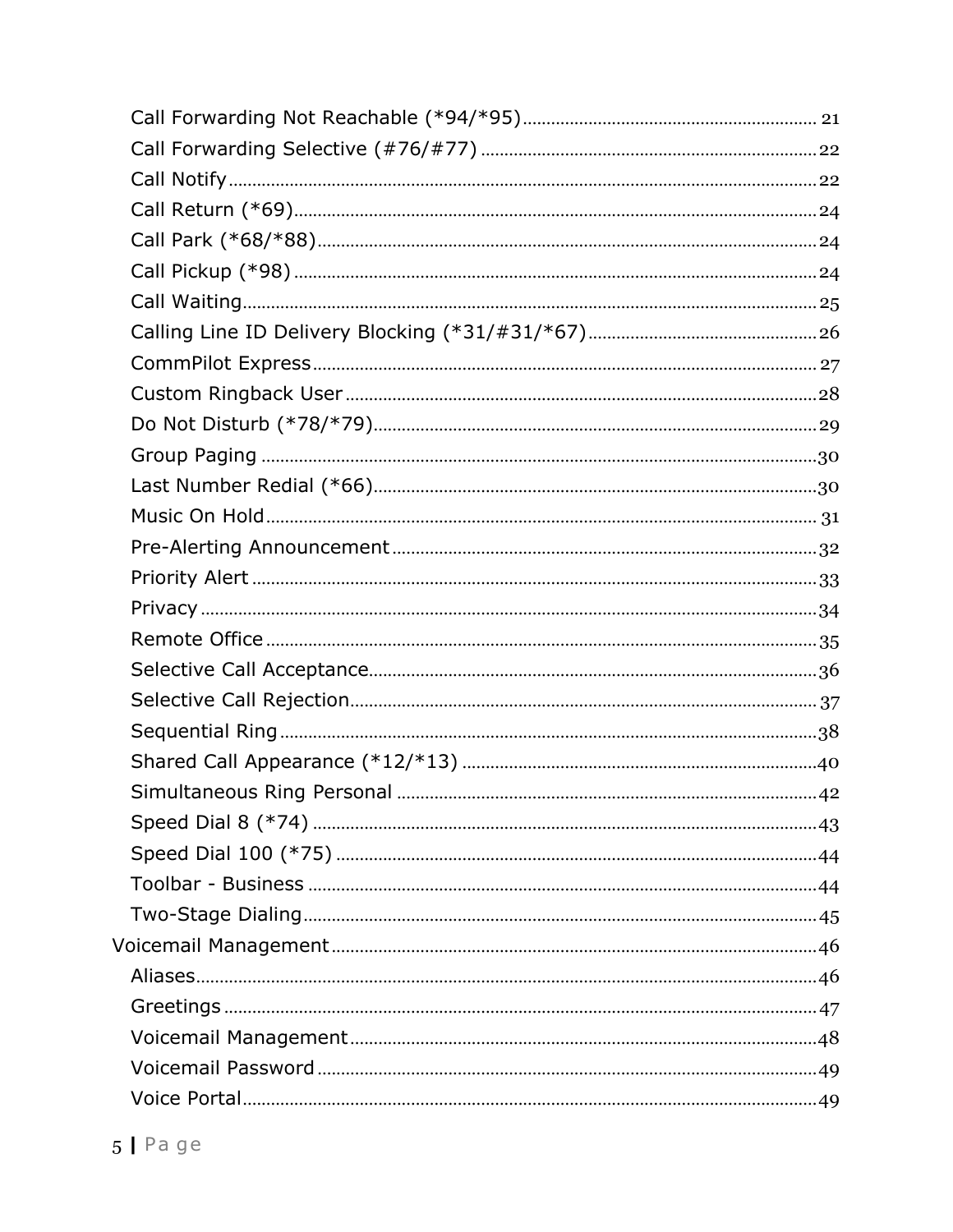<span id="page-5-0"></span>

# General Information

# <span id="page-5-1"></span>**What is Digital Voice Services?**

Digital Voice Services allow you to make and receive calls through your broadband Internet connection while still using the same telephone equipment you already have.

You can call anywhere at any time for less, and your phone number can go everywhere you do!

# <span id="page-5-2"></span>**Making Calls with Digital Voice Services**

You can make calls by dialing the number on your phone, as you always have.

For calls within your area code, you may dial 7, 10, or 11 digits. Example: 555-1212, 859-555-1212, or 1-859-555-1212

When dialing outside your area code, you may use 10 or 11 digits. Example: 859-555-1212 or 1-859-555-1212

To active the International calling feature, you will need to contact HES EnergyNet Business Customer Service at 270-887-0763 or email [support@hesenergy.net.](mailto:support@hesenergy.net)

To place international calls, dial just as you would with a standard analog telephone.

International Access Code + Country Code + City Code + Number Example:  $011 + 39$  (Italy) + 81 (Naples) + Number

To answer a call, pick up your phone's handset like you always have.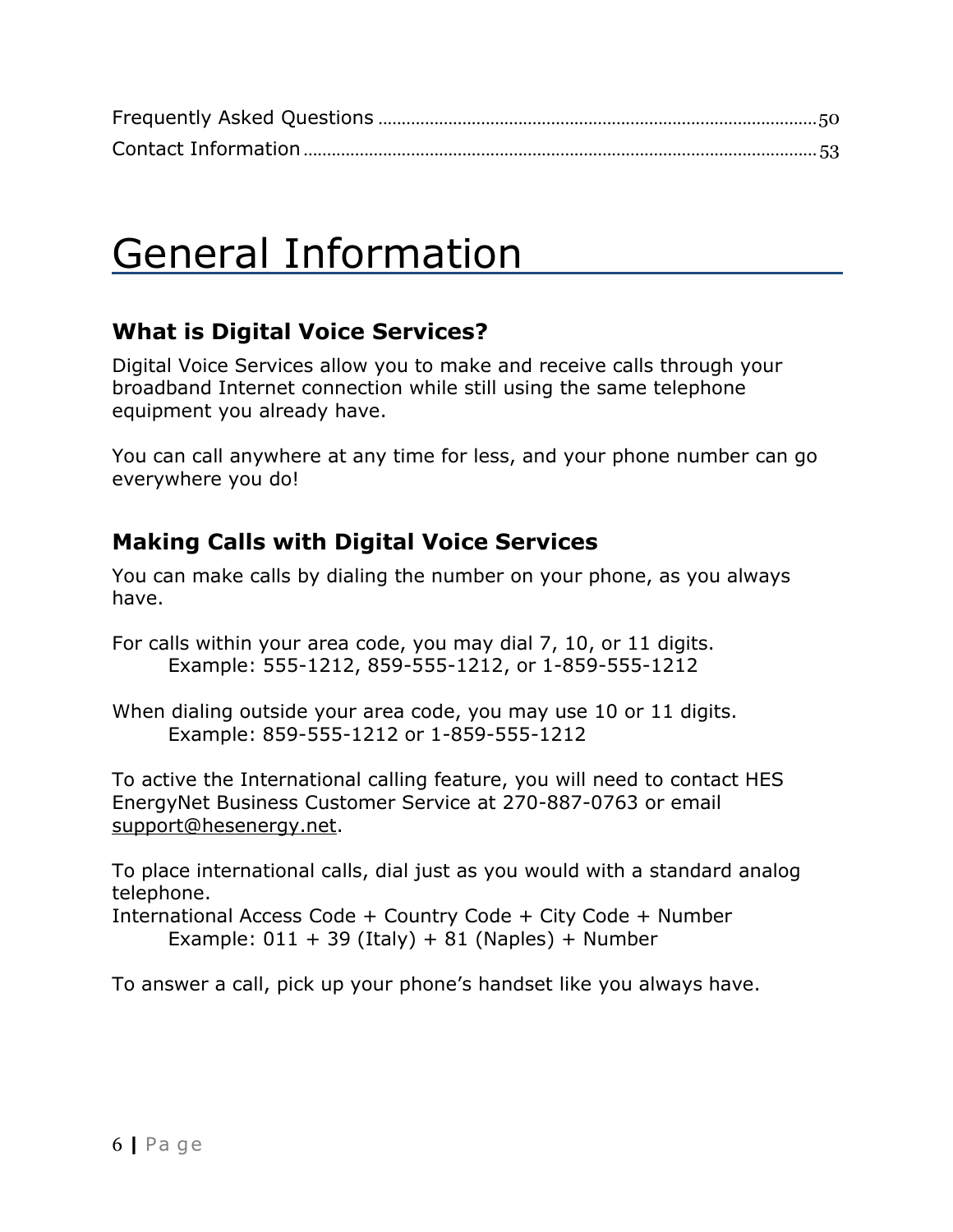## <span id="page-6-0"></span>**Important 911 Information**

While the 911 system through Digital Voice Services will work very similarly to your standard analog telephone, there are a few important differences of which you need to be aware.

- If you move office locations, you will need to call our support line at 270-887-0763 to update your information. It may take a few days to activate and change your 911 feature, so please think ahead when planning a move.
- Electrical or broadband outages can prevent 911 dialing with our system. As your phone service is relying on both your broadband connection and electrical power (with additional battery backup, if available), if these go out, so will your Digital Voice Services. Once the power and broadband connection returns, your system will function properly again.

Additional 911 information is available on the Account Portal for you to read and reference. Please be safe and read all materials related to this issue. Learn more at [myphone.hesenergy.net.](http://myphone.hesenergy.net/)

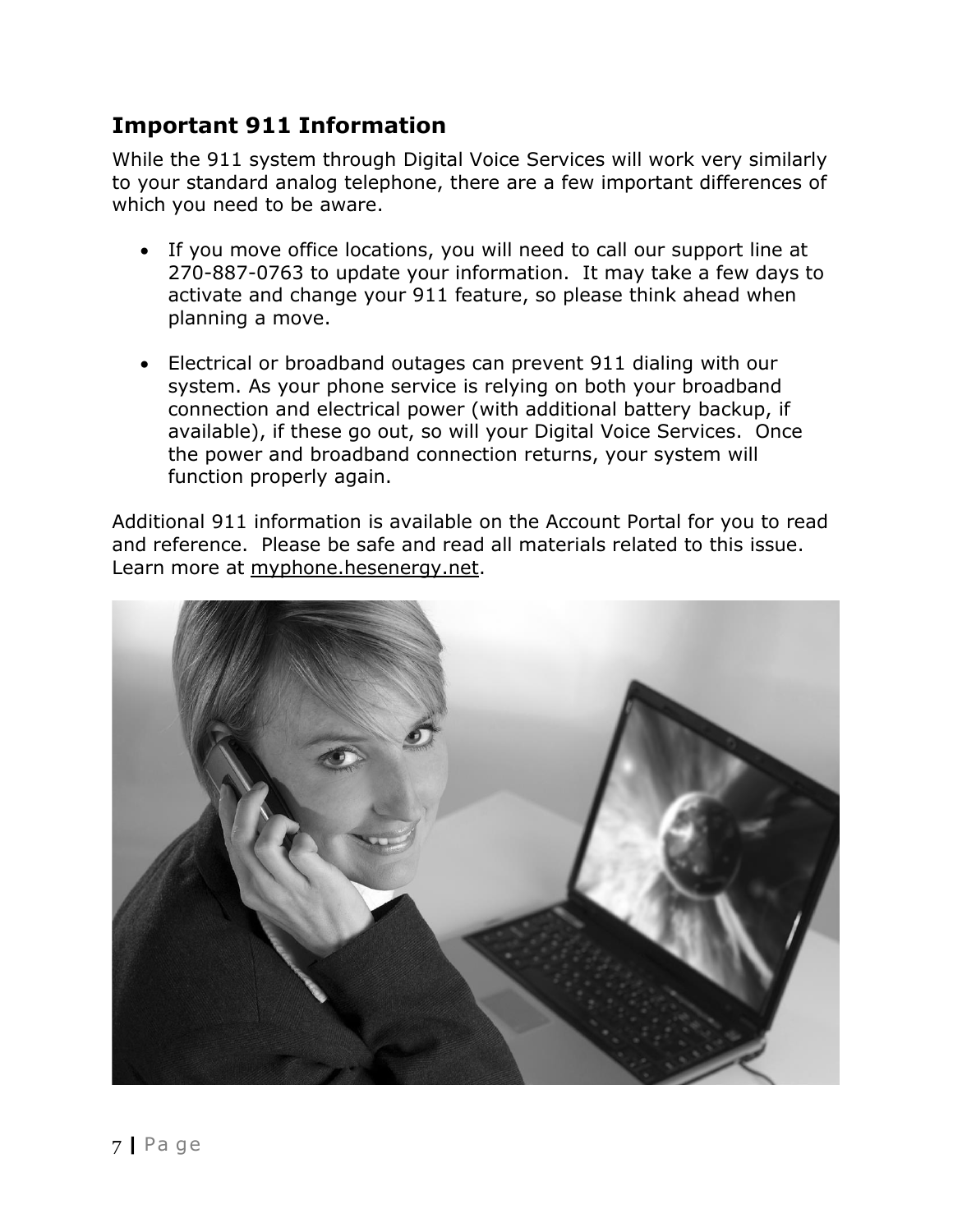# <span id="page-7-0"></span>Getting Started

## <span id="page-7-1"></span>**Accessing the Account Portal**

### <span id="page-7-2"></span>**Account Administrator Access**

The Account Administrator uses the email address on the HES EnergyNet business account to manage all the numbers on the account. You will be using the email address as the Username when signing into the portal.

The Account Administrator can login to your Account Portal and configure all the User Features that HES EnergyNet Digital Voice Services has to offer by doing the following:

- 1. Open your web browser and point it to your account portal [\(myphone.hesenergy.net\)](http://myphone.hesenergy.net/).
- 2. Enter the email address in the Username field and your password in the Password field.
- 3. When you login for the first time, you will be prompted to create a 4 digit CPNI security code. *\*If you have multiple accounts tied to one email address, you will need to click on each product Package Name and input CPNI code for each package. For identity verification, we will ask that you provide the CPNI code when requesting any changes to be made to the account.*
- 4. You should now be on the Account Summary page. To configure User Features, click on the Features tab at the top of the screen.

If you do not have your password when logging in for the first time, but do have your email address setup on the account, then you can utilize the "Forgot Password?" link to get into your account by doing the following:

- 1. Open your web browser and point it to your account portal [\(myphone.hesenergy.net\)](http://myphone.hesenergy.net/).
- 2. Select the "Forgot Password?" link on the left side of the screen.
- 3. In the Password Reset screen, enter your email address in the Username field and click Submit.
- 4. Your password will be emailed to you within 30 minutes.
- 5. One you have received the email, you will want to click the link provided and login to the user portal using the email address and the temporary password. *\*If you do not use the link to confirm the Forgot Password request, then the password will not be updated to the new temporary one provided in the email.*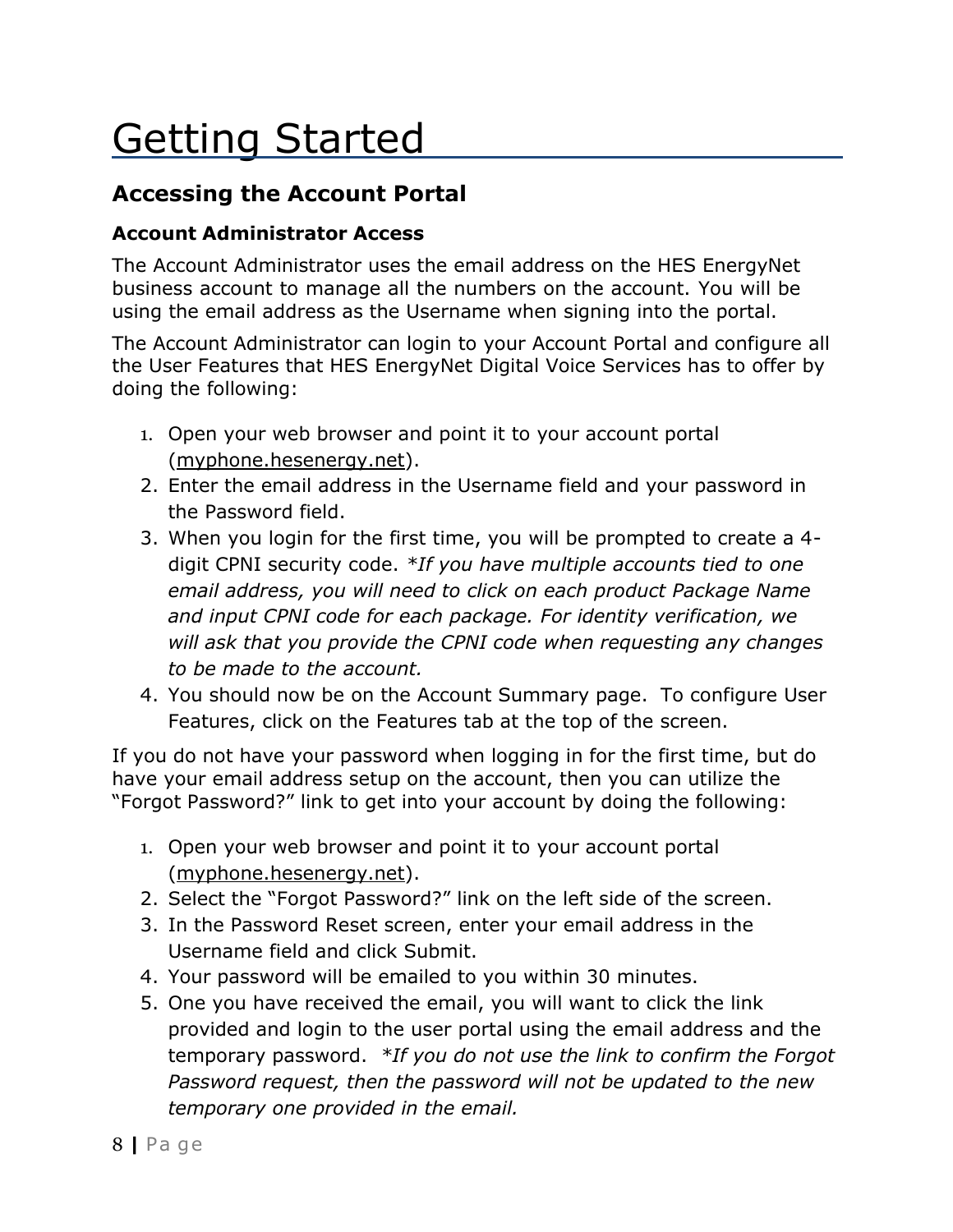- 6. When you login for the first time, you will be prompted to create a 4 digit CPNI security code when you click on any of the packages in the Account Summary. *\*If you have multiple accounts tied to one email address (like a residential and business account), then you will need to click on a product Package Name for each account and input a CPNI code for each. For identity verification, we will ask that you provide the CPNI code when requesting any changes to be made to the account.*
- 7. Once the CPNI code has been set, the Change Password screen will prompt you to put in the current password (the temporary password) and enter a new password. The new password must be at least 6 characters and contain 1 number, one lowercase letter, and one uppercase letter.
- 8. You should now be on the Account Summary page. To configure User Features, click on the Features tab at the top of the screen.

If you do not have an email address associated to the account, or do not receive an email within 30 minutes, please contact us at 270-887-0763.

### <span id="page-8-0"></span>**Account User Access**

All other users in the group will sign in with their phone numbers and password. Users cannot sign into the account portal until the Account Administrator has logged in and added the CPNI security code.

Users can login to the Account Portal and configure the user features available for their phone number by doing the following:

- 1. Open the web browser and point it to your account portal [\(myphone.hesenergy.net\)](http://myphone.hesenergy.net/).
- 2. Enter your phone in the Username field and your password in the Password field.
- 3. You should now be on the Account Summary page. To configure User Features, click on the Features tab at the top of the screen.

Users are not permitted to change their account information in the account portal. The account portal will display a message advising these users to contact their Account Administrator for these changes. If a user needs their password reset, the Account Administrator can reset it from the account portal, or the user can contact us at 270-887-0763.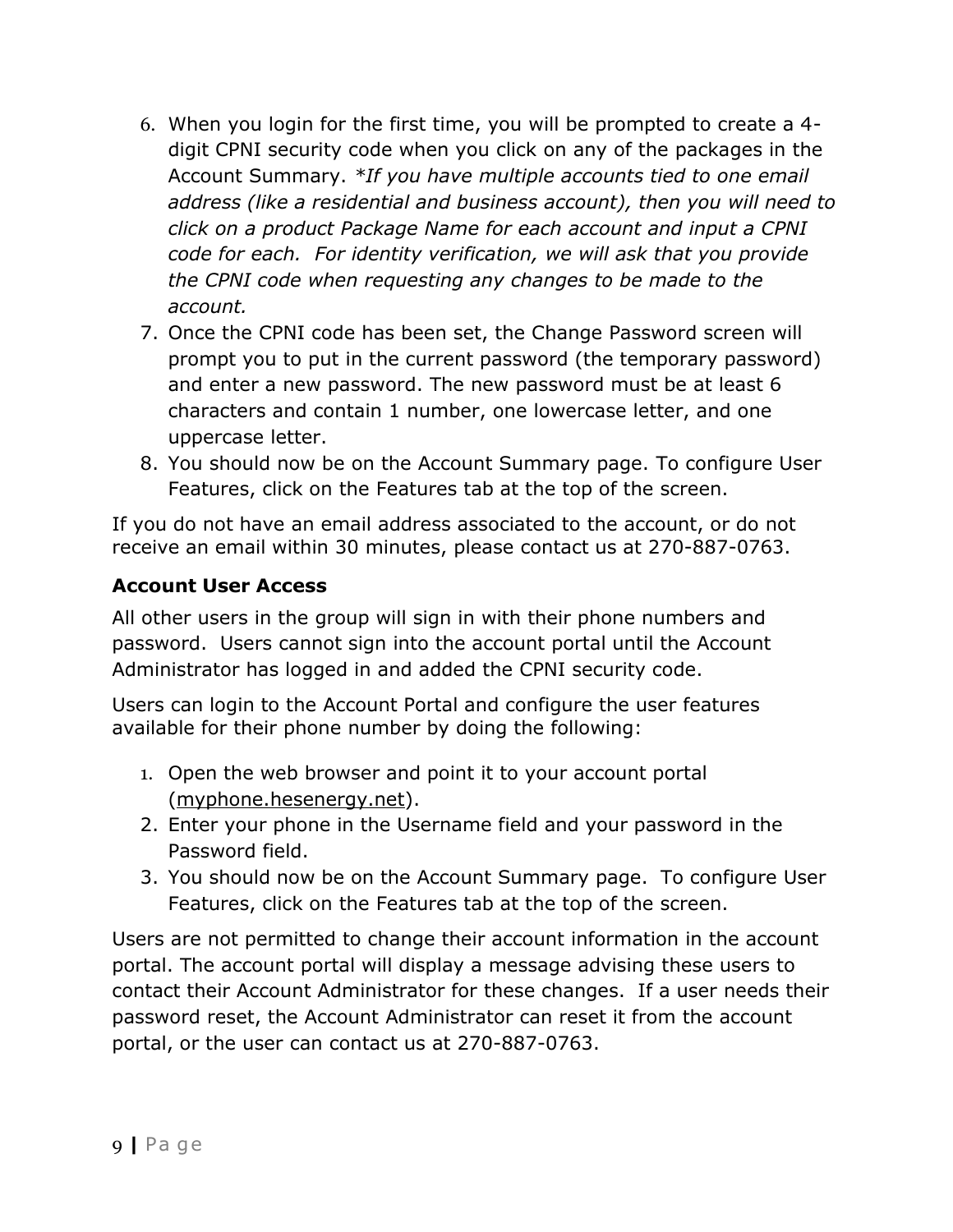## <span id="page-9-0"></span>**Voice Portal Quick Setup**

All of your business lines have voicemail service enabled by default. If any lines will not be utilizing voicemail, then the service can be deactivated from the account portal.

### <span id="page-9-1"></span>**Accessing Voice Portal (\*62)**

Follow the instructions below to record your personalized name for your voicemail greeting and set your passcode in the voice portal.

- **1.** Dial \*62 from the phone number for which you are wishing to access the voice portal.
- **2.** Enter the passcode when prompted, the default passcode is **4227.**
- **3.** You will be prompted to enter a new passcode. It cannot contain all repeated or consecutive digits (i.e. 0000 or 1234), the user's own extension or phone number, the user's own extension or phone number reversed, or a recent or reversed passcode.
- **4.** Re-enter the new passcode a second time when prompted.
- **5.** If your new passcode is accepted, you will hear "passcode has been changed successfully".
- **6.** Follow the prompts to record your personized name.
- **7.** Press \* to go to the CommPilot Voice Portal where you can listen to voicemail messages or configure additional settings.

### <span id="page-9-2"></span>**Direct Voice Mail Retrieval (\*86)**

When you have new voicemail messages, you can go directly to your voicemail box by dialing \*86 from your phone.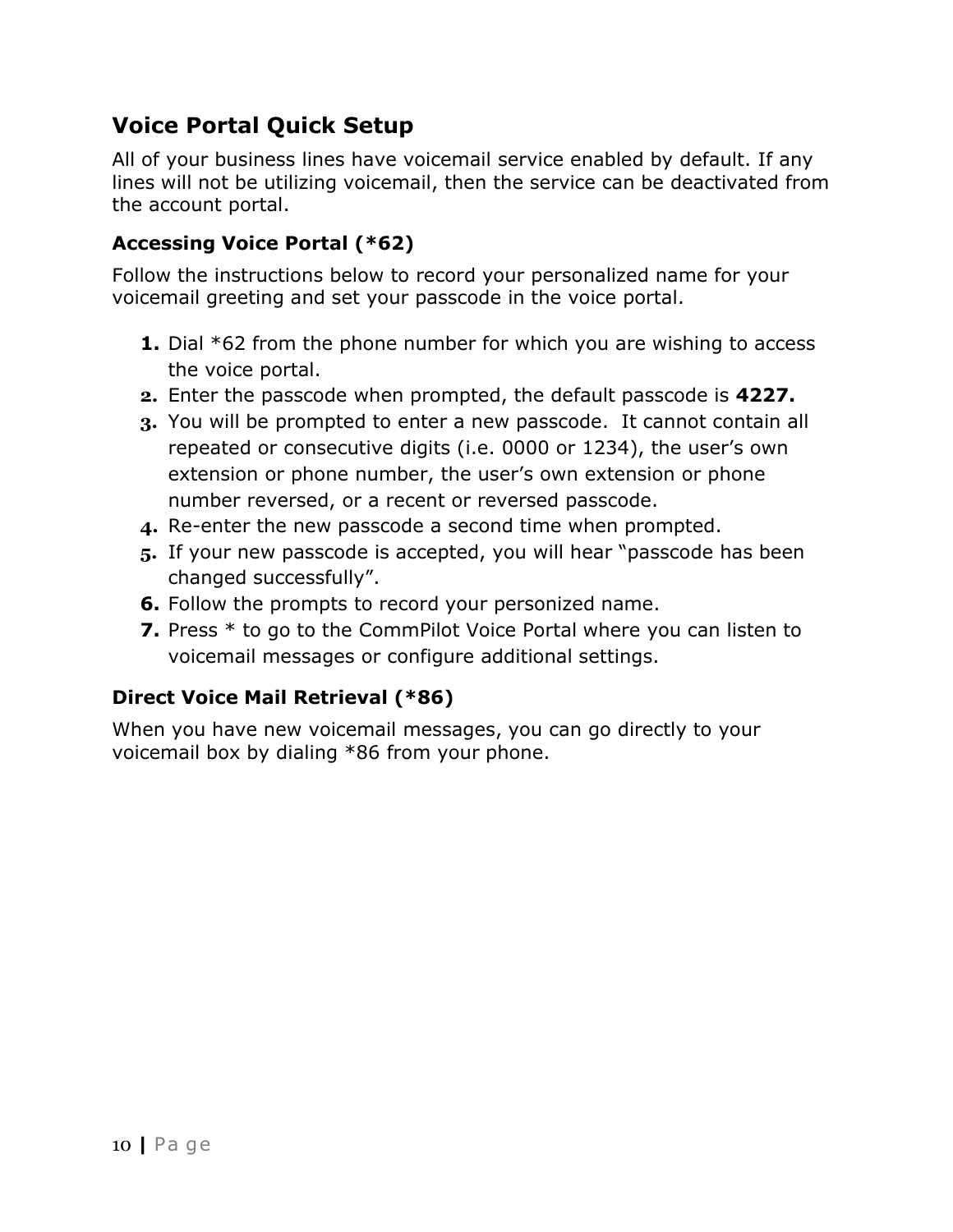#### <span id="page-10-0"></span>**CommPilot Voice Portal Menu**

- I. To access your voicemail box, press 1.
- II. To go to the greetings menu, press 3.
- III. To change your call forwarding options, press 4.
- IV. To record a new announcement, press 5.
- V. To make a call, press 6.
- VI. To change your passcode, press 8.
- VII. To exit the voice portal, press 9.
- VIII. To repeat this menu, press the  $#$  key.

#### <span id="page-10-1"></span>**Voicemail Main Menu**

- I. To listen to your messages, press 1.
- II. To change your mailbox busy greeting, press 2.
- III. To change your mailbox no answer greeting, press 3.
- IV. To compose and send a new message, press 5.
- V. To delete all messages, press 7.
- VI. To go to the CommPilot Voice Portal, press the  $*$  key.
- <span id="page-10-2"></span>VII. To repeat this menu, press the  $#$  key.

#### **Play Messages Menu**

- I. To save this message, press the  $#$  key.
- II. To erase this message, press 7.
- III. To repeat this message, press 2.
- IV. To go back to the previous message, press 4.
- V. To play the message envelope, press 5.
- VI. To go to the next message, press 6.
- VII. For additional options, press 9.
- VIII. To go back to the previous menu, press the  $#$  key.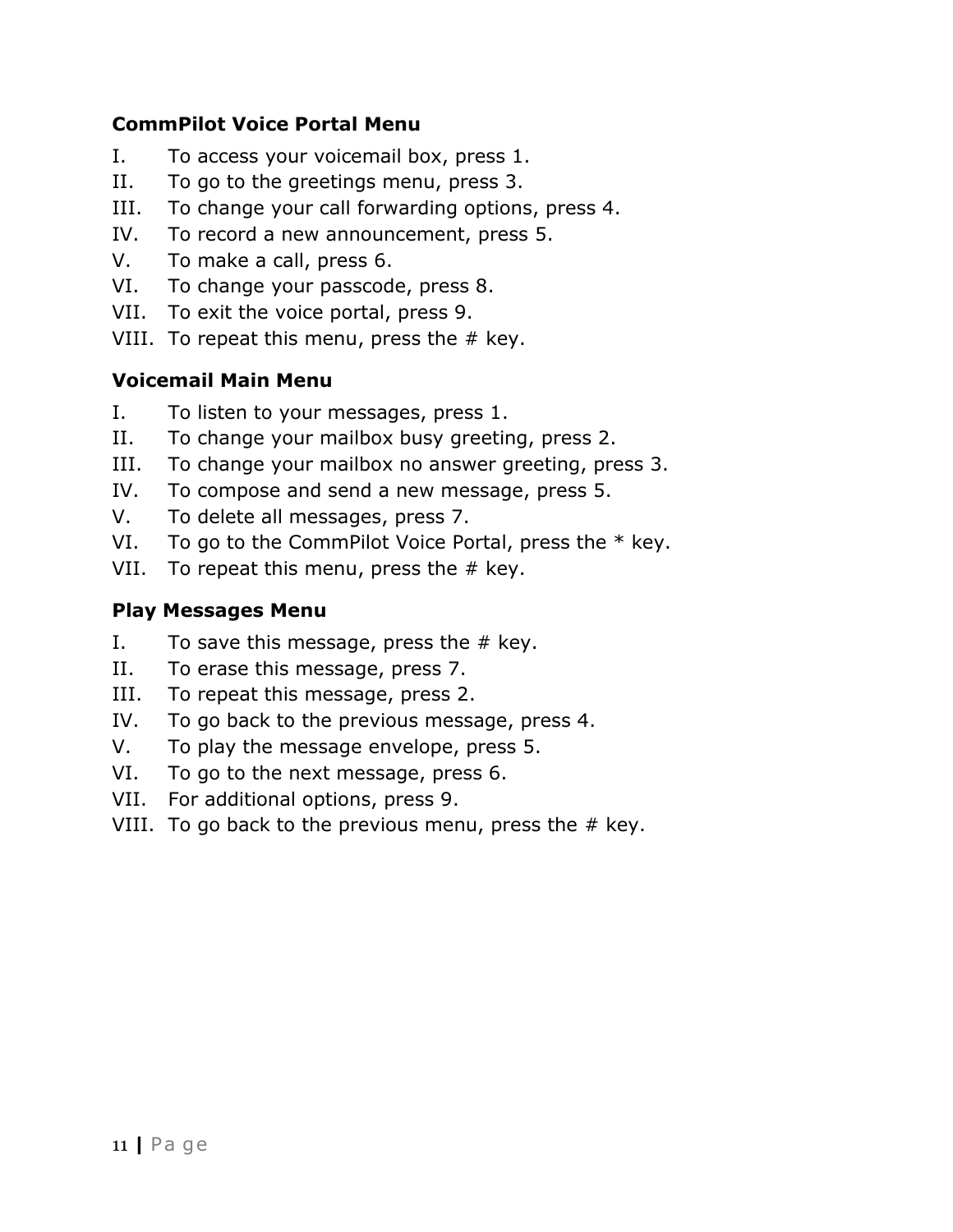# <span id="page-11-0"></span>Features of Business Voice Services

## <span id="page-11-1"></span>**Features Overview**

On the Home page of the Account Portal, there will be three sections, titled Basic Features, Advanced Features, and Voicemail Management. If you click on one, it will expand to show you the available features that can be configured for your voice service.

The following pages contain instructions for configuring our most popular features, like anonymous call rejection, call forwarding, call waiting, do not disturb, speed dial, etc. Please refer to the Account Portal for support and information about additional features and options.

## <span id="page-11-2"></span>**Flash Calls**

Note: Flash calls are available on devices with flash functionality.

### <span id="page-11-3"></span>**Call Transfer**

| <b>Action</b>                                                                                                                                                                                                            | <b>Steps</b>                                                                                                                                                                                                                                                                                                                                                                                   |
|--------------------------------------------------------------------------------------------------------------------------------------------------------------------------------------------------------------------------|------------------------------------------------------------------------------------------------------------------------------------------------------------------------------------------------------------------------------------------------------------------------------------------------------------------------------------------------------------------------------------------------|
| To Start Call Transfer with Consultation<br>Note: The call transfer may also be<br>completed without consultation, known<br>as a blind transfer, by hanging up<br>when the number has been dialed and<br>starts ringing. | While engaged in one call:<br>1. Press flash hook on phone. The initial call is<br>held.<br>2. Enter the phone number or extension of third<br>party. You can press # to signal the end of<br>the phone number or extension.<br>3. Consult with connected party. (Optional, see<br>note to left)<br>4. To complete the transfer, hang up your<br>phone.                                        |
| Call Transfer and Recall Configuration                                                                                                                                                                                   | 1. You can enable/disable and configure these<br>optional settings via the account portal by<br>selecting the appropriate button and clicking<br>Apply:<br><b>Call Transfer Recall</b><br>Use Diversion Inhibitor for Blind Transfer<br>Use Diversion Inhibitor for Consultative<br>Calls<br>Number of Rings before Call Transfer<br>Recall<br>Busy Camp On for specified number of<br>seconds |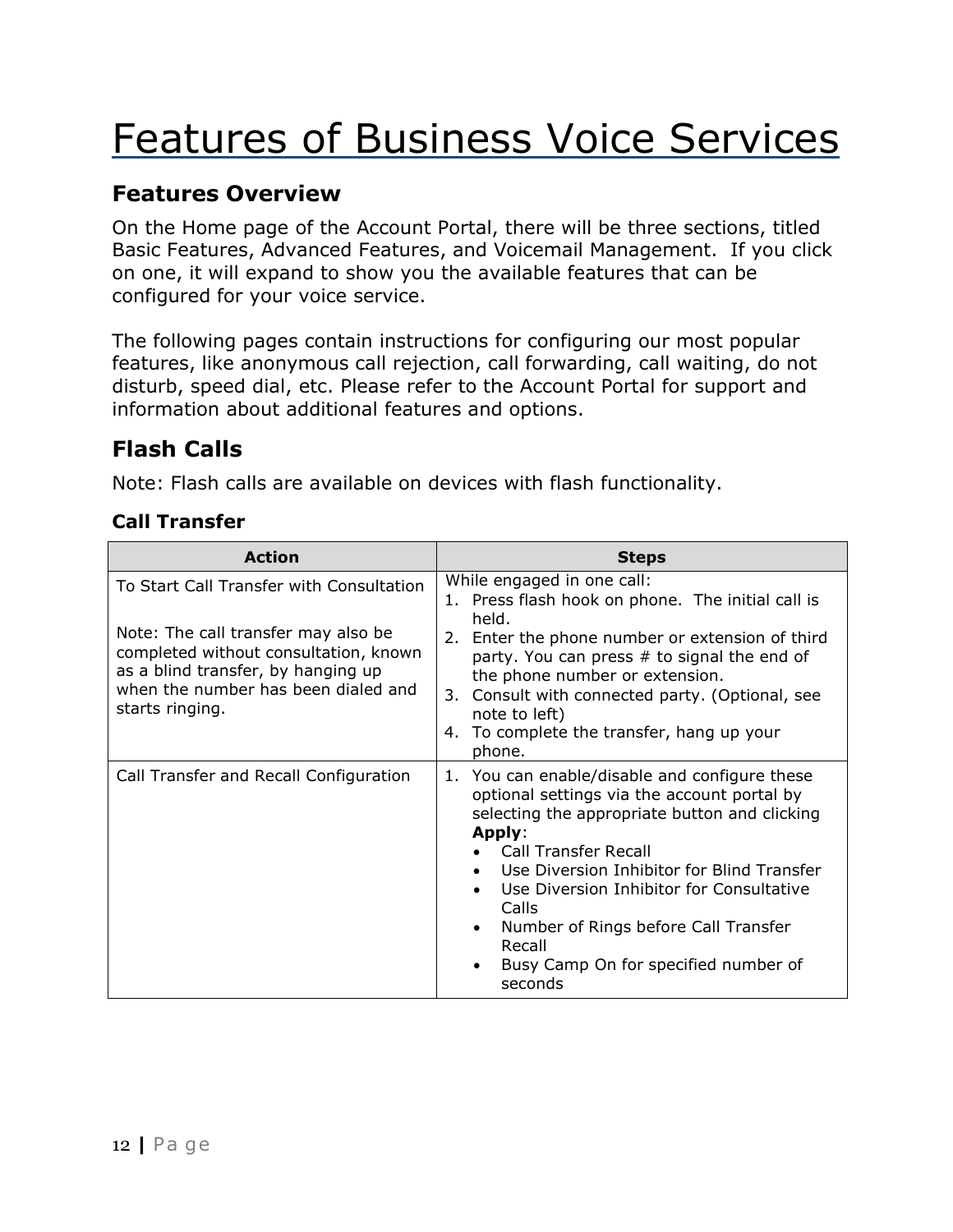#### <span id="page-12-0"></span>**Three-Way Calling**

| <b>Action</b>                                                                                                                                                                        | <b>Steps</b>                                                                                                                                                                                                                                                       |
|--------------------------------------------------------------------------------------------------------------------------------------------------------------------------------------|--------------------------------------------------------------------------------------------------------------------------------------------------------------------------------------------------------------------------------------------------------------------|
| To Start Three-Way Call                                                                                                                                                              | While engaged in one call:<br>1. Press flash hook on phone. The initial call is                                                                                                                                                                                    |
| Note: If either of the two parties hangs<br>up, your call with the remaining party<br>is intact. If you started the call, the<br>other parties are disconnected when<br>you hang up. | held.<br>2. Enter the phone number or extension of the<br>third party. You can press $#$ to signal the end<br>of the phone number or extension.<br>3. When the call is connected, press flash hook<br>again. All parties are now connected in a<br>three-way call. |
|                                                                                                                                                                                      | 4. To drop the add-on party, press the flash-<br>hook again.                                                                                                                                                                                                       |

#### <span id="page-12-1"></span>**N-Way Calling**

| <b>Action</b>                                                                                                                                                                         | <b>Steps</b>                                                                                                                                                                                                                                                                                                                                                                                                                     |
|---------------------------------------------------------------------------------------------------------------------------------------------------------------------------------------|----------------------------------------------------------------------------------------------------------------------------------------------------------------------------------------------------------------------------------------------------------------------------------------------------------------------------------------------------------------------------------------------------------------------------------|
| To Start N-Way Call<br>Note: If either of the other parties<br>hangs up, your call with the remaining<br>parties is connected. If you hang up,<br>the other parties remain connected. | While engaged in a three-way call with two other<br>users:<br>1. Press flash hook on phone. The initial calls<br>are held.<br>2. Enter the phone number or extension of a<br>fourth party. You can press $#$ to signal the<br>end of the phone number or extension.<br>3. When the call is connected, press flash hook<br>again. All parties are now connected in a N-<br>way call.<br>4. To add additional callers, repeat this |
|                                                                                                                                                                                       | procedure.                                                                                                                                                                                                                                                                                                                                                                                                                       |

#### <span id="page-12-2"></span>**Call Hold**

| <b>Action</b>    | <b>Steps</b>                                    |
|------------------|-------------------------------------------------|
| To Use Call Hold | While engaged in one call:                      |
|                  | 1. Press flash hook on phone.                   |
|                  | Press $*22$ .<br>2.                             |
|                  | 3. You can make a second call and toggle        |
|                  | between calls by pressing flash hook.           |
|                  | Hang up to disconnect your call with both<br>4. |
|                  | parties.                                        |

### <span id="page-12-3"></span>**Alternate Number**

This feature enables up to ten additional numbers and/or extensions to be assigned users. The usual ringing is provided for incoming calls to the primary phone number and users have the option of enabling a distinctive ring for calls to their second and third phone numbers. For outgoing calls from the user, the user's primary phone number is the calling line identity.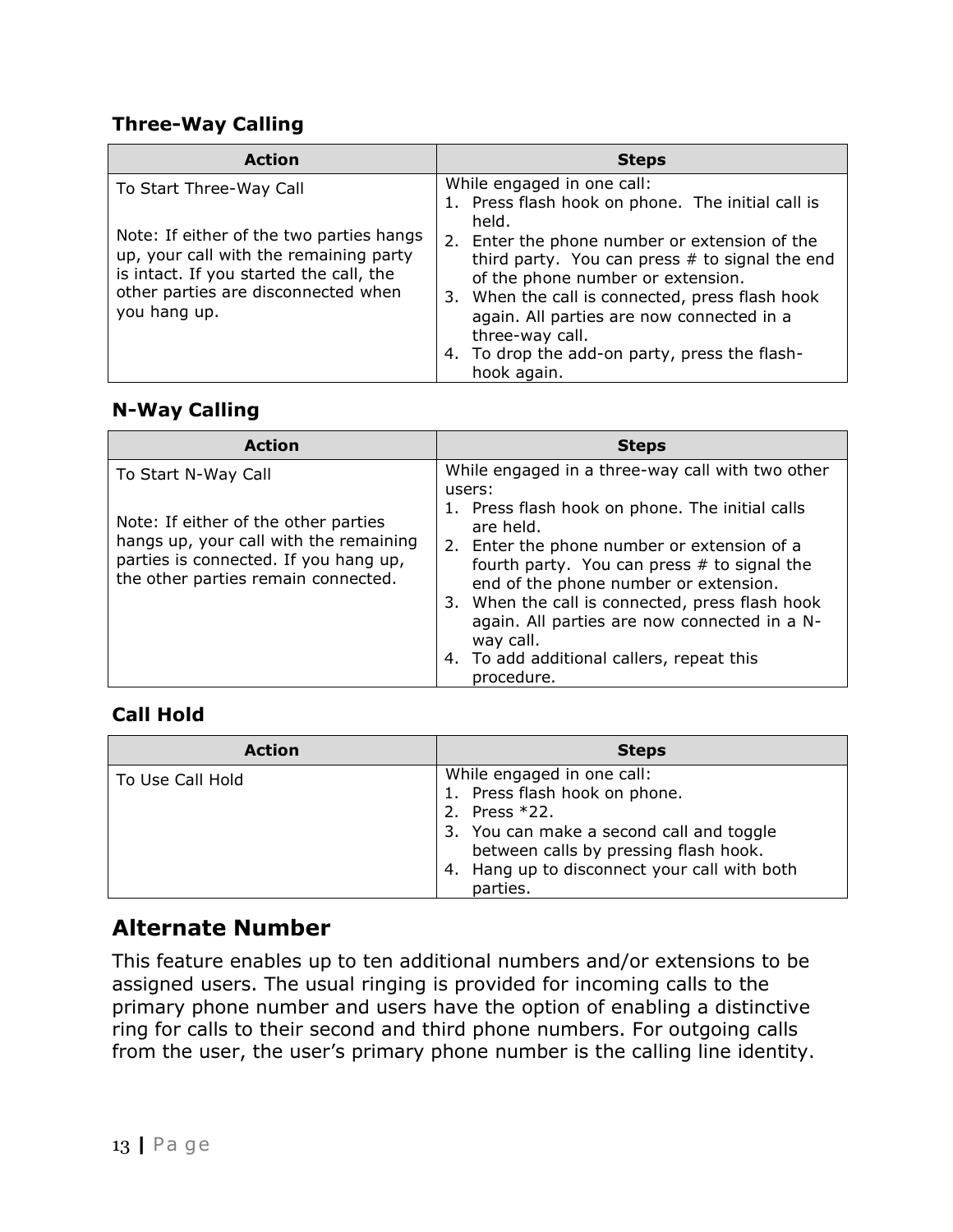*\*\*This is an add-on service, if you are unsure whether you have subscribed to these service offerings - or wish to sign up for any of them - please contact us at 270-887-0763.*

# <span id="page-13-0"></span>**Anonymous Call Rejection (\*77)**

This feature allows you to reject calls from callers who have blocked the display of their number. Only deliberate anonymous numbers are rejected. Callers whose numbers are unavailable are not rejected. Callers that are rejected are informed that you are not accepting calls from unidentified callers. Your Phone does not ring and you do not receive any indication that they called. However, this does not apply to calls within your group. This feature is disabled by default.

| <b>Feature Category in Account Portal</b> | <b>Basic Features</b>                                                                                                                                                                                                                                                                          |
|-------------------------------------------|------------------------------------------------------------------------------------------------------------------------------------------------------------------------------------------------------------------------------------------------------------------------------------------------|
| <b>Action</b>                             | <b>Steps</b>                                                                                                                                                                                                                                                                                   |
| To Enable                                 | 1. From the account portal, select the <b>On</b> radio<br>button and click Apply.<br>OR.                                                                                                                                                                                                       |
|                                           | 1. From the phone, press $*77$ .<br>Hang up the phone. The service is on.<br>2.                                                                                                                                                                                                                |
| To Disable                                | 1. From the account portal, select the Off radio<br>button and click <b>Apply</b> .<br>OR.                                                                                                                                                                                                     |
|                                           | 1. From the phone, press $*87$ .<br>Hang up the phone. The service is off.<br>2.                                                                                                                                                                                                               |
| To Check Current Configuration            | 1. From the phone, press *52*.<br>2. When activated, the announcement plays,<br>"The Anonymous Call Rejection Service is<br>currently activated". When deactivated, the<br>announcement plays, "The Anonymous Call<br>Rejection service is currently deactivated".<br>Hang up the phone.<br>3. |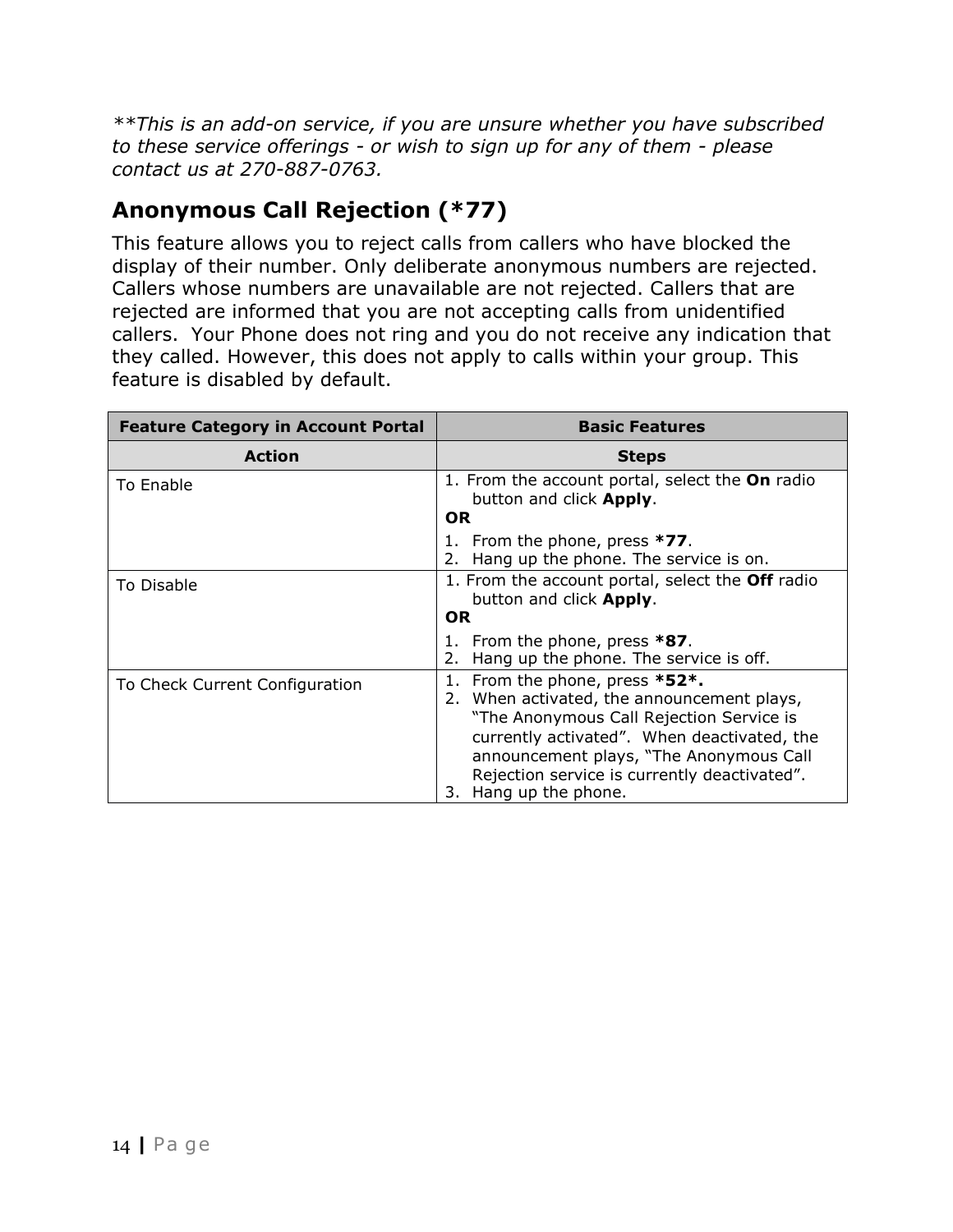# <span id="page-14-0"></span>**Automatic Callback**

This feature allows you to request notification when a busy line becomes idle and connects you without having to redial the phone number. While the feature is enabled, if you call a line and it is busy, you will be prompted to press 1 if you would like to be notified when the lines becomes available. A distinctive ring will be used to notify you when the user is available and when you take the phone off hook you will be connected to the other party. This feature is disabled by default.

| <b>Feature Category in Account Portal</b> | <b>Basic Features</b>                                                                                                                                                                                                                                                               |
|-------------------------------------------|-------------------------------------------------------------------------------------------------------------------------------------------------------------------------------------------------------------------------------------------------------------------------------------|
| <b>Action</b>                             | <b>Steps</b>                                                                                                                                                                                                                                                                        |
| To Enable                                 | 1. From the account portal, select the On radio<br>button and click Apply.                                                                                                                                                                                                          |
| To Disable                                | 1. From the account portal, select the Off radio<br>button and click Apply.                                                                                                                                                                                                         |
| To Access Automatic Callback Menu         | 1. From the phone, press #9.<br>2. Press * to cancel all outstanding Automatic<br>Callback (ACB) requests or select and<br>individual ACB request by pressing its<br>associated key.<br>3. Hang up the phone. Individual ACB requests<br>or all requests are cancelled or verified. |
| To Deactivate Automatic Callbacks         | 1. From the phone, press #8.<br>2. Hang up the phone. All pending ACB requests<br>are cancelled.                                                                                                                                                                                    |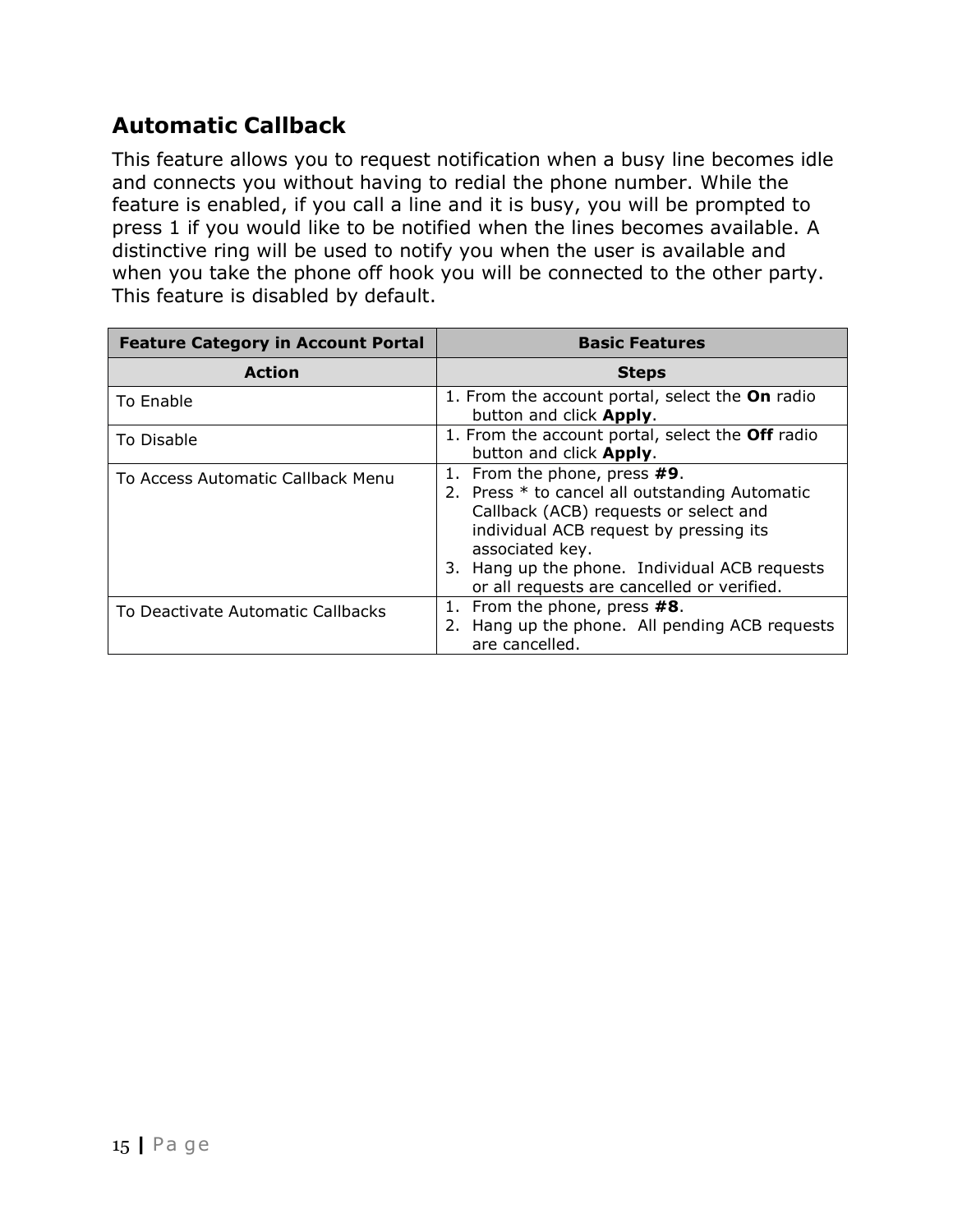# <span id="page-15-0"></span>**Broadworks Anywhere (\*11)**

Broadworks Anywhere extends your digital voice services so you can make and receive calls from any specified fixed phone, mobile phone, or soft client just as if it were your primary device.

It also allows you to pull active calls from one phone to another.

| <b>Feature Category in Account Portal</b>        | <b>Advanced Features</b>                                                                                                                                                                                                                                                                                                                                 |
|--------------------------------------------------|----------------------------------------------------------------------------------------------------------------------------------------------------------------------------------------------------------------------------------------------------------------------------------------------------------------------------------------------------------|
| <b>Action</b>                                    | <b>Steps</b>                                                                                                                                                                                                                                                                                                                                             |
| To Add A New Location                            | 1. From the account portal, click the <b>Add</b> button.<br>2. Enter the phone number for the new phone.<br>3. Enter a description for the entry. (Optional)<br>4. Check 'Enable this Location' if you want the<br>service to be active immediately.<br>5. Click Apply.                                                                                  |
| To Enable Broadworks Anywhere                    | 1. From the account portal, check 'Enable this<br>Location' and click Apply.                                                                                                                                                                                                                                                                             |
|                                                  | <b>OR</b>                                                                                                                                                                                                                                                                                                                                                |
|                                                  | 1. From the remote phone, call your main line<br>and enter your voicemail passcode when<br>prompted, then when you hear a dial tone,<br>press *12.                                                                                                                                                                                                       |
| To Disable Broadworks Anywhere                   | 1. From the account portal, check 'Enable this<br>Location' and click Apply.                                                                                                                                                                                                                                                                             |
|                                                  | <b>OR</b><br>1. From alternate phone, call your main line and<br>enter your voicemail passcode when<br>prompted, then when you hear a dial tone,<br>press *13.                                                                                                                                                                                           |
| To Pull Call from Main Line to Alternate<br>Line | 1. On the alternate line, call your main number<br>and then enter your voicemail passcode when<br>prompted.<br>2. Another recording will state "please enter the<br>destination digits" and a second dial tone will<br>be heard - at this time enter *11.<br>3. The call will be connected on the alternate line<br>and disconnected from the main line. |
| To Pull Call from Alternate Line to Main<br>Line | 1. From the main line, press *11.<br>The call will be connected on the main line<br>2.<br>and disconnected from the alternate line.                                                                                                                                                                                                                      |

*\*\*This is an add-on service, if you are unsure whether you have subscribed to these service offerings - or wish to sign up for any of them - please contact us at 270-887-0763.*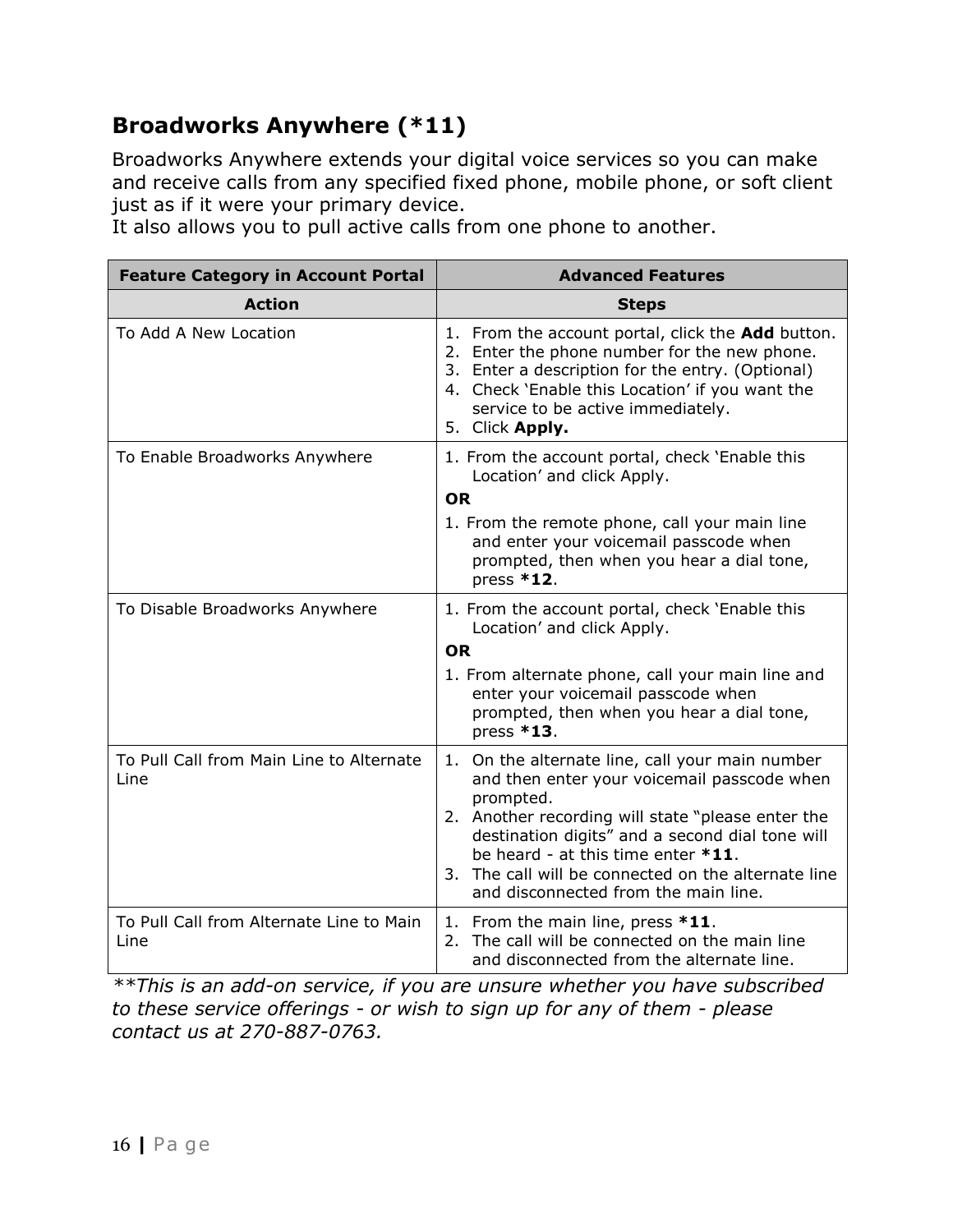## <span id="page-16-0"></span>**Busy Lamp Field**

The Busy Lamp Field service allows a user with a SIP attendant console phone to monitor the hook status and remote party information of up to 50 users via the busy lamp fields on the phone. For each monitored user, the device shows whether the user is busy and whether they are on an incoming or outgoing call. The user can also be notified about calls being parked/no longer parked against monitored users.

| <b>Feature Category in Account Portal</b> | <b>Basic Features</b>                                                                                                                                               |
|-------------------------------------------|---------------------------------------------------------------------------------------------------------------------------------------------------------------------|
| <b>Action</b>                             | <b>Steps</b>                                                                                                                                                        |
| To Configure                              | 1. From the account portal, select the Busy Lamp<br>Field feature.                                                                                                  |
|                                           | No change is needed to the List URI field, you<br>2.<br>can leave it with the default that is auto<br>populated.                                                    |
|                                           | 3. Optional: Check 'Enable Call Park Notification'<br>if you want to monitor that feature on your<br>users.                                                         |
|                                           | 4. Search for the users you want to monitor.<br>You can leave the field blank and click search<br>to display all available users.                                   |
|                                           | 5. Highlight the user(s) in the Available Users list<br>that you want to monitor and click ADD> or<br>ADD All>> to move the user(s) to the<br>Monitored Users list. |
|                                           | 6. You can use the Move Up and Move Down<br>buttons to change the order of the users in<br>the Monitored Users list.                                                |
|                                           | 7. Click Apply.<br>Reboot the phone.<br>8.                                                                                                                          |

*\*\*This is an add-on service, if you are unsure whether you have subscribed to these service offerings - or wish to sign up for any of them - please contact us at 270-887-0763.*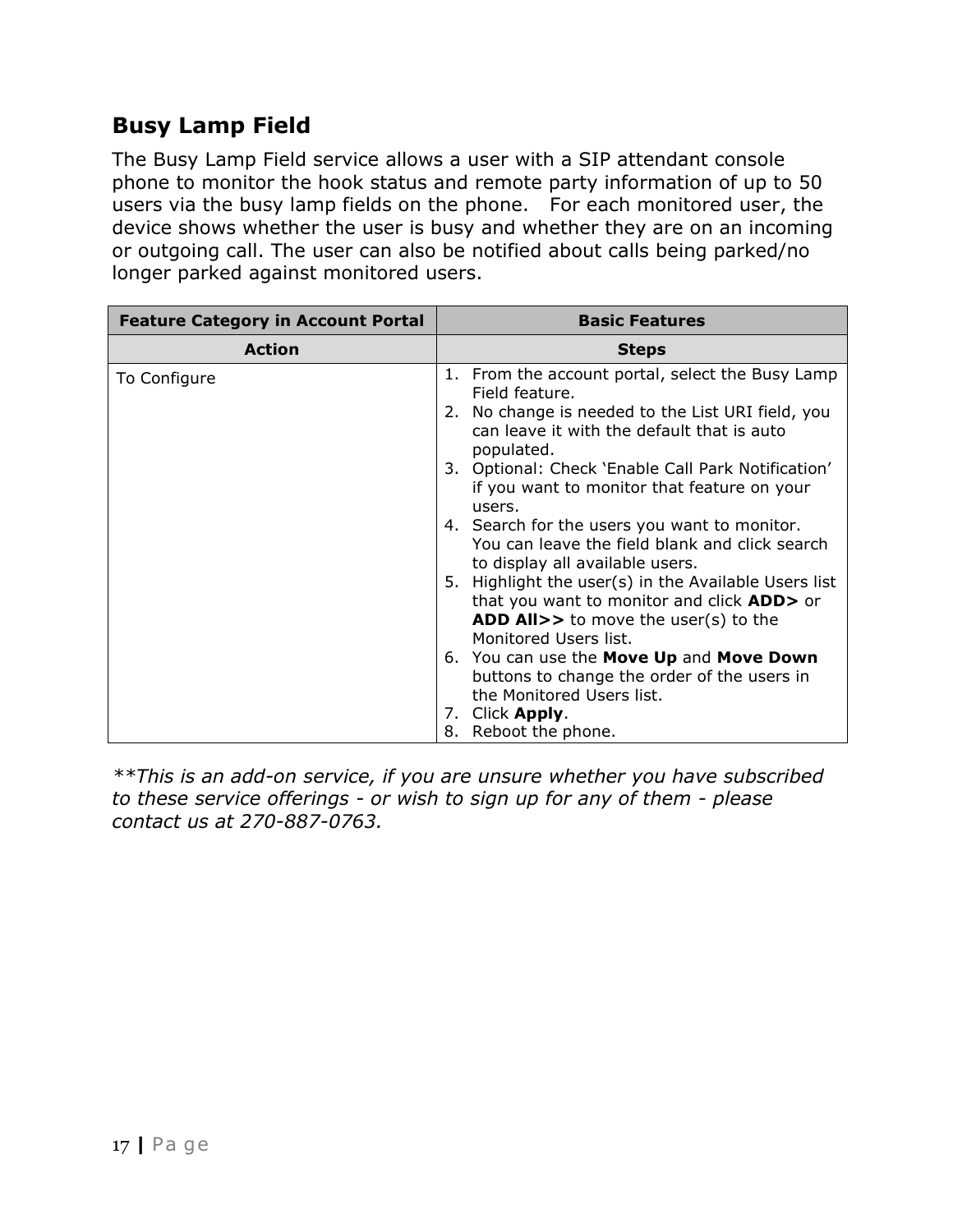# <span id="page-17-0"></span>**Call Forwarding Always (\*72/\*73)**

Call Forwarding Always allows you to forward all your incoming calls to a different location, such as your home office, cell phone, or directly to voicemail. You can also make your primary phone emit a short ring burst to inform you if you are next to your phone when the call is forwarded by using the Ring Reminder. This is important when you have forgotten the service is turned on and you are at your primary phone waiting to receive calls. Note that the location (number or extension) you forward your calls to must be permitted by your outgoing calling plan. This feature can be configured via the account portal or from your phone using feature access codes. This feature is disabled by default.

| <b>Feature Category in Account Portal</b> | <b>Basic Features</b>                                                                                                                                                                                           |
|-------------------------------------------|-----------------------------------------------------------------------------------------------------------------------------------------------------------------------------------------------------------------|
| <b>Action</b>                             | <b>Steps</b>                                                                                                                                                                                                    |
| To Enable CFA to Another Number           | 1. From the account portal, select the On radio<br>button, enter the number where you want<br>calls forwarded, and click Apply.                                                                                 |
|                                           | <b>OR</b>                                                                                                                                                                                                       |
|                                           | 1. From the phone, press *72, followed by the<br>number where you want calls forwarded.<br>Hang up the phone. The service is on.<br>2.                                                                          |
| To Disable CFA to Another Number          | 1. From the account portal, select the <b>Off</b> radio<br>button and click Apply.                                                                                                                              |
|                                           | <b>OR</b>                                                                                                                                                                                                       |
|                                           | From the phone, press *73.<br>1.<br>Hang up the phone. The service is off.<br>2.                                                                                                                                |
| To Enable CFA to Voicemail                | From the phone, press *21.<br>1.<br>Hang up the phone. The service is on.<br>2.                                                                                                                                 |
| To Disable CFA to Voicemail               | From the phone, press #21.<br>1.<br>Hang up the phone. The service is off.<br>2.                                                                                                                                |
| To Check Current Configuration            | 1. From the phone, press *21*. When<br>activated, the announcement plays "The Call<br>Forwarding Always service is currently<br>activated. The current forwarding destination<br>is <phone number="">."</phone> |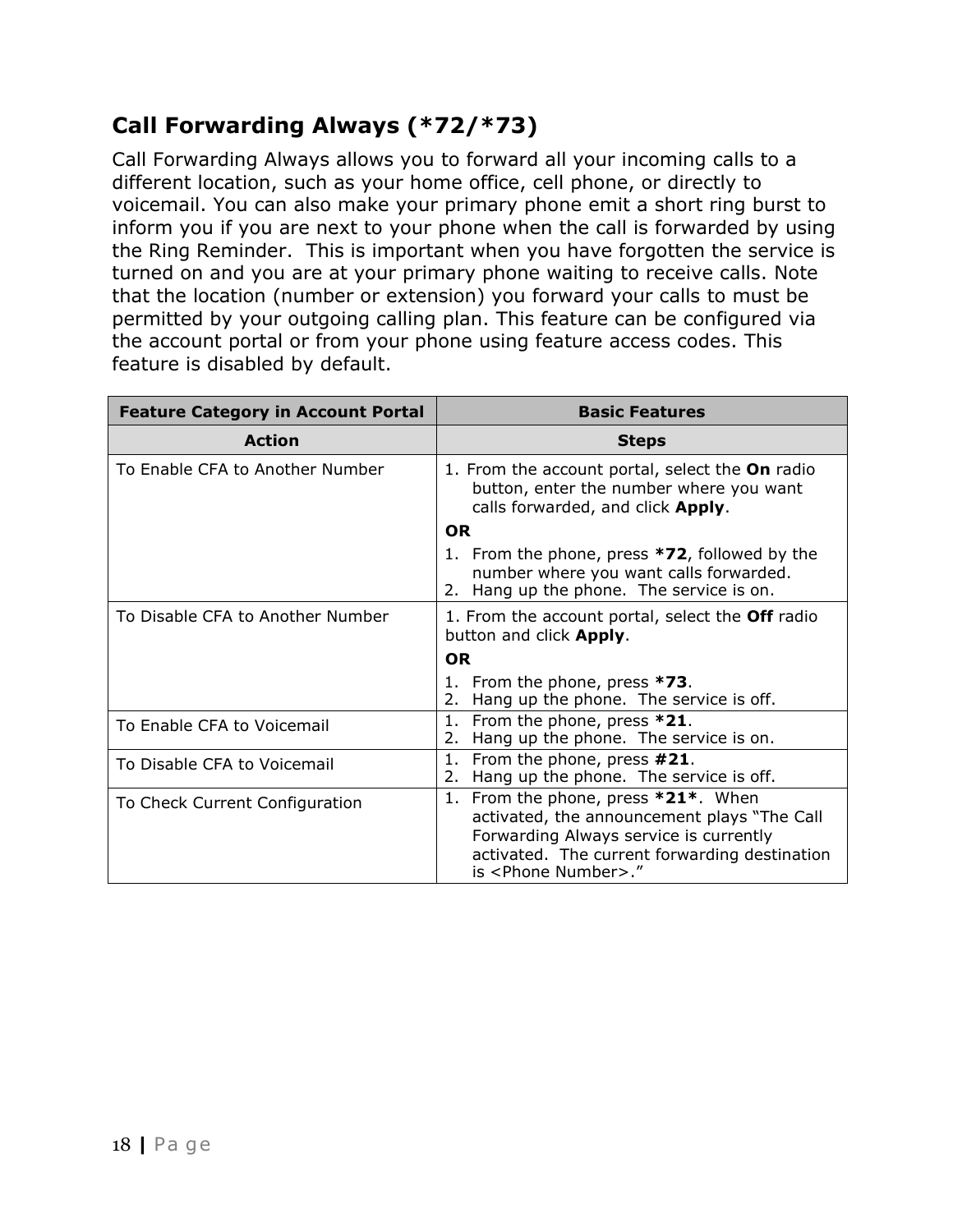# <span id="page-18-0"></span>**Call Forwarding Busy (\*90/\*91)**

This feature allows you to forward all your incoming calls to a different phone number if your phone is currently busy, instead of sending calls to your voicemail. This feature can be configured via the account portal or from your phone using feature access codes. This feature is disabled by default.

| <b>Feature Category in Account Portal</b>                                  | <b>Basic Features</b>                                                                                                                                                                                         |
|----------------------------------------------------------------------------|---------------------------------------------------------------------------------------------------------------------------------------------------------------------------------------------------------------|
| <b>Action</b>                                                              | <b>Steps</b>                                                                                                                                                                                                  |
| To Enable CFB to Another Number<br>*Note: If call waiting is enabled, this | 1. From the account portal, select the On radio<br>button, enter the number where you want calls<br>forwarded, and click Apply.<br><b>OR</b>                                                                  |
| could cause calls to be treated as<br>unanswered, instead of busy.         | 1. From the phone, press <b>*90</b> , followed by the<br>number where you want calls forwarded.<br>2. Hang up the phone. The service is on.                                                                   |
| To Disable CFB to Another Number                                           | 1. From the account portal, select the Off radio<br>button and click <b>Apply</b> .                                                                                                                           |
|                                                                            | <b>OR</b>                                                                                                                                                                                                     |
|                                                                            | 1. From the phone, press $*91$ .<br>Hang up the phone. The service is off.<br>2.                                                                                                                              |
| To Enable CFB to Voicemail                                                 | From the phone, press <b>*40</b> , followed by the<br>1.<br>number where you want calls forwarded.<br>Hang up the phone. The service is on.<br>2.                                                             |
| To Disable CFB to Voicemail                                                | 1.<br>From the phone, press #40.<br>Hang up the phone. The service is off.<br>2.                                                                                                                              |
| To Check Current Configuration                                             | 1. From the phone, press *67*. When<br>activated, the announcement plays, "The Call<br>Forwarding Busy Service is currently<br>activated. The current forwarding destination<br>is <phone number="">.</phone> |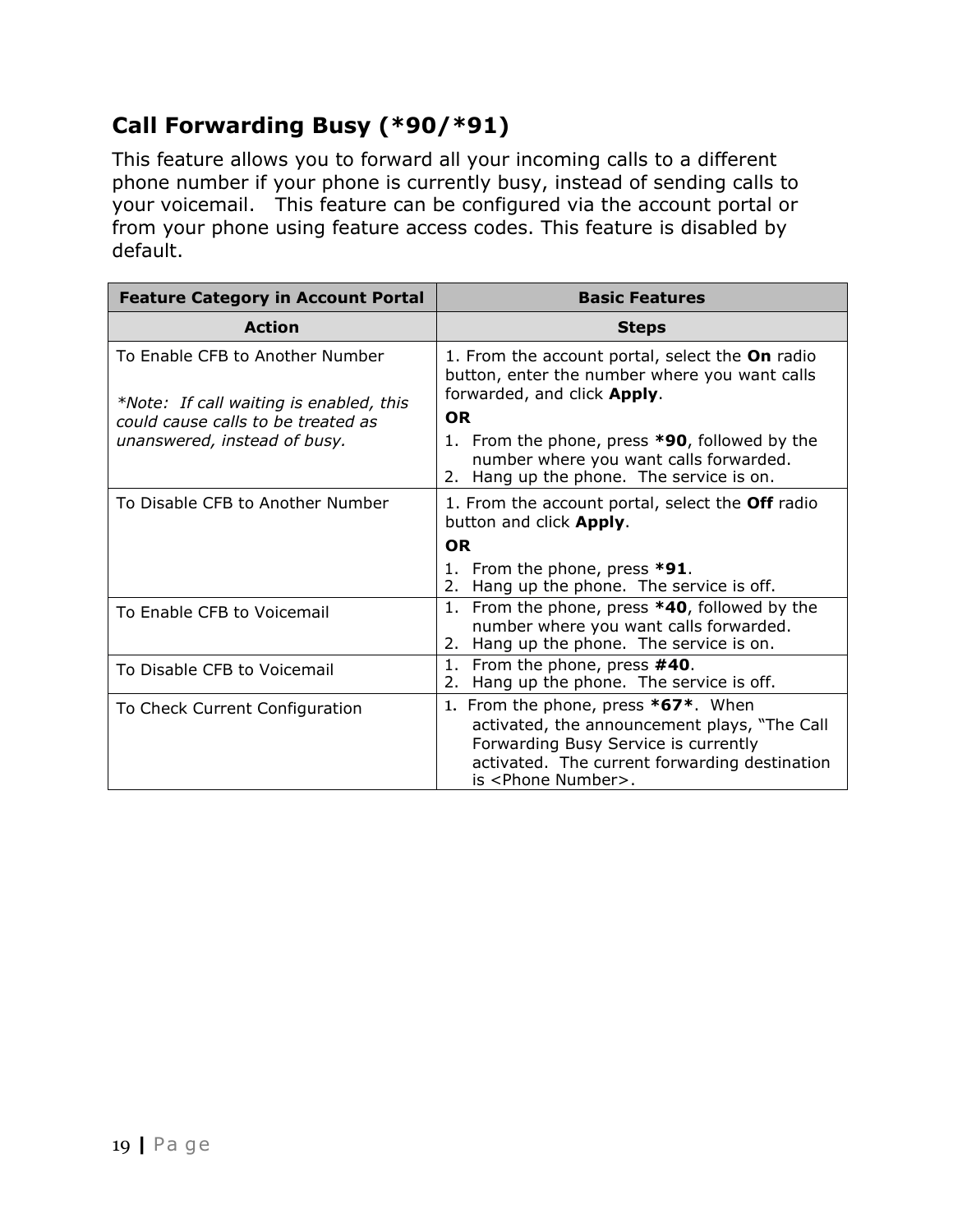# <span id="page-19-0"></span>**Call Forwarding No Answer (\*92/\*93)**

Call Forwarding No Answer allows you to forward all of your calls to a different number when you do not answer the phone, instead of sending calls to your voicemail. This feature can be configured via the account portal or from your phone using feature access codes. This feature is disabled by default.

| <b>Feature Category in Account Portal</b> | <b>Basic Features</b>                                                                                                                                                                                                         |
|-------------------------------------------|-------------------------------------------------------------------------------------------------------------------------------------------------------------------------------------------------------------------------------|
| <b>Action</b>                             | <b>Steps</b>                                                                                                                                                                                                                  |
| To Enable CFNA to Another Number          | 1. From the account portal, select the On radio<br>button, enter the number where you want calls<br>forwarded, and click Apply.                                                                                               |
|                                           | <b>OR</b>                                                                                                                                                                                                                     |
|                                           | 1. From the phone, press *92, followed by the<br>number where you want calls forwarded.<br>2. Hang up the phone. The service is on.                                                                                           |
| To Disable CFNA to Another Number         | 1. From the account portal, select the <b>Off</b> radio<br>button and click <b>Apply</b> .                                                                                                                                    |
|                                           | <b>OR</b>                                                                                                                                                                                                                     |
|                                           | 1. From the phone, press $*93$ .<br>Hang up the phone. The service is off.<br>2.                                                                                                                                              |
| To Enable CFNA to Voicemail               | From the phone, press $*41$ .<br>1.<br>Hang up the phone. The service is on.<br>2.                                                                                                                                            |
| To Disable CFNA to Voicemail              | 1.<br>From the phone, press #41.<br>Hang up the phone. The service is off.<br>2.                                                                                                                                              |
| To Check Current Configuration            | From the phone, press $*61*.$ When<br>1.<br>activated, the announcement plays, "The Call<br>Forwarding No Answer service is currently<br>activated. The current call forwarding<br>destination is <phone number="">."</phone> |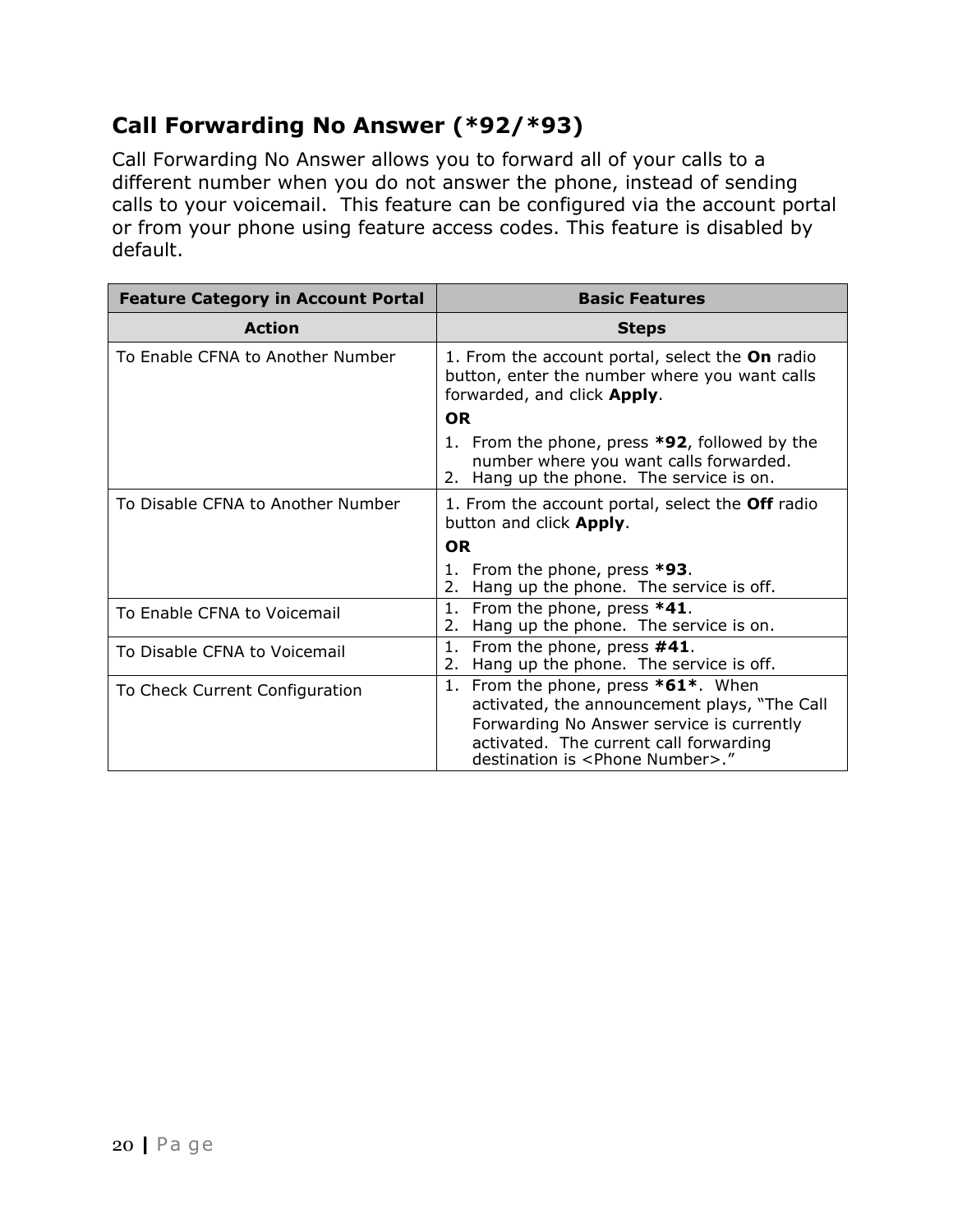# <span id="page-20-0"></span>**Call Forwarding Not Reachable (\*94/\*95)**

Call Forwarding Not Reachable automatically forwards your incoming calls to a different number if the device your phone is connected to loses contact with our Digital Voice System. This feature is disabled by default.

| <b>Feature Category in Account Portal</b> | <b>Basic Features</b>                                                                                                                                                                                                          |
|-------------------------------------------|--------------------------------------------------------------------------------------------------------------------------------------------------------------------------------------------------------------------------------|
| <b>Action</b>                             | <b>Steps</b>                                                                                                                                                                                                                   |
| To Enable                                 | 1. From the account portal, select the On radio<br>button, enter the number where you want calls<br>forwarded, and click Apply.                                                                                                |
|                                           | <b>OR</b>                                                                                                                                                                                                                      |
|                                           | 1. From the phone, press *94, followed by the<br>number where you want calls forwarded.<br>Hang up the phone. The service is on.<br>2.                                                                                         |
| To Disable                                | 1. From the account portal, select the <b>Off</b> radio<br>button and click <b>Apply</b> .                                                                                                                                     |
|                                           | <b>OR</b>                                                                                                                                                                                                                      |
|                                           | 1. From the phone, press *95.<br>Hang up the phone. The service is off.<br>2.                                                                                                                                                  |
| To Check Current Configuration            | From the phone, press $*63*$ . When<br>1.<br>activated, the announcement plays, "The Call<br>Forwarding No Answer service is currently<br>activated. The current call forwarding<br>destination is <phone number="">."</phone> |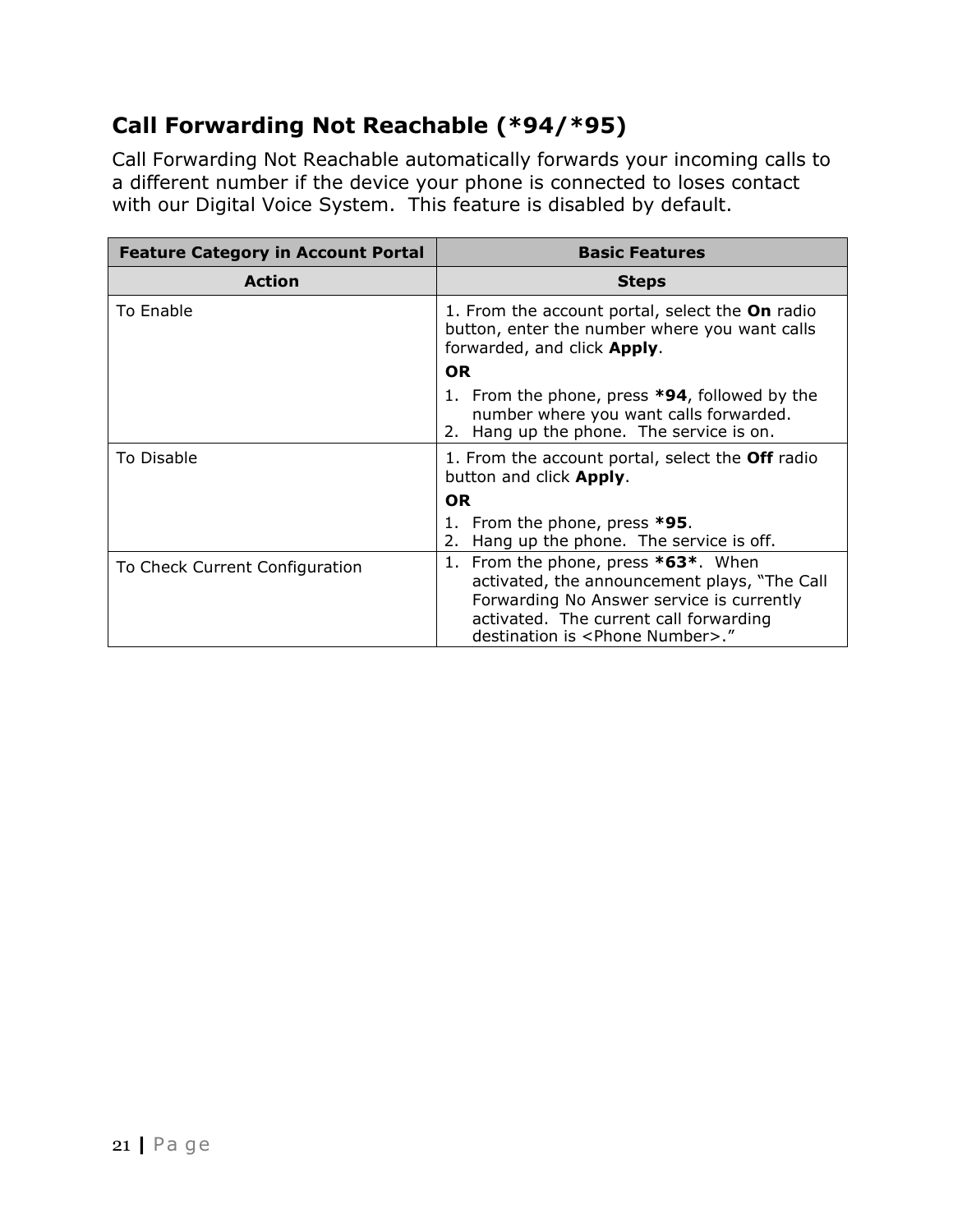# <span id="page-21-0"></span>**Call Forwarding Selective (#76/#77)**

Call Forwarding Selective allows you to forward specific calls matching your pre-defined criteria to a different phone number. The criteria for each Call Forwarding Selective entry can be a list of up to 12 phone numbers and a specified time schedule. All criteria for an entry must be satisfied for an inbound call to be forwarded (phone number, day of week, and time of day). If the call is not forwarded, it continues as if the service was not turned on. This feature is disabled by default.

| <b>Feature Category in Account Portal</b>                                                                                                                                                                                                         | <b>Basic Features</b>                                                                                                                                                                                                                                                                                                             |
|---------------------------------------------------------------------------------------------------------------------------------------------------------------------------------------------------------------------------------------------------|-----------------------------------------------------------------------------------------------------------------------------------------------------------------------------------------------------------------------------------------------------------------------------------------------------------------------------------|
| <b>Action</b>                                                                                                                                                                                                                                     | <b>Steps</b>                                                                                                                                                                                                                                                                                                                      |
| To Add a Call Forwarding Selective<br>Entry<br>*Note: If you are using the 'Default<br>Forward' option, then a 'Default Call<br>Forward to phone number' has to be<br>entered first and applied before you<br>can add an entry using that option. | 1. From the account portal, enter a Name for the<br>entry in the Description field.<br>2. Select a Time Schedule from the drop down:<br>either 'Every Day All Day' or a preconfigured<br>Time Schedule.<br>3. Select and configure a 'Forwarding to:' option.<br>4. Select and configure a 'Calls from:' option.<br>5. Click Add. |
| To Update A Call Forwarding Selective<br>Entry                                                                                                                                                                                                    | 1. Click Edit beside the entry you want to<br>update.<br>2. The existing configuration will auto populate<br>into the fields. Make the required changes to<br>the configuration.<br>3. Click Update.                                                                                                                              |
| To Remove A Call Forwarding Selective<br>Entry                                                                                                                                                                                                    | 1. Click Edit beside the entry you want to<br>remove and click the <b>Delete</b> button.                                                                                                                                                                                                                                          |
| <b>To Enable</b>                                                                                                                                                                                                                                  | 1. From the account portal, select the On radio<br>button and click Apply.                                                                                                                                                                                                                                                        |
|                                                                                                                                                                                                                                                   | <b>OR</b><br>If at least 1 CFS entry and a default call forward<br>number have been configured in the account<br>portal, then you can activate from the phone by<br>doing the following:<br>1. From the phone, press #76.<br>2. Hang up the phone. The service is on.                                                             |
| To Disable                                                                                                                                                                                                                                        | 1. From the account portal, select the <b>Off</b> radio<br>button and click Apply.                                                                                                                                                                                                                                                |
|                                                                                                                                                                                                                                                   | <b>OR</b>                                                                                                                                                                                                                                                                                                                         |
|                                                                                                                                                                                                                                                   | 1. From the phone, press #77.<br>2. Hang up the phone. The service is off.                                                                                                                                                                                                                                                        |

# <span id="page-21-1"></span>**Call Notify**

Call Notify allows you to send a notification email containing the caller's name and number, if available, when the call matches your pre-defined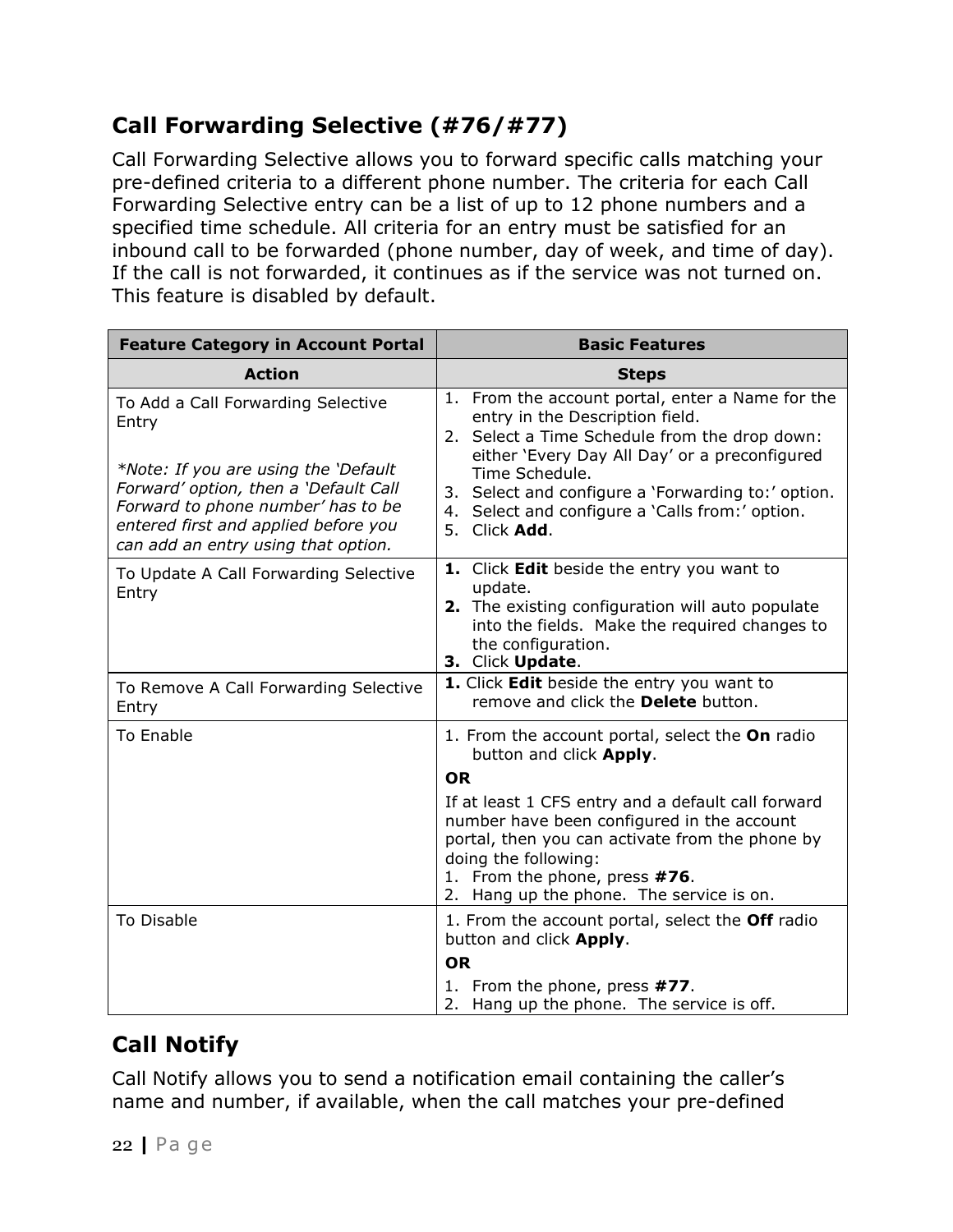criteria. This feature can be used to create an archive of callers or to determine if you missed any important calls. The criteria for each Call Notify entry can be a list of up to 12 phone numbers and a specified time schedule. All criteria for an entry must be satisfied for an email to be sent (phone number, day of the week, and time of day). This feature is disabled by default.

| <b>Feature Category in Account Portal</b> | <b>Basic Features</b>                                                                                                                                                                                                                                                                                                                                                                                                                                                      |
|-------------------------------------------|----------------------------------------------------------------------------------------------------------------------------------------------------------------------------------------------------------------------------------------------------------------------------------------------------------------------------------------------------------------------------------------------------------------------------------------------------------------------------|
| <b>Action</b>                             | <b>Steps</b>                                                                                                                                                                                                                                                                                                                                                                                                                                                               |
| To Add a Call Notify Entry                | 1. From the account portal, enter a Name for the<br>entry in the Description field.<br>2. Select either 'Notify' or 'Do not notify'.<br>3. Select a Time Schedule from the drop down:<br>either 'Every Day All Day' or a preconfigured<br>Time Schedule.<br>4. Select and configure a 'Audio Ringback'<br>Option.<br>5. Select and configure a 'Calls from:' Option.<br>6. Click Add.<br>7. Enter an email address in the 'Send email to:'<br>field.<br>Click Apply.<br>8. |
| To Remove A Custom Ringback Entry         | 1. Click Edit beside the entry you want to<br>remove and click the Delete button.                                                                                                                                                                                                                                                                                                                                                                                          |
| To Enable                                 | The feature is enabled automatically after a Call<br>Notify entry has been added. If the feature has<br>been disabled and needs to be reactivated, follow<br>the instructions below:<br>1. From the account portal, click the <b>Active</b>                                                                                                                                                                                                                                |
|                                           | checkbox beside each entry you want to be<br>active and click <b>Apply</b> .                                                                                                                                                                                                                                                                                                                                                                                               |
| To Disable                                | 1. From the account portal, uncheck the Active<br>checkbox beside each entry you want to be<br>disabled and click Apply.                                                                                                                                                                                                                                                                                                                                                   |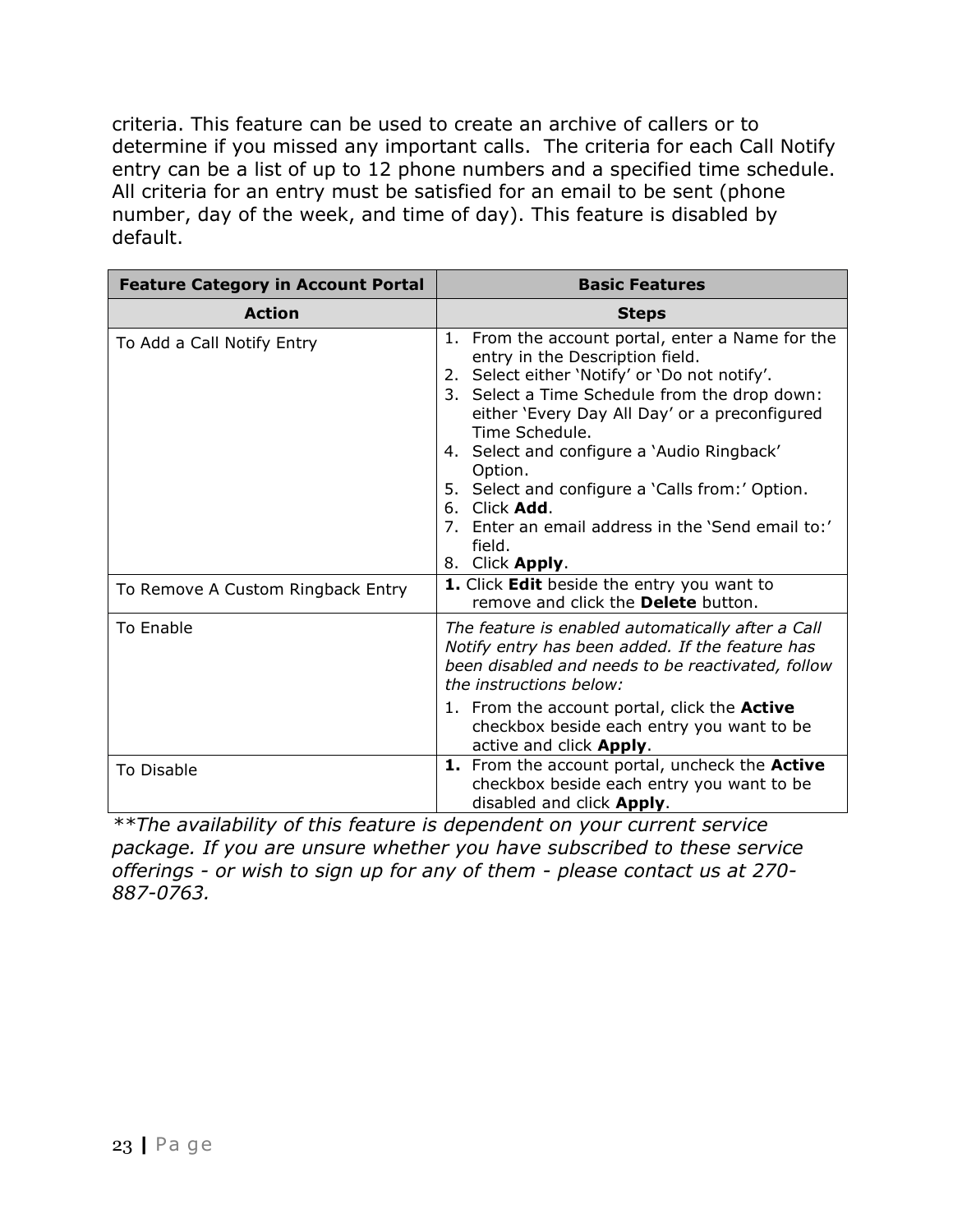# <span id="page-23-0"></span>**Call Return (\*69)**

Use this feature to call the last party who called your number, whether or not the call was answered.

| <b>Feature Category in Account Portal</b> | <b>Basic Features</b>                                                                                                                                 |
|-------------------------------------------|-------------------------------------------------------------------------------------------------------------------------------------------------------|
| <b>Action</b>                             | <b>Steps</b>                                                                                                                                          |
| To Use Call Return                        | While engaged in call to be transferred:<br>1. From the phone, press *69. A call will<br>automatically be placed to the last party who<br>called you. |

## <span id="page-23-1"></span>**Call Park (\*68/\*88)**

This feature allows you to park a call in a select group for anyone in that group to pick up. This feature must be available for your service and configured by the Account Administrator before it can be used by individual users.

| <b>Feature Category in Account Portal</b> | <b>Basic Features</b>                                                                                                                                                                                                                     |
|-------------------------------------------|-------------------------------------------------------------------------------------------------------------------------------------------------------------------------------------------------------------------------------------------|
| <b>Action</b>                             | <b>Steps</b>                                                                                                                                                                                                                              |
| To Park a Call                            | 1. Put the call to be parked on hold.<br>2. From your phone, press *68.<br>3. Enter the number of extension of the phone<br>on which the call is to be parked.<br>4. Hang up the phone. The call is parked at the<br>indicated extension. |
| To Retrieve a Parked Call                 | 1. From the phone, press *88 to retrieve the<br>call.<br>You are connected with the call you parked.                                                                                                                                      |

## <span id="page-23-2"></span>**Call Pickup (\*98)**

This feature allows unanswered inbound calls to be picked up by other members of the call pickup group, regardless of whether the called member has active or held calls. This feature must be available for your service and configured by the Account Administrator before it can be used by individual users.

| <b>Feature Category in Account Portal</b> | <b>Basic Features</b>                                                                                                            |
|-------------------------------------------|----------------------------------------------------------------------------------------------------------------------------------|
| <b>Action</b>                             | <b>Steps</b>                                                                                                                     |
| To Pick Up a Call                         | 1. From your phone, press *98 to pick up the<br>call.<br>2. The longest-ringing phone in your call pickup<br>group is connected. |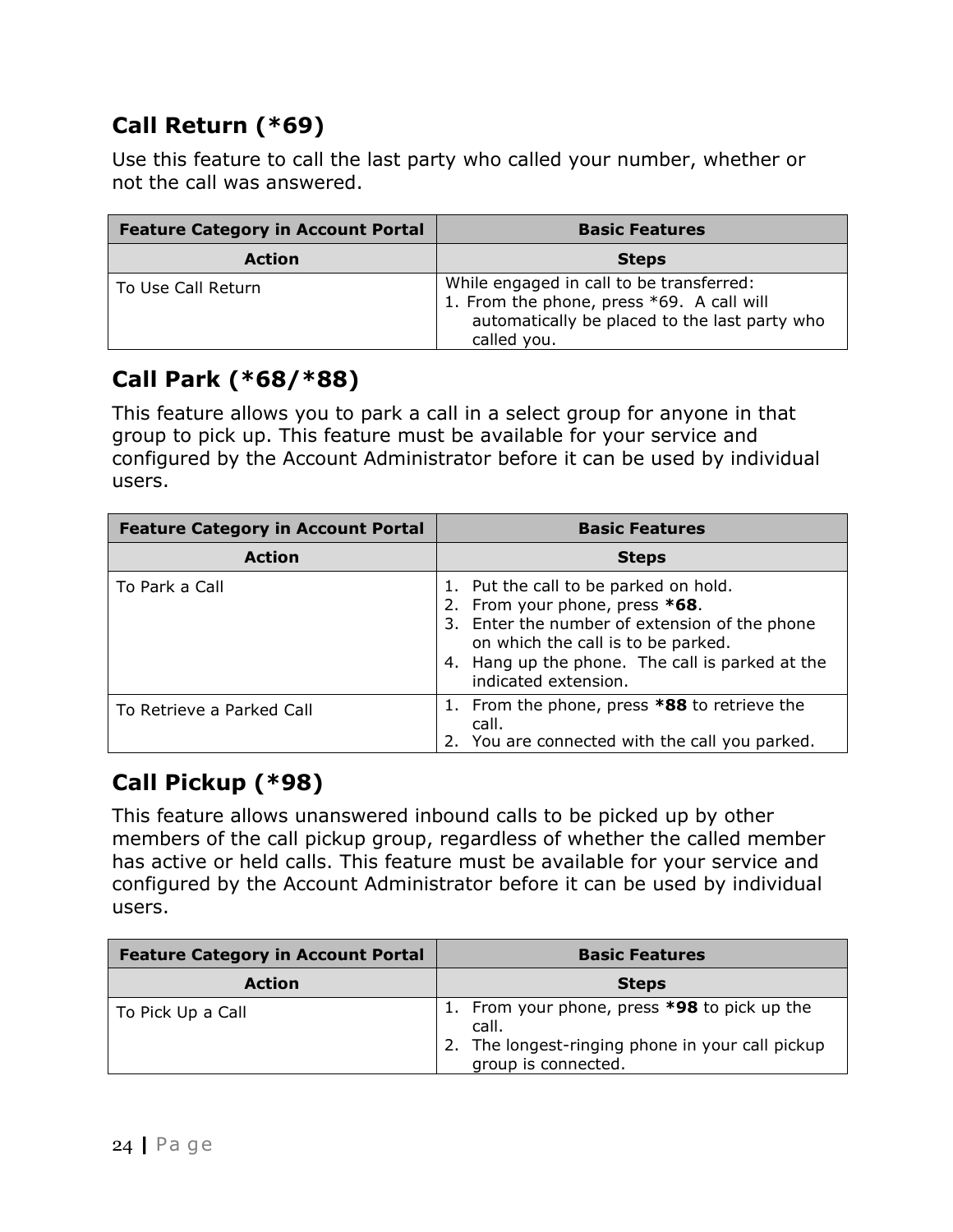# <span id="page-24-0"></span>**Call Waiting**

Call Waiting allows you to receive another call while you are on the phone. You can turn it on or off for all calls and then selectively turn it back on or off using the feature access codes. This feature is enabled by default.

| <b>Feature Category in Account Portal</b> | <b>Basic Features</b>                                                                                                                                                                                            |
|-------------------------------------------|------------------------------------------------------------------------------------------------------------------------------------------------------------------------------------------------------------------|
| <b>Action</b>                             | <b>Steps</b>                                                                                                                                                                                                     |
| To Enable Call Waiting on All Calls       | From the account portal, select the On radio<br>1.<br>button and click Apply.<br>2. Optionally, you can disable calling line ID<br>delivery on call waiting by checking the box<br>and clicking Apply.           |
| To Disable Call Waiting on All Calls      | 1. From the account portal, select the Off radio<br>button and click <b>Apply</b> .                                                                                                                              |
| To Enable/Disable on a Per Call Basis     | 1. From the phone, press *70 to enable/disable<br>the feature.<br>2. Place the call.<br>Hang up the phone. Future calls will use the<br>3.<br>current call waiting default unless you repeat<br>the steps above. |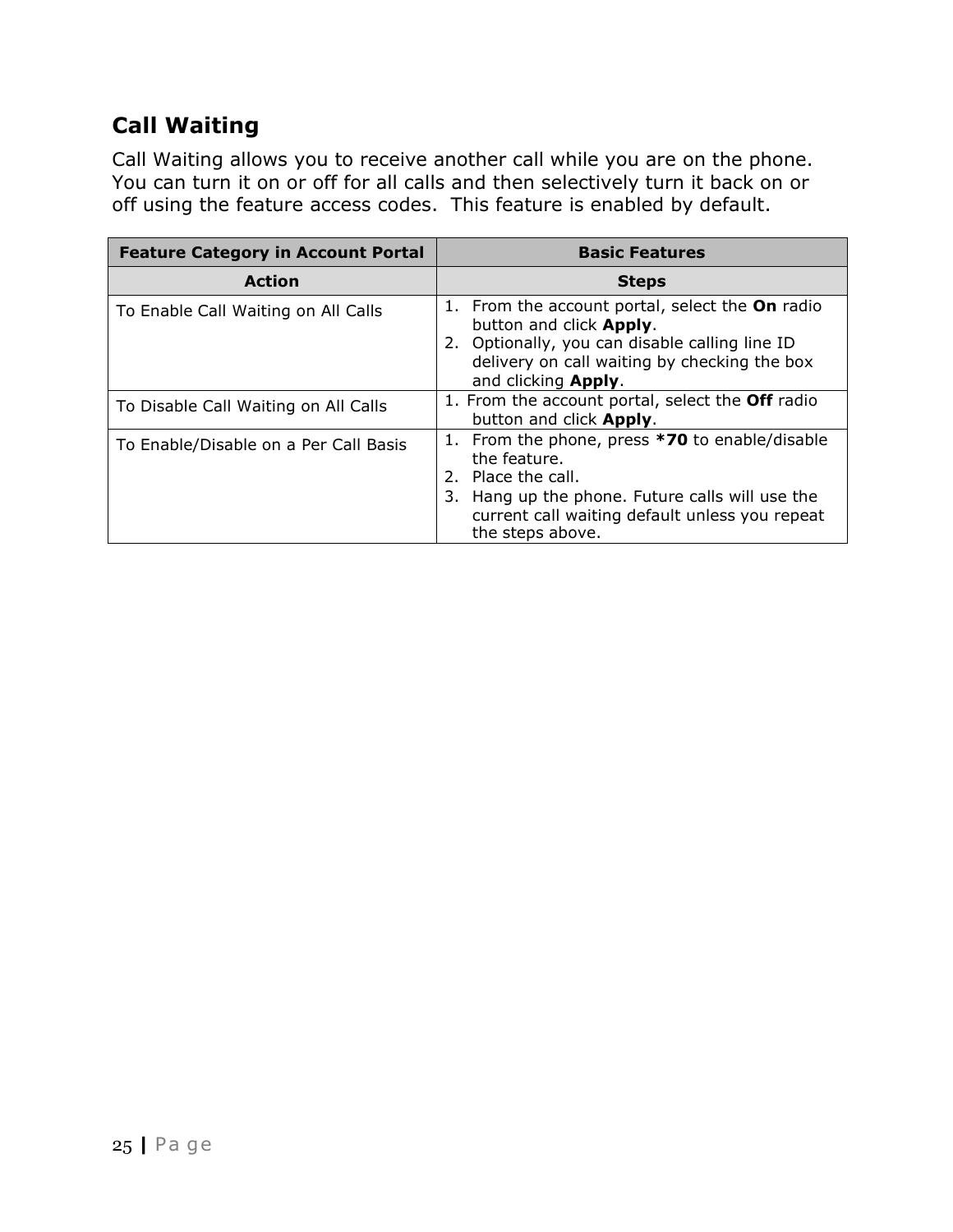# <span id="page-25-0"></span>**Calling Line ID Delivery Blocking (\*31/#31/\*67)**

Calling Line ID Delivery Blocking allows you to block your number from being shown when calling other numbers. Members of your group can still see your number when they are called. You have the choice of turning it on or off for all calls and then selectively turning it back on or off using the feature access codes. This feature is disabled by default.

| <b>Feature Category in Account Portal</b>           | <b>Basic Features</b>                                                                                                                                                                                                                                                                   |
|-----------------------------------------------------|-----------------------------------------------------------------------------------------------------------------------------------------------------------------------------------------------------------------------------------------------------------------------------------------|
| <b>Action</b>                                       | <b>Steps</b>                                                                                                                                                                                                                                                                            |
| To Enable Calling Line ID Delivery on<br>All Calls  | 1. From the account portal, select the On radio<br>button and click Apply.<br><b>OR</b>                                                                                                                                                                                                 |
|                                                     | 1. From the phone, press *31.<br>Hang up the phone. The service is on.<br>2.                                                                                                                                                                                                            |
| To Disable Calling Line ID Delivery on<br>All Calls | 1. From the account portal, select the Off radio<br>button and click <b>Apply</b> .<br><b>OR</b>                                                                                                                                                                                        |
|                                                     | 1. From the phone, press #31.<br>Hang up the phone. The service is off.<br>2.                                                                                                                                                                                                           |
| To Enable/Disable on a Per Call Basis               | 1. From the phone, press $*67$ to enable/disable<br>the feature.<br>2. Place the call.<br>Hang up the phone. Future calls will use the<br>current Calling Line ID Delivery default unless<br>you repeat the steps above.                                                                |
| To Check Current Configuration                      | From the phone, press *54*. When<br>1.<br>activated, the announcement plays, "Your<br>phone number is currently blocked from the<br>party you are calling". When deactivated, the<br>announcement plays, "Your phone number is<br>currently available to the party you are<br>calling." |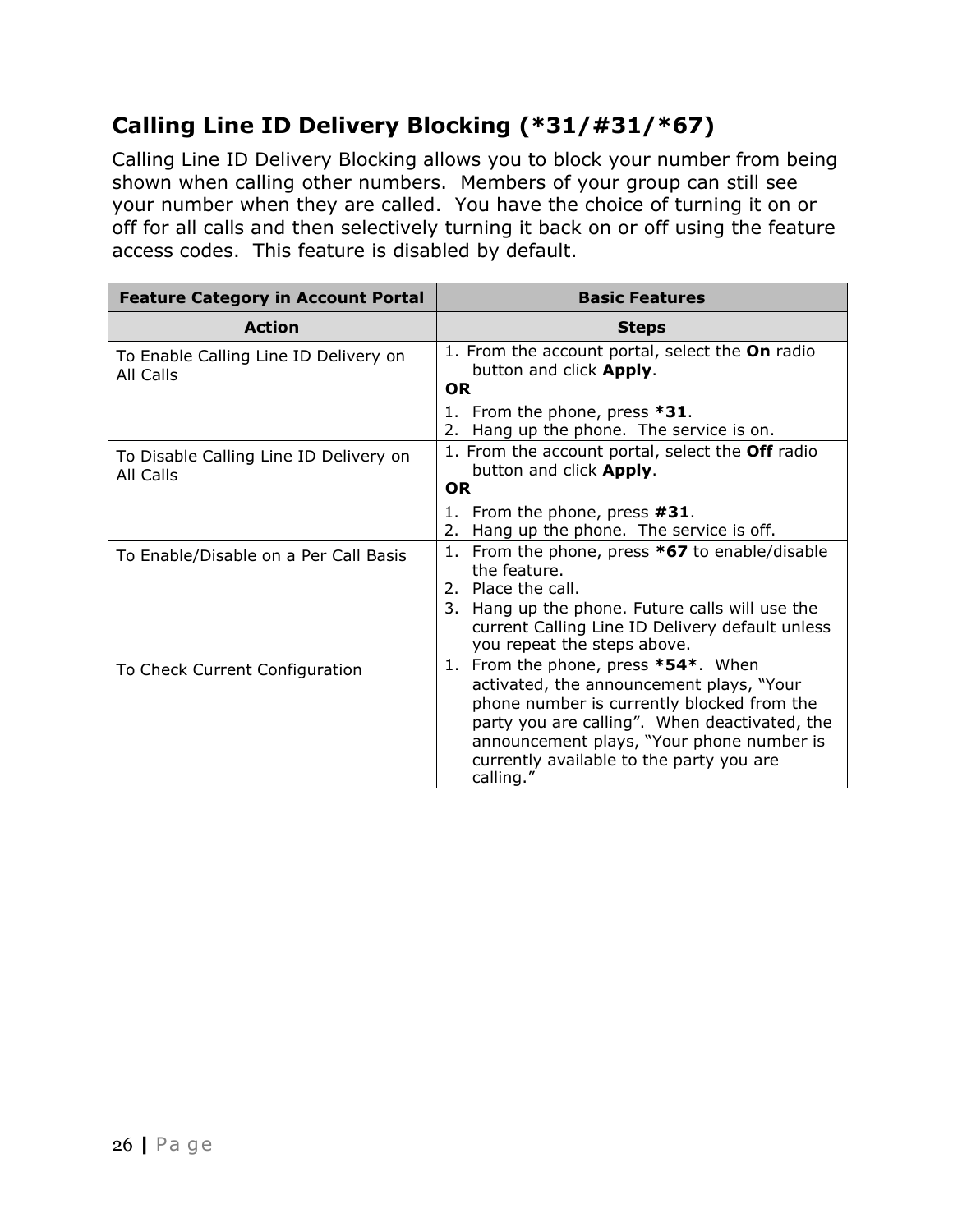## <span id="page-26-0"></span>**CommPilot Express**

CommPilot Express allows you to pre-configure four profiles to control your inbound calls. These profiles can quickly be changed using the web or phone when you leave your desk or when you are at a remote location. If you use CommPilot Express, it takes precedence over some of your other service settings associated with processing incoming calls.

| <b>Feature Category in Account Portal</b> | <b>Basic Features</b>                                                                                                                                                                          |
|-------------------------------------------|------------------------------------------------------------------------------------------------------------------------------------------------------------------------------------------------|
| <b>Action</b>                             | <b>Steps</b>                                                                                                                                                                                   |
| To Configure                              | 1. From the account portal, enter the required<br>information for any/all of the following<br>profiles:<br>• Available - In the Office<br>• Available - Out of the Office<br>Busy<br>$\bullet$ |
|                                           | Unavailable                                                                                                                                                                                    |
|                                           | Click <b>Apply.</b><br>2.                                                                                                                                                                      |
| To Enable                                 | 1. Select the 'Current Profile' you want enabled<br>from the dropdown menu and click Apply.                                                                                                    |
| To Disable                                | <b>1.</b> Select <b>None</b> from the 'Current Profile'<br>dropdown menu and click Apply.                                                                                                      |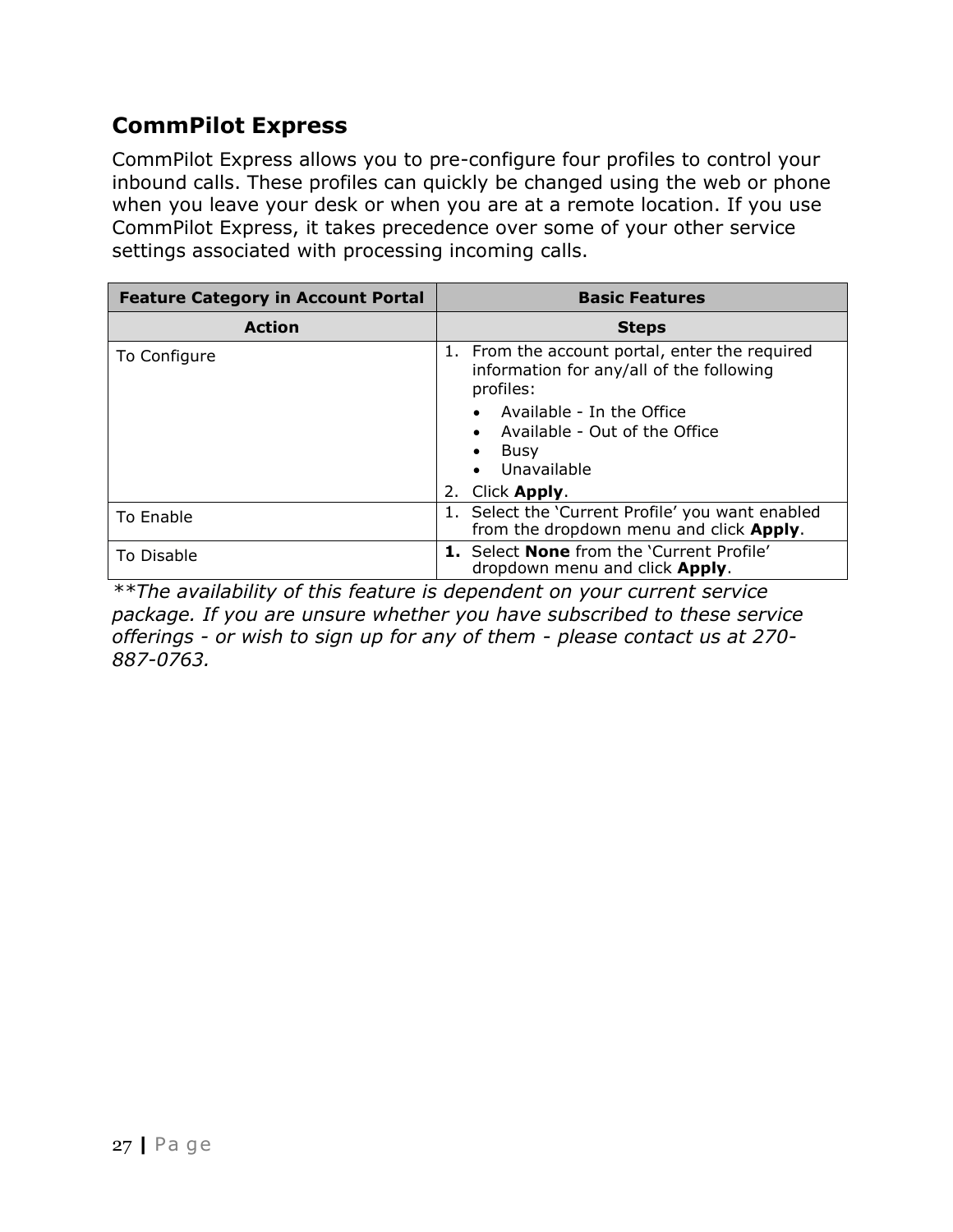## <span id="page-27-0"></span>**Custom Ringback User**

Custom Ringback User allows you to specify the ringback to be played to your callers, for specific calls matching your pre-defined criteria. Use this service to play a different ringback to your manager, a family member, or a customer. The criteria for each Custom Ringback Selective entry can be a list of up to 12 phone numbers and a specified time schedule. All criteria for an entry must be satisfied for the ringback to be played (phone number, day of week, and time of day). Otherwise, regular ringback is played to the caller, as if this service was not used. This feature is disabled by default.

| <b>Feature Category in Account Portal</b>                           | <b>Basic Features</b>                                                                                                                                                                                                                                                                                                                                                                                                                                                                                                                        |
|---------------------------------------------------------------------|----------------------------------------------------------------------------------------------------------------------------------------------------------------------------------------------------------------------------------------------------------------------------------------------------------------------------------------------------------------------------------------------------------------------------------------------------------------------------------------------------------------------------------------------|
| <b>Action</b>                                                       | <b>Steps</b>                                                                                                                                                                                                                                                                                                                                                                                                                                                                                                                                 |
| To Add a Custom Ringback Entry<br>To Remove a Custom Ringback Entry | 1. From the account portal, enter a Name for the<br>entry in the Description field.<br>2. Select either 'Play custom ringback' or 'Do not<br>play custom ringback'.<br>3. Select a Time Schedule from the drop down,<br>either 'Every Day All Day' or a preconfigured<br>Time Schedule.<br>4. Select and configure an 'Audio Ringback'<br>Option.<br>5. Select and configure a 'Calls from:' option.<br>6. Click Add. This feature is enabled<br>automatically after the entry has been added.<br>1. Click Edit beside the entry you want to |
|                                                                     | remove and click the <b>Delete</b> button.                                                                                                                                                                                                                                                                                                                                                                                                                                                                                                   |
| To Enable                                                           | The feature is enabled automatically after a<br>custom ringback entry has been added. If the<br>feature has been disabled and needs to be<br>reactivated, follow the instructions below:<br>1. From the account portal, click the <b>Active</b><br>checkbox beside each entry you want to be<br>active and click <b>Apply</b> .                                                                                                                                                                                                              |
| To Disable                                                          | 1. From the account portal, uncheck the Active<br>checkbox beside each entry you want to be<br>disabled and click Apply.                                                                                                                                                                                                                                                                                                                                                                                                                     |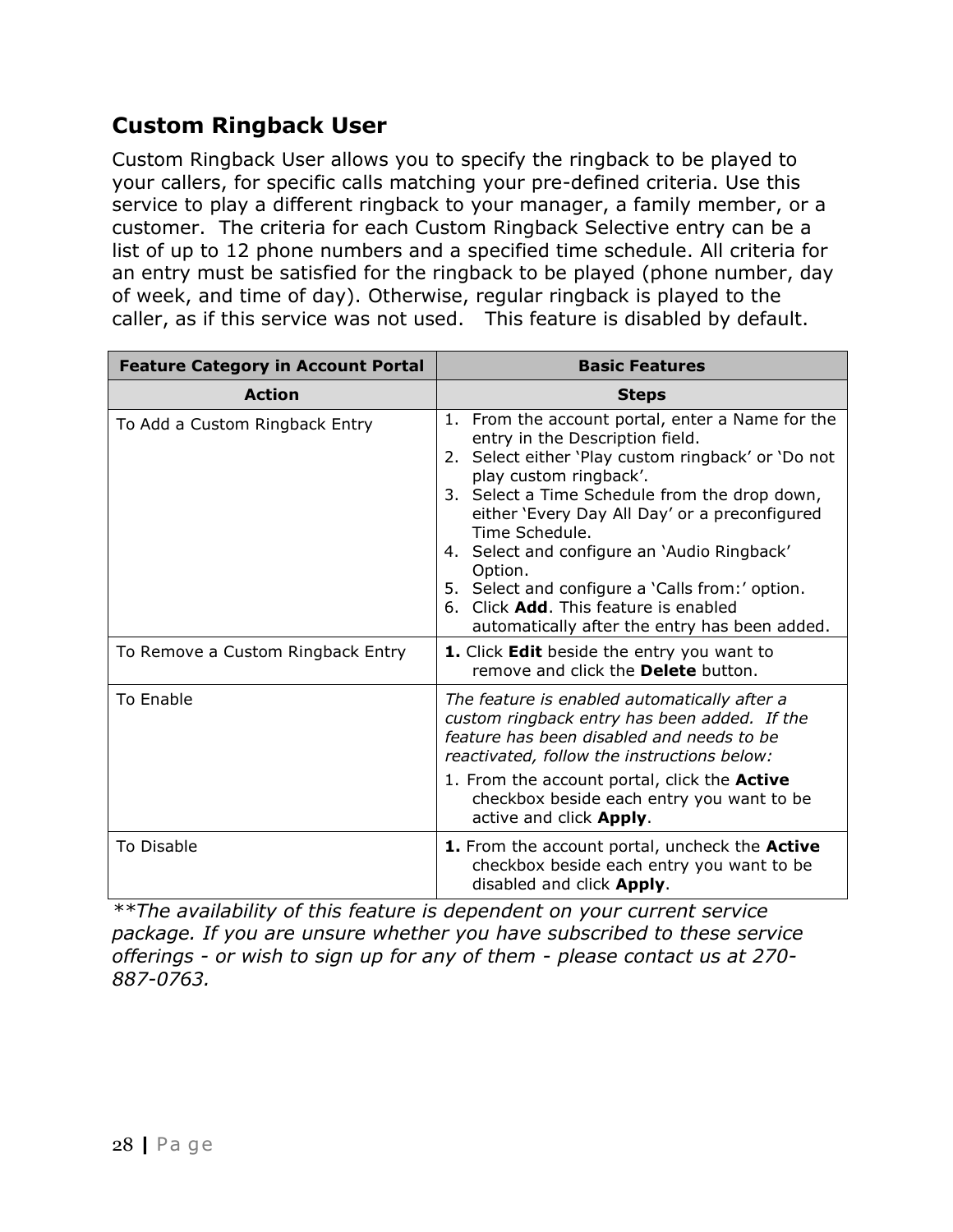# <span id="page-28-0"></span>**Do Not Disturb (\*78/\*79)**

This feature allows you to send your calls directly to voicemail without ringing your phone. In addition, you can make your primary phone emit a short ring burst to inform you when the call is being sent to voicemail by using the Ring Reminder. This is useful when you have forgotten the service is turned on and you are at your phone waiting to receive calls. This feature is disabled by default.

| <b>Feature Category in Account Portal</b> | <b>Basic Features</b>                                                                                                                                                                  |
|-------------------------------------------|----------------------------------------------------------------------------------------------------------------------------------------------------------------------------------------|
| <b>Action</b>                             | <b>Steps</b>                                                                                                                                                                           |
| To Enable Do Not Disturb                  | 1. From the account portal, select the On radio<br>button and click Apply.<br>2. Optionally, you can check the box to play the<br>ring reminder when a call is forwarded.<br><b>OR</b> |
|                                           | 1. From the phone, press *78.<br>Hang up the phone. The service is on.                                                                                                                 |
| To Disable Do Not Disturb                 | 1. From the account portal, select the <b>Off</b> radio<br>button and click <b>Apply</b> .<br><b>OR</b>                                                                                |
|                                           | From the phone, press *79.<br>1.<br>2. Hang up the phone. The service is on.                                                                                                           |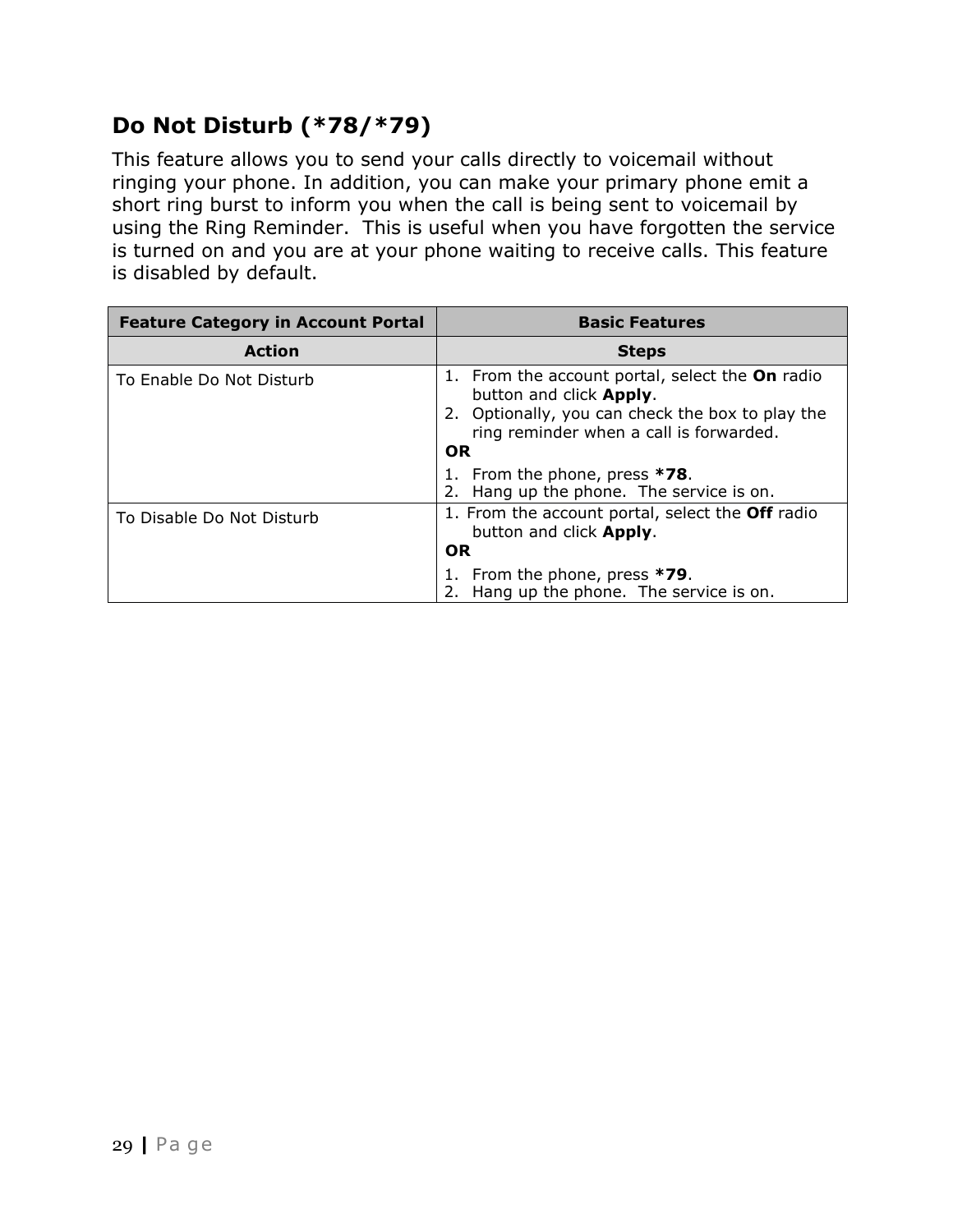# <span id="page-29-0"></span>**Group Paging**

Group Paging allows Account Administrators to create paging groups and add originators and targets to the groups. Originators are the ones who can originate calls to the paging group. Targets are the users who will be paged when an originator calls the paging group. When an originator dials the paging group phone number, all the targets are paged and connected into an "n-way" conference with the originator. You cannot add or remove yourself from paging groups. If you need assistance, contact your Account Administrator.

| <b>Feature Category in Account Portal</b> | <b>Advanced Features</b>                                                                                                                                                                                                  |
|-------------------------------------------|---------------------------------------------------------------------------------------------------------------------------------------------------------------------------------------------------------------------------|
| <b>Action</b>                             | <b>Steps</b>                                                                                                                                                                                                              |
| To View Paging Groups                     | From your account portal, click on Group<br>Paging.<br>2. The groups that you are setup as an originator<br>on will be displayed, along with the phone<br>number and/or extension that you can dial to<br>page the group. |
| To Page a Group                           | 1. From your phone, dial the number or<br>extension of the group you are trying to page.                                                                                                                                  |
| To Answer a Group Page                    | 1. Answer the phone, you will automatically be<br>added to a conference with the originator and<br>other group targets.                                                                                                   |

*\*\*The availability of this feature is dependent on your current service package. If you are unsure whether you have subscribed to these service offerings - or wish to sign up for any of them - please contact us at 270- 887-0763.*

# <span id="page-29-1"></span>**Last Number Redial (\*66)**

This feature can be used to easily redial the last number you called.

| <b>Feature Category in Account Portal</b> | <b>Basic Features</b>                                                                    |
|-------------------------------------------|------------------------------------------------------------------------------------------|
| <b>Action</b>                             | <b>Steps</b>                                                                             |
| To Redial the Last Number                 | 1. From your phone, press *66.<br>2. The last phone number you dialed will be<br>dialed. |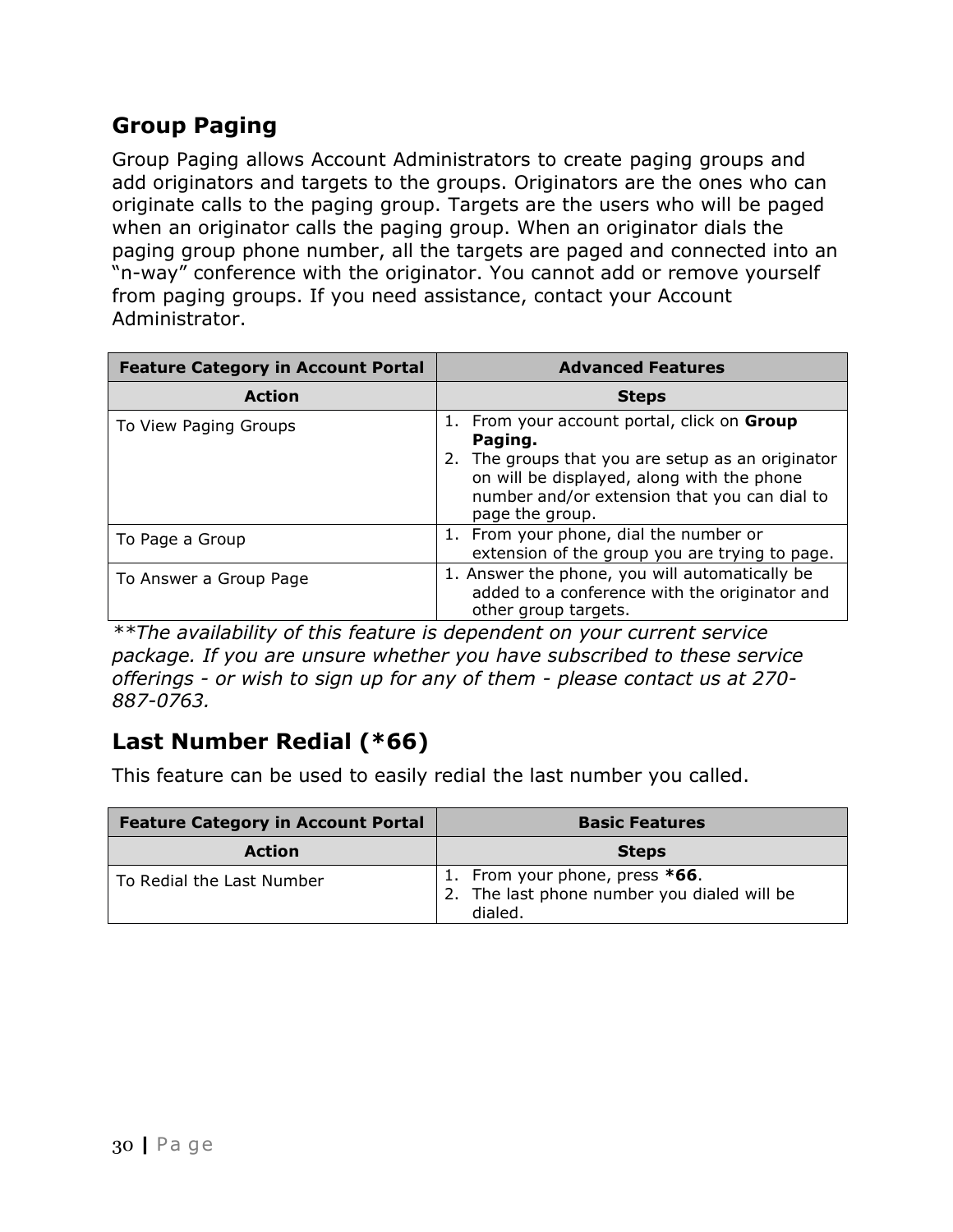# <span id="page-30-0"></span>**Music On Hold**

This feature allows you to turn on music for all calls when the remote party is held or parked. You can also specify different Music On Hold for internal calls within your group. Music On Hold is activated through the account portal and can be deactivated on a per-call basis. This feature is enabled by default.

| <b>Feature Category in Account Portal</b> | <b>Basic Features</b>                                                                                                                                                                                                    |
|-------------------------------------------|--------------------------------------------------------------------------------------------------------------------------------------------------------------------------------------------------------------------------|
| <b>Action</b>                             | <b>Steps</b>                                                                                                                                                                                                             |
| To Enable Music On Hold                   | 1. From the account portal, select the On radio<br>button.<br>2. Select either the default 'Group Defined Music'<br>or you can select 'Custom Music File' and<br>upload a wav file of your choice.<br>Click Apply.<br>3. |
| To Disable Music On Hold for All Calls    | 1. From the account portal, select the <b>Off</b> radio<br>button and click Apply.                                                                                                                                       |
| To Disable Music On Hold Per Call         | From the phone, press *60.<br>1.<br>2. The service is turned off for this call.                                                                                                                                          |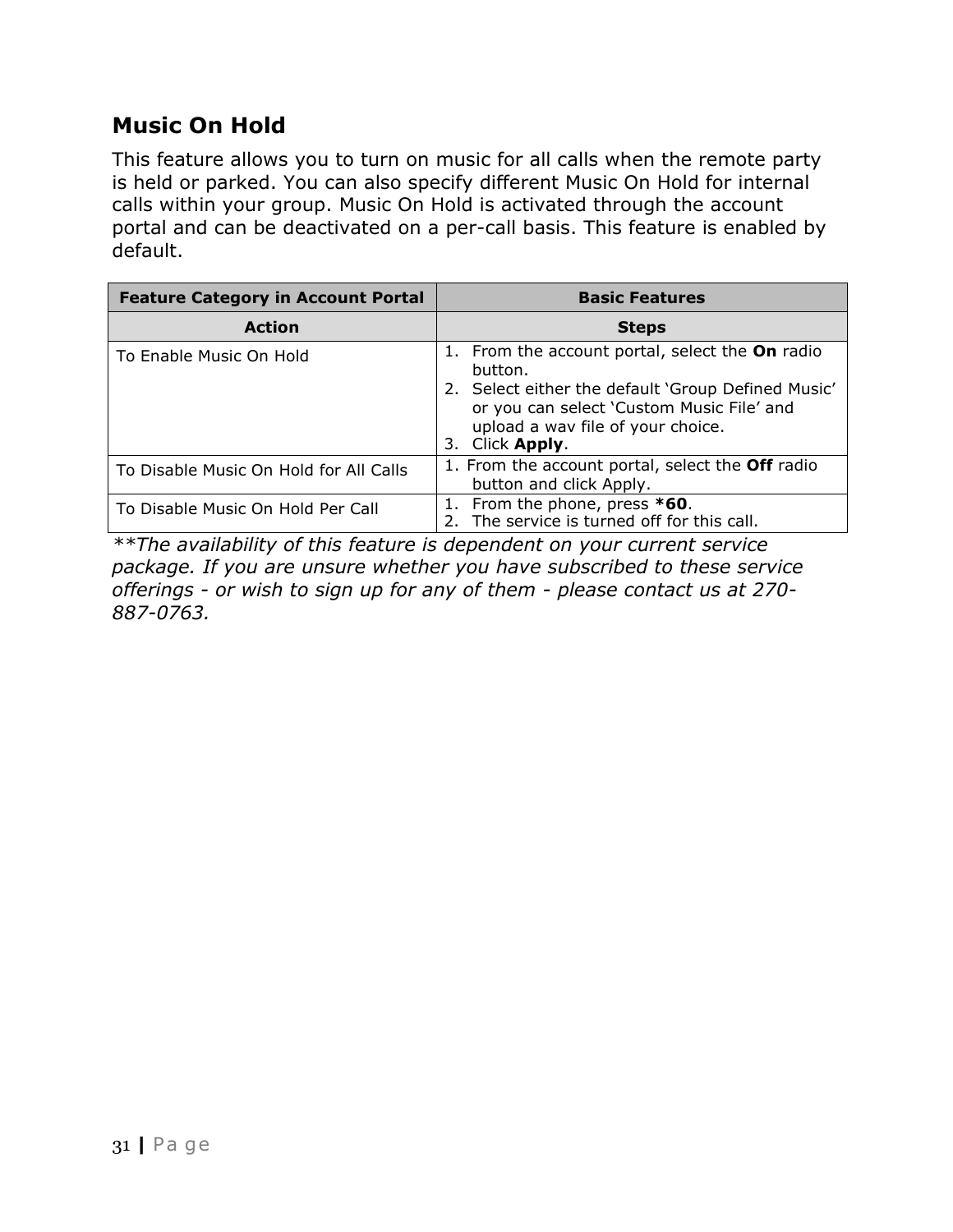## <span id="page-31-0"></span>**Pre-Alerting Announcement**

Pre-alerting Announcement allows you to specify an audio or video announcement to be played to your callers, before the call is actually connected, for specific calls matching your pre-defined criteria. The criteria for each entry can be a list of up to 12 phone numbers or digit patterns, a specified time schedule, and a specified holiday schedule. All criteria for an entry must be satisfied for the announcement to be played (phone number, day of week, and time of day). Otherwise, no pre-alerting announcement is played. This feature is disabled by default.

| <b>Feature Category in Account Portal</b>      | <b>Advanced Features</b>                                                                                                                                                                                                                                                                                                                                                                    |
|------------------------------------------------|---------------------------------------------------------------------------------------------------------------------------------------------------------------------------------------------------------------------------------------------------------------------------------------------------------------------------------------------------------------------------------------------|
| <b>Action</b>                                  | <b>Steps</b>                                                                                                                                                                                                                                                                                                                                                                                |
| To Add a Pre-Alerting Announcement<br>Entry    | From the account portal, enter a Name for the<br>1.<br>entry in the Description field.<br>Select either 'Play pre-alerting announcement'<br>2.<br>or 'Do not play pre-alerting announcement'.<br>3. Select a Time Schedule from the drop down,<br>either 'Every Day All Day' or a preconfigured<br>Time Schedule.<br>Select and configure a 'Calls from:' Option.<br>4.<br>Click Add.<br>5. |
| To Remove a Pre-Alerting<br>Announcement Entry | 1. Click Edit beside the entry you want to<br>remove and click the <b>Delete</b> button.                                                                                                                                                                                                                                                                                                    |
| To Enable                                      | 1. From the account portal, select the <b>On</b> radio<br>button.<br>Select an Audio Announcement option.<br>2.<br>3. Click the <b>Active</b> checkbox beside each entry<br>you want to be active and click <b>Apply</b> .                                                                                                                                                                  |
| To Disable                                     | 1. From the account portal, select the Off radio<br>button and click <b>Apply</b> .                                                                                                                                                                                                                                                                                                         |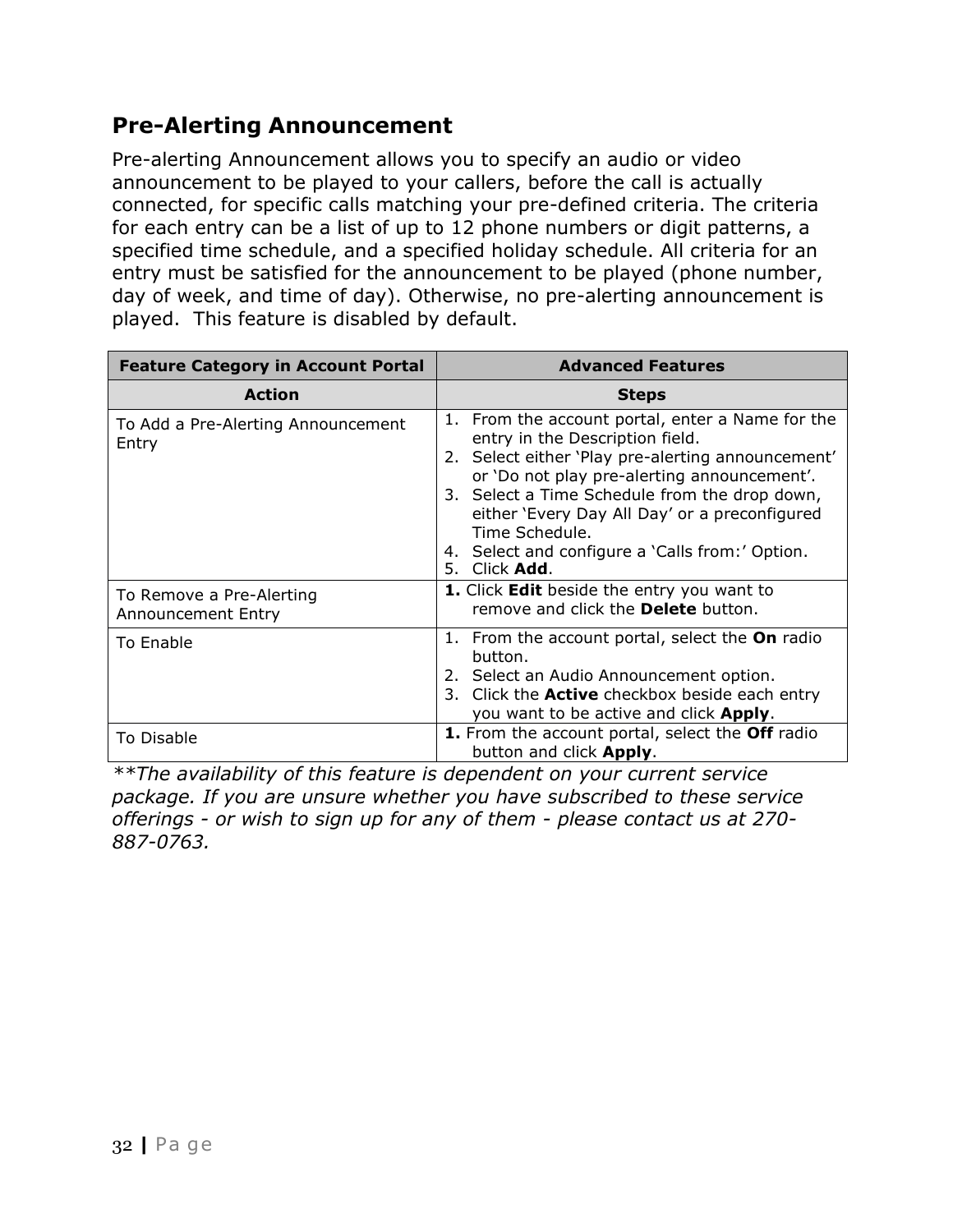## <span id="page-32-0"></span>**Priority Alert**

Priority Alert allows you to make your phone ring with a different ring based on your pre-defined criteria. Use this service if you want to know when a specific person calls such as your manager or spouse or when you would like to easily tell when a call is from inside your group or outside your group. The criteria for each Priority Alert entry can be a list of up to 12 phone numbers or digit patterns and specified time schedule. All criteria for an entry must be true for the phone to ring with a different tone (phone number, day of week, and time of day). This feature is disabled by default.

| <b>Feature Category in Account Portal</b> | <b>Advanced Features</b>                                                                                                                                                                                                                                                                                                                                           |
|-------------------------------------------|--------------------------------------------------------------------------------------------------------------------------------------------------------------------------------------------------------------------------------------------------------------------------------------------------------------------------------------------------------------------|
| <b>Action</b>                             | <b>Steps</b>                                                                                                                                                                                                                                                                                                                                                       |
| To Add a Priority Alert Entry             | 1. From the account portal, enter a Name for the<br>entry in the Description field.<br>2. Select either 'Play priority alert' or 'Do not use<br>priority alert'.<br>3. Select a Time Schedule from the drop down,<br>either 'Every Day All Day' or a preconfigured<br>Time Schedule.<br>4. Select and configure a 'Calls from:' option.<br>Click <b>Add.</b><br>5. |
| To Remove A Priority Alert Entry          | 1. Click Edit beside the entry you want to<br>remove and click the <b>Delete</b> button.                                                                                                                                                                                                                                                                           |
| To Enable                                 | 1. Click the <b>Active</b> checkbox beside each entry<br>you want to be active and click Apply.                                                                                                                                                                                                                                                                    |
| To Disable                                | 1. From the account portal, select the Off radio<br>button and click Apply.                                                                                                                                                                                                                                                                                        |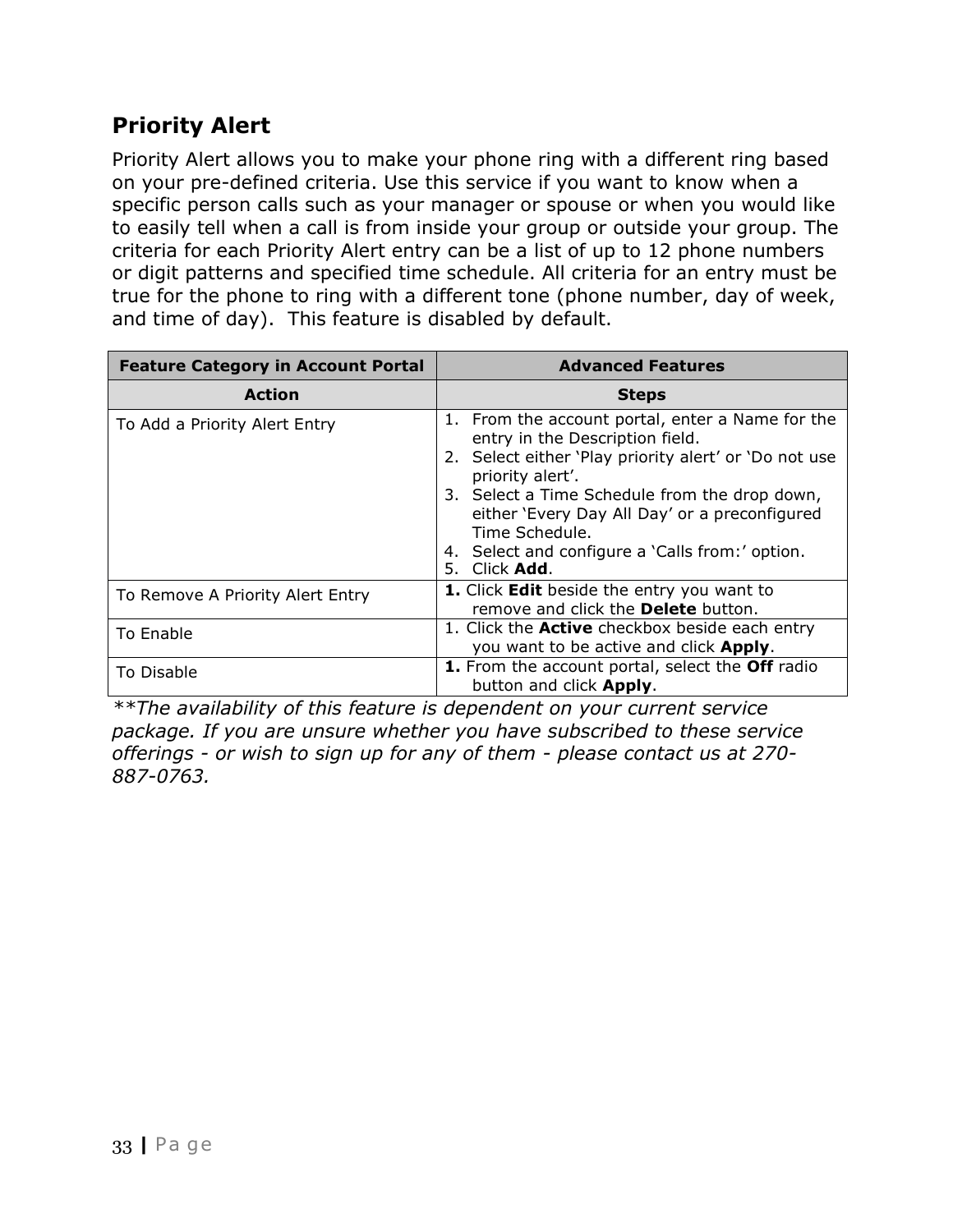## <span id="page-33-0"></span>**Privacy**

User Privacy allows you to exclude yourself from Group and Enterprise Directory listings, Auto Attendant extension and/or name dialing, and Phone Status monitoring. You can also select members in an Enterprise or Group who are allowed to monitor your phone status. These selected members can view your phone status even if you enable phone status privacy.

| <b>Feature Category in Account Portal</b> | <b>Advanced Features</b>                                                                                                                                        |
|-------------------------------------------|-----------------------------------------------------------------------------------------------------------------------------------------------------------------|
| <b>Action</b>                             | <b>Steps</b>                                                                                                                                                    |
| To Enable Privacy                         | From the account portal, select the privacy<br>1.<br>options you want enabled:                                                                                  |
|                                           | <b>Enable Directory Privacy</b><br>Enable Auto Attendant Extension Dialing                                                                                      |
|                                           | Privacy<br>Enable Auto Attendant Name Dialing<br>Privacy                                                                                                        |
|                                           | Enable Phone Status Privacy                                                                                                                                     |
|                                           | 2. Click Apply.                                                                                                                                                 |
| To Disable Privacy                        | 1. From the account portal, unselect the privacy<br>options you want disabled.<br>2. Click Apply.                                                               |
| To Enable Phone Monitoring                | 1. From the account portal, using the search<br>criteria available, search for the members who<br>you want to have the ability to monitor your<br>phone status. |
|                                           | Highlight the member in the Available Users<br>2.<br>box and click <b>ADD&gt;</b> to move them to the<br>Monitored Users box.                                   |
|                                           | 3. Click Apply.                                                                                                                                                 |
| To Disable Phone Monitoring               | 1. From the account portal, highlight the<br>member in the Monitored Users box and click                                                                        |
|                                           | <b>DEL&lt;</b> to move them to the Available Users<br>box.                                                                                                      |
|                                           | 2. Click Apply.                                                                                                                                                 |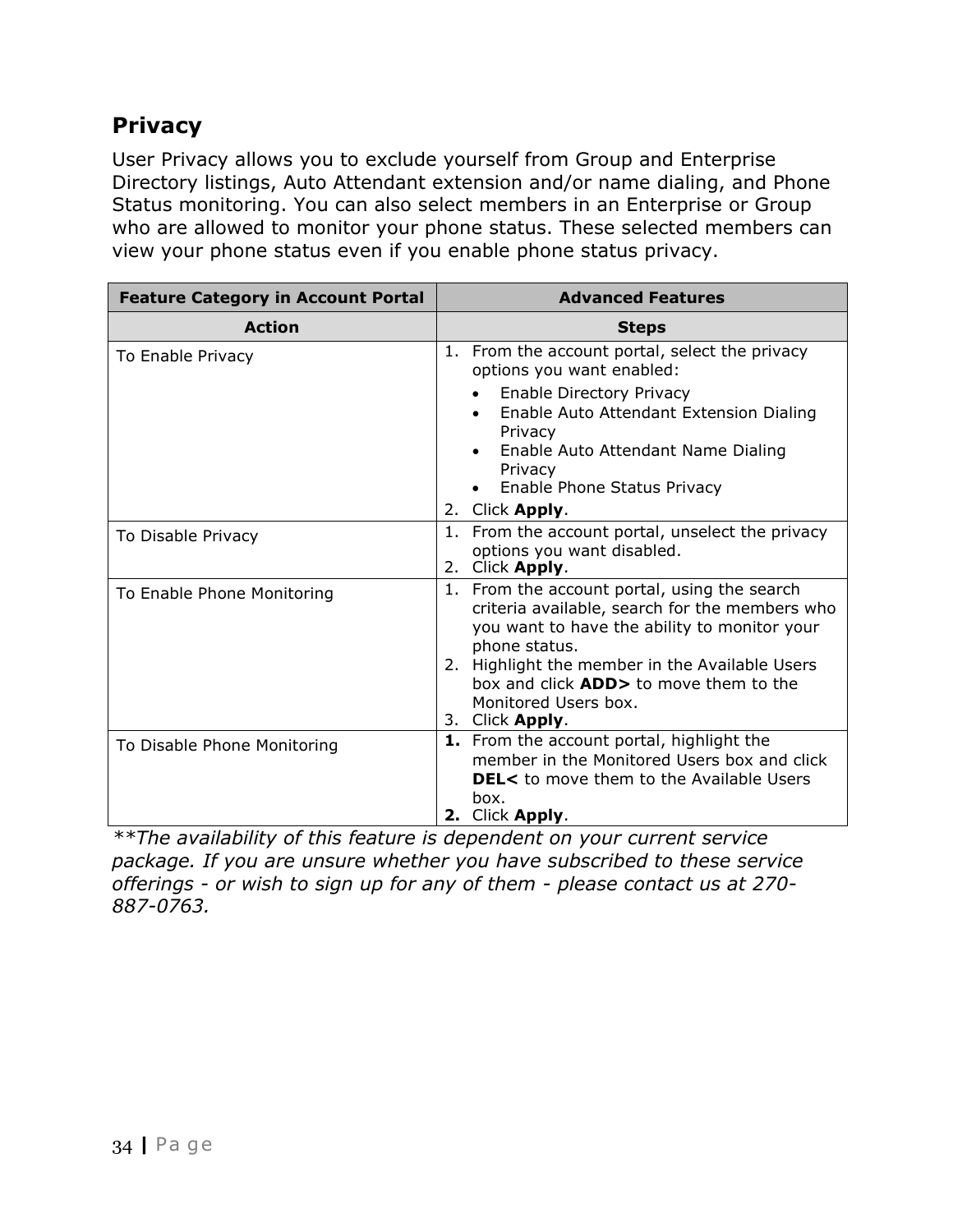## <span id="page-34-0"></span>**Remote Office**

Remote Office allows you to use your home phone, your cell phone or even a hotel phone as your business phone. This service is especially useful for telecommuters and mobile workers, as it enables them to use all of their features while working remotely (for example, extension dialing, transfers, conference calls, Outlook Integration, directories, and so on). This service also directs all calls coming to your business phone to ring the remote office phone. This feature is disabled by default.

| <b>Feature Category in Account Portal</b> | <b>Advanced Features</b>                                                                                                                  |
|-------------------------------------------|-------------------------------------------------------------------------------------------------------------------------------------------|
| <b>Action</b>                             | <b>Steps</b>                                                                                                                              |
| To Enable                                 | 1. From the account portal, select the On radio<br>button, enter the number where you want to<br>receive calls remotely, and click Apply. |
| To Disable                                | 1. From the account portal, select the Off radio<br>button and click Apply.                                                               |
| To Make Remote Office Calls               | 1. From your remote phone number, dial the<br>number you are trying to call.                                                              |

*\*\*The availability of this feature is dependent on your current service package. If you are unsure whether you have subscribed to these service offerings - or wish to sign up for any of them - please contact us at 270- 887-0763.*

*\*\*Some functionality of this feature requires the Toolbar - Business add-on.*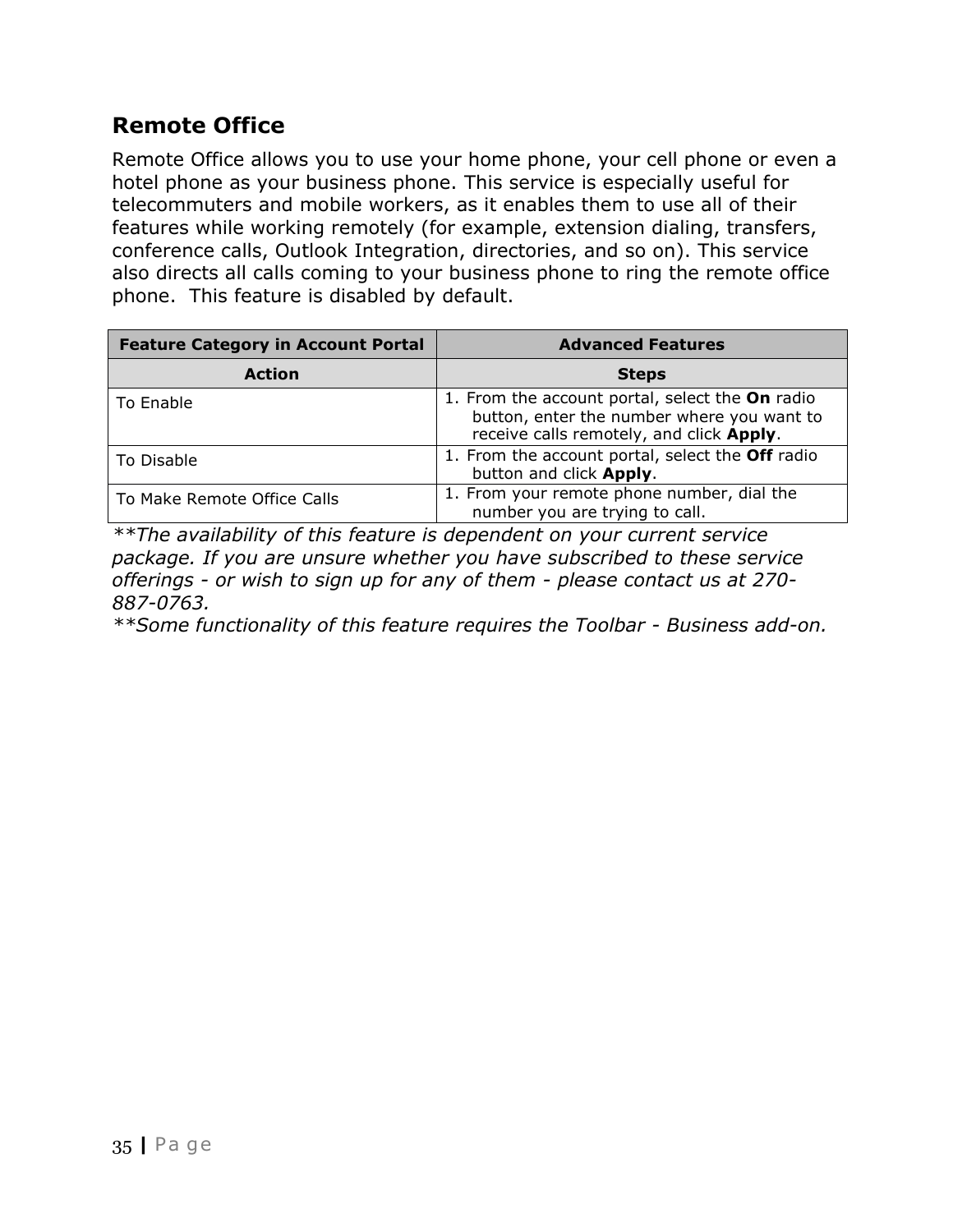## <span id="page-35-0"></span>**Selective Call Acceptance**

Selective Call Acceptance allows you to receive only calls that meet your pre-defined criteria. The criteria for each Selective Acceptance entry can be a list of up to 12 phone numbers or digit patterns and a specified time schedule. All criteria for an entry must be true for you to receive the call. This feature is disabled by default.

| <b>Feature Category in Account Portal</b>      | <b>Advanced Features</b>                                                                                                                                                                                                                                                                                                                                                                                                                 |
|------------------------------------------------|------------------------------------------------------------------------------------------------------------------------------------------------------------------------------------------------------------------------------------------------------------------------------------------------------------------------------------------------------------------------------------------------------------------------------------------|
| <b>Action</b>                                  | <b>Steps</b>                                                                                                                                                                                                                                                                                                                                                                                                                             |
| To Add a Selective Call Acceptance<br>Entry    | 1. From the account portal, enter a Name for the<br>entry in the Description field.<br>2. Select either 'Accept call' or 'Do not accept<br>call'.<br>3. Select a Time Schedule from the drop down:<br>either 'Every Day All Day' or a preconfigured<br>Time Schedule.<br>4. Select and configure a 'Calls from:' option.<br>5. Click <b>Add</b> . This feature<br>enabled<br>$-$ is $-$<br>automatically after the entry has been added. |
| To Remove a Selective Call Acceptance<br>Entry | 1. Click Edit beside the entry you want to<br>remove and click the <b>Delete</b> button.                                                                                                                                                                                                                                                                                                                                                 |
| To Enable                                      | The feature is enabled automatically after a<br>Selective Call Acceptance entry has been added.<br>If the feature has been disabled and needs to be<br>reactivated, follow the instructions below:<br>1. From the account portal, click the <b>Active</b><br>checkbox beside each entry you want to be<br>active and click <b>Apply</b> .                                                                                                |
| To Disable                                     | 1. From the account portal, uncheck the Active<br>checkbox beside each entry you want to be<br>disabled and click Apply.                                                                                                                                                                                                                                                                                                                 |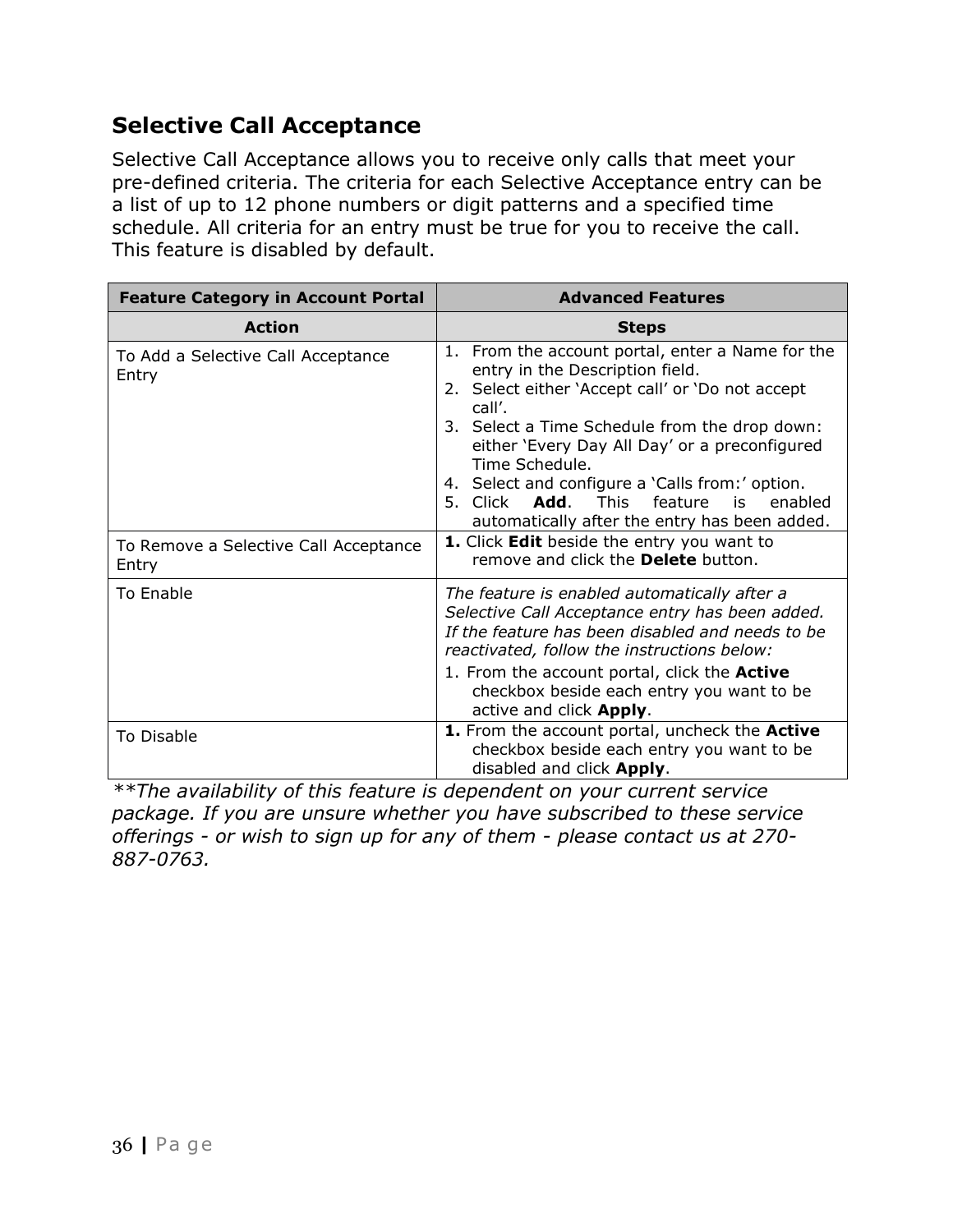# <span id="page-36-0"></span>**Selective Call Rejection**

Selective Call Rejection allows you to reject calls that meet your pre-defined criteria. These callers will be given an announcement that you cannot be reached. Use this feature to prevent nuisance calls from people you would rather not talk to. The criteria for each Selective Call Rejection entry can be a list of up to 12 phone numbers or digit patterns and a specified time schedule. All criteria for an entry must be true to reject the call. This feature is disabled by default.

| <b>Feature Category in Account Portal</b>     | <b>Advanced Features</b>                                                                                                                                                                                                                                                                                                                                                                                                                       |
|-----------------------------------------------|------------------------------------------------------------------------------------------------------------------------------------------------------------------------------------------------------------------------------------------------------------------------------------------------------------------------------------------------------------------------------------------------------------------------------------------------|
| <b>Action</b>                                 | <b>Steps</b>                                                                                                                                                                                                                                                                                                                                                                                                                                   |
| To Add a Selective Call Rejection Entry       | From the account portal, enter a Name for the<br>1.<br>entry in the Description field.<br>2. Select either 'Reject call' or 'Do not reject<br>call'.<br>3. Select a Time Schedule from the drop down:<br>either 'Every Day All Day' or a preconfigured<br>Time Schedule.<br>4. Select and configure a 'Calls from:' option.<br>5. Click <b>Add</b> .<br>This feature<br>$-$ is $-$<br>enabled<br>automatically after the entry has been added. |
| To Remove a Selective Call Rejection<br>Entry | 1. Click Edit beside the entry you want to<br>remove and click the <b>Delete</b> button.                                                                                                                                                                                                                                                                                                                                                       |
| <b>To Enable</b>                              | The feature is enabled automatically after a<br>Selective Call Rejection entry has been added. If<br>the feature has been disabled and needs to be<br>reactivated, follow the instructions below:<br>1. From the account portal, click the <b>Active</b>                                                                                                                                                                                       |
|                                               | checkbox beside each entry you want to be<br>active and click Apply.                                                                                                                                                                                                                                                                                                                                                                           |
| To Disable                                    | 1. From the account portal, uncheck the Active<br>checkbox beside each entry you want to be<br>disabled and click Apply.                                                                                                                                                                                                                                                                                                                       |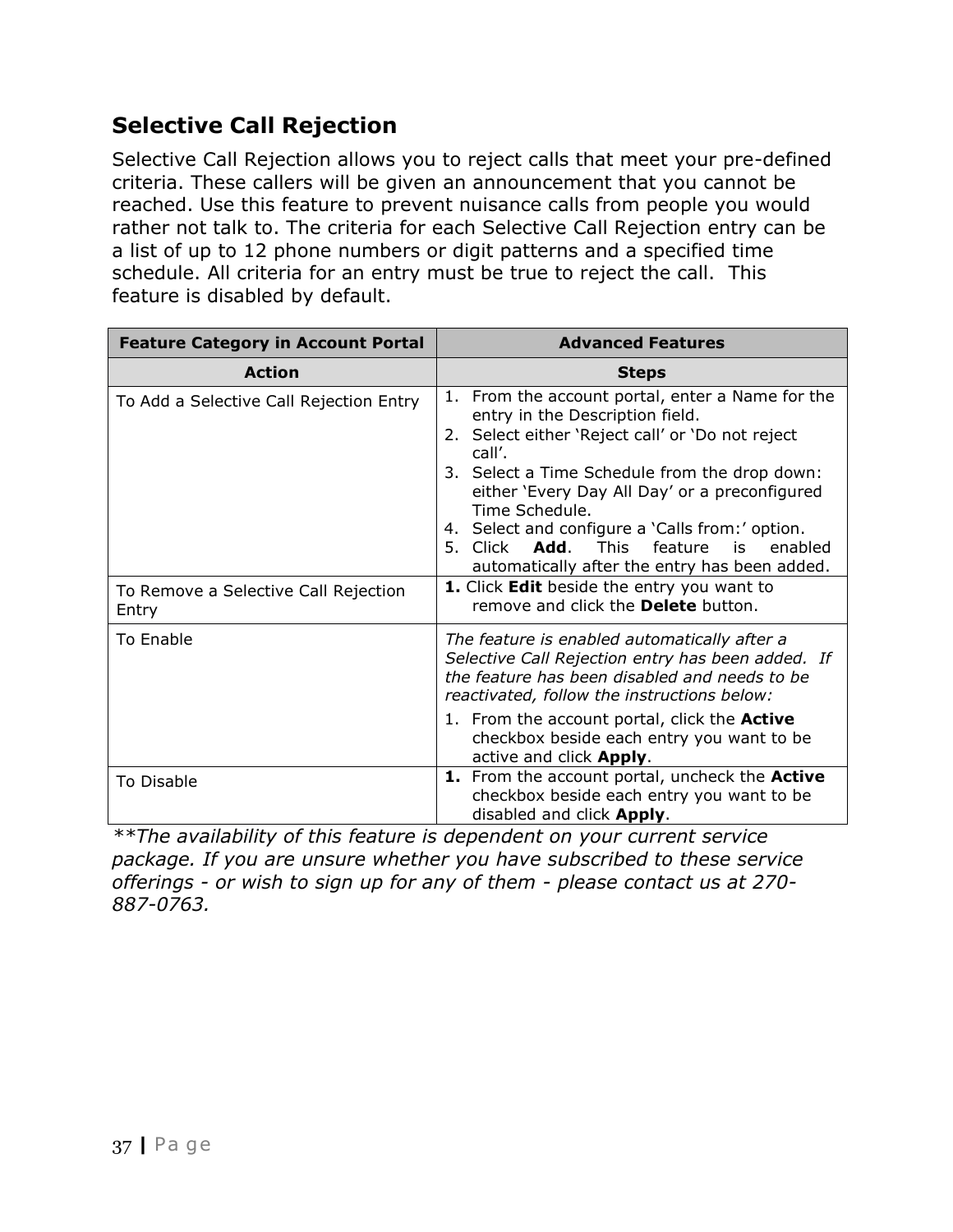# <span id="page-37-0"></span>**Sequential Ring**

Sequential Ring allows you to sequentially ring up to 5 locations in addition to the base location for a specified number of rings. The 5 locations can be either a phone number or an extension. The feature applies to calls matching your pre-defined criteria. This service can be used to ring calls from your manager, a family member, or an important customer on your cell phone, alternate business phone, or home phone. The criteria for each Sequential Ring entry can be a list of up to 12 phone numbers or digit patterns and a specified time schedule. All criteria for an entry must be satisfied for the call to enter Sequential Ring (phone number, day of week, and time of day). If the criteria do not match, the call continues as if this service was not turned on. This feature is disabled by default.

| <b>Feature Category in Account Portal</b>                                                                                                                                                                | <b>Advanced Features</b>                                                                                                                                                                                                                                                                                                                                                                                                                                                                                                                                                                                                                                                                                                                                                                                                                                                                                                                                                                                                     |
|----------------------------------------------------------------------------------------------------------------------------------------------------------------------------------------------------------|------------------------------------------------------------------------------------------------------------------------------------------------------------------------------------------------------------------------------------------------------------------------------------------------------------------------------------------------------------------------------------------------------------------------------------------------------------------------------------------------------------------------------------------------------------------------------------------------------------------------------------------------------------------------------------------------------------------------------------------------------------------------------------------------------------------------------------------------------------------------------------------------------------------------------------------------------------------------------------------------------------------------------|
| <b>Action</b>                                                                                                                                                                                            | <b>Steps</b>                                                                                                                                                                                                                                                                                                                                                                                                                                                                                                                                                                                                                                                                                                                                                                                                                                                                                                                                                                                                                 |
| To Add a Sequential Ring Entry<br>Note: The feature is enabled<br>automatically after a Sequential Ring<br>entry has been added, even if no<br>additional phone numbers have been<br>added as locations. | 1. From the account portal, enter a Name for the<br>entry in the Description field.<br>2. Select either 'Use sequential ring' or 'Do not<br>use sequential ring'.<br>3. Select a Time Schedule from the drop down:<br>either 'Every Day All Day' or a preconfigured<br>Time Schedule.<br>4. Select and configure a 'Calls from:' option.<br>Click Add. This feature is enabled<br>5.<br>automatically after the entry has been added.<br>6. Optional: Select 'Use Base Location first' if<br>you want calls to ring to main line before<br>ringing other locations.<br>7. Optional: Select 'Enable caller to skip search<br>process. Assumes forwarding or messaging is<br>enabled' if you want callers to have the option<br>to go directly to voicemail or use forwarding<br>instead of ringing additional locations.<br>8. Enter 1 to 5 phone numbers in the phone<br>number field for each location. Select number<br>of rings and whether you want an answer<br>confirmation for these locations.<br>Click Apply.<br>9. |
| To Remove a Sequential Ring Entry                                                                                                                                                                        | 1. Click Edit beside the entry you want to<br>remove and click the <b>Delete</b> button.                                                                                                                                                                                                                                                                                                                                                                                                                                                                                                                                                                                                                                                                                                                                                                                                                                                                                                                                     |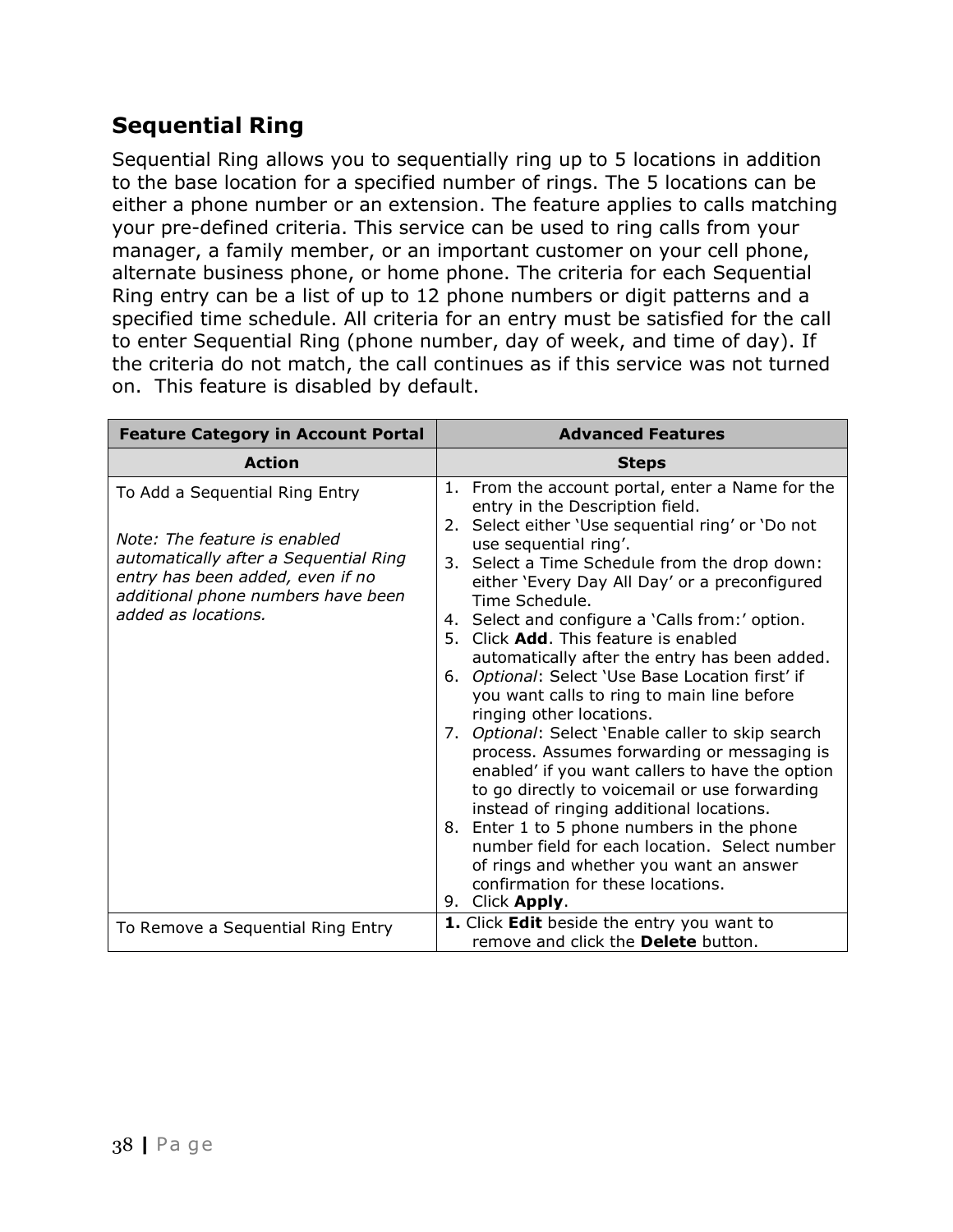| To Enable  | The feature is enabled automatically after a<br>Sequential Ring entry has been added, even if no<br>additional phone numbers have been added as<br>locations. If the feature has been disabled and<br>needs to be reactivated, follow the instructions<br>below: |
|------------|------------------------------------------------------------------------------------------------------------------------------------------------------------------------------------------------------------------------------------------------------------------|
|            | 1. From the account portal, click the <b>Active</b><br>checkbox beside each entry you want to be<br>active and click Apply.                                                                                                                                      |
| To Disable | 1. From the account portal, uncheck the Active<br>checkbox beside each entry you want to be<br>disabled and click Apply.                                                                                                                                         |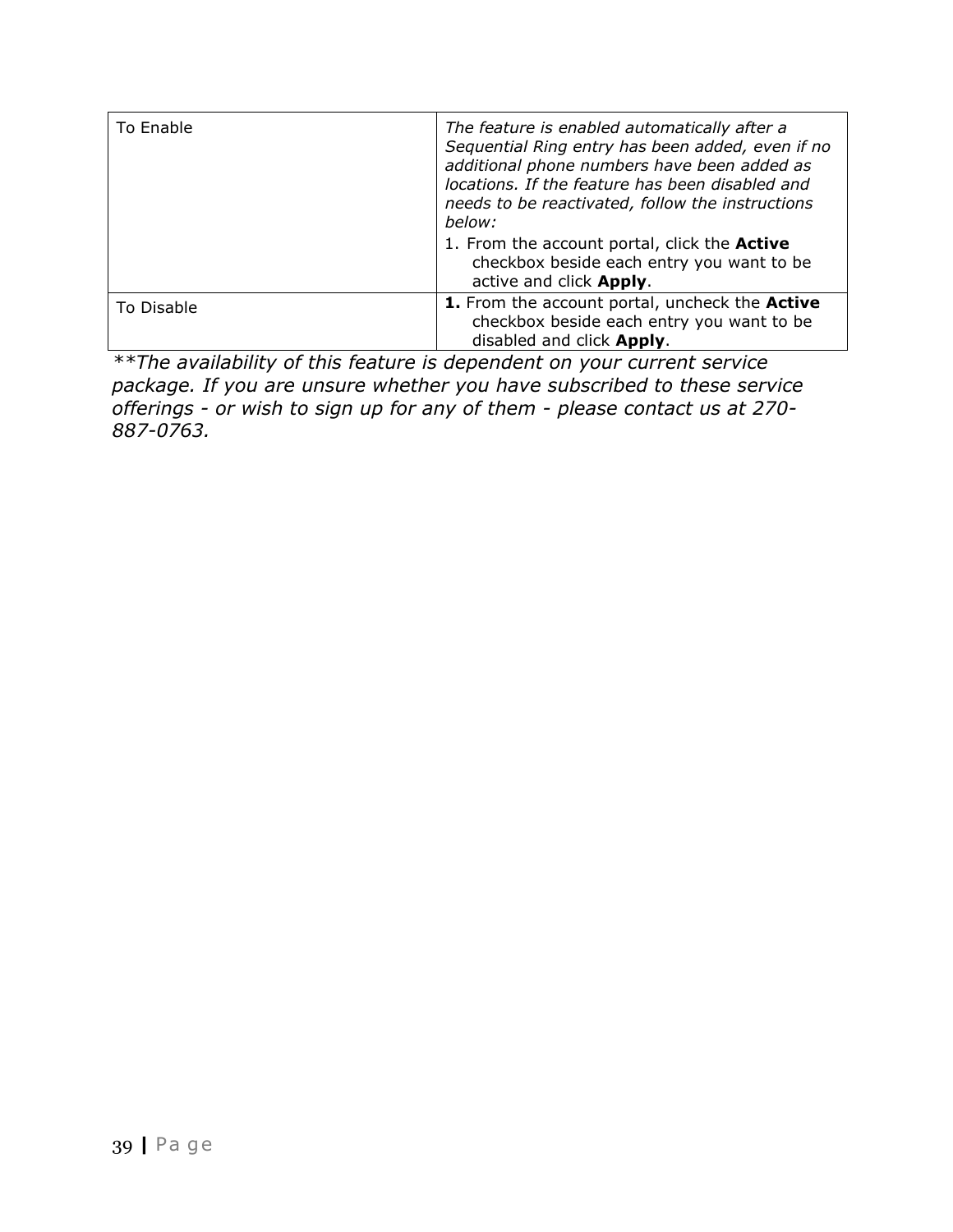# <span id="page-39-0"></span>**Shared Call Appearance (\*12/\*13)**

Shared Call Appearance allows Account Administrators to allocate additional devices or lines (locations) to you. These devices or lines also ring just like your primary phone. You cannot add or remove these locations. You do have the option to manage alerts, multiple call arrangement, and call bridging from the account portal. Shared Call Appearance locations also have the ability to put a call on hold at one location and retrieve it at another.

| <b>Feature Category in Account Portal</b>                                                                                                                                                                                                                                                                                                                                                                                                                                                                                                                                                                                                           | <b>Advanced Features</b>                                                                                                                                                                                                                                                                                                                                                                                                                                                                                                                                     |
|-----------------------------------------------------------------------------------------------------------------------------------------------------------------------------------------------------------------------------------------------------------------------------------------------------------------------------------------------------------------------------------------------------------------------------------------------------------------------------------------------------------------------------------------------------------------------------------------------------------------------------------------------------|--------------------------------------------------------------------------------------------------------------------------------------------------------------------------------------------------------------------------------------------------------------------------------------------------------------------------------------------------------------------------------------------------------------------------------------------------------------------------------------------------------------------------------------------------------------|
| <b>Action</b>                                                                                                                                                                                                                                                                                                                                                                                                                                                                                                                                                                                                                                       | <b>Steps</b>                                                                                                                                                                                                                                                                                                                                                                                                                                                                                                                                                 |
| To Configure Shared Call Appearance<br>Alerts                                                                                                                                                                                                                                                                                                                                                                                                                                                                                                                                                                                                       | 1. From the account portal, select the following<br>alerts that you want enabled.<br>Alert all appearances for Click-to-Dial calls<br>$\bullet$<br>Alert all appearances for Group Paging<br>$\bullet$<br>calls<br>Allow Call Retrieve from another location<br>$\bullet$<br>2. Click Apply.                                                                                                                                                                                                                                                                 |
| To Configure Multiple Call Arrangement<br>Note: The Multiple Call Arrangement<br>feature allows multiple SCA locations to<br>make and receive calls concurrently,<br>instead of one call tying up all<br>locations. Bridging allows a location to<br>barge in on an active call at another<br>location. The bridge warning<br>notification notifies the original location<br>that another party is now listening to<br>the call. The Call Park notification<br>notifies locations that a call is being<br>help by flashing the corresponding<br>lamp slowly. After the call is retrieved,<br>all lamps go on (solid) showing the call<br>as active. | 1. From the account portal, select the On radio<br>button.<br>2. Optional: Select Allow Bridging between<br>locations.<br>3. Optional: Select Enable Call Park notification.<br>*Note: This feature requires that the Busy<br>Lamp Field add-on and a phone capable of<br>supporting it.<br>4. Optional: Choose one of the following Bridge<br>Warning tone options if you have 'Allow<br>bridging between locations' enabled.<br>None<br>$\bullet$<br>Barge-in only<br>$\bullet$<br>Barge-in and repeat every 30 seconds<br>$\bullet$<br>Click Apply.<br>5. |
| To Enable SCA for a Location                                                                                                                                                                                                                                                                                                                                                                                                                                                                                                                                                                                                                        | 1. From the phone you want enabled for SCA,<br>press *12.<br>2. Hang up. This service is now active for this<br>location.                                                                                                                                                                                                                                                                                                                                                                                                                                    |
| To Disable SCA for a Location<br>Note: This will disable call termination<br>to the phone, but the phone will still be<br>able to make outbound calls and<br>retrieve calls. Message waiting and call<br>information notifications will also<br>continue to be send to the phone.                                                                                                                                                                                                                                                                                                                                                                   | 1. From the phone you want disabled for SCA,<br>press $*13$ .<br>2. Hang up the phone. The service is now<br>disabled for this location.                                                                                                                                                                                                                                                                                                                                                                                                                     |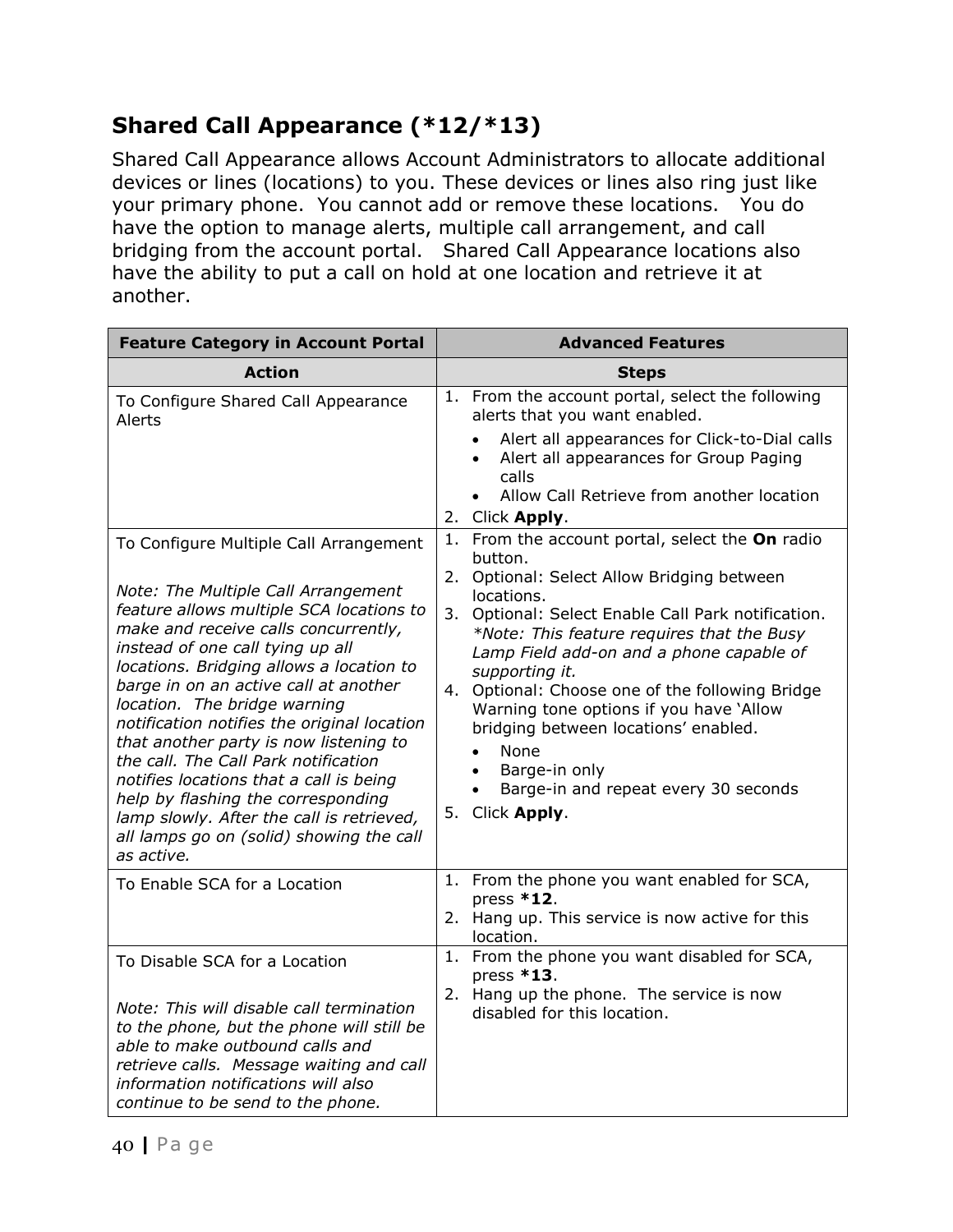| To Retrieve a Held Call | 1. If a call has been put on hold at one location,<br>you can press *11 from any other location to |
|-------------------------|----------------------------------------------------------------------------------------------------|
|                         | retrieve the call.                                                                                 |

*\*\*This is an add-on service, if you are unsure whether you have subscribed to these service offerings - or wish to sign up for any of them - please contact us at 270-887-0763.*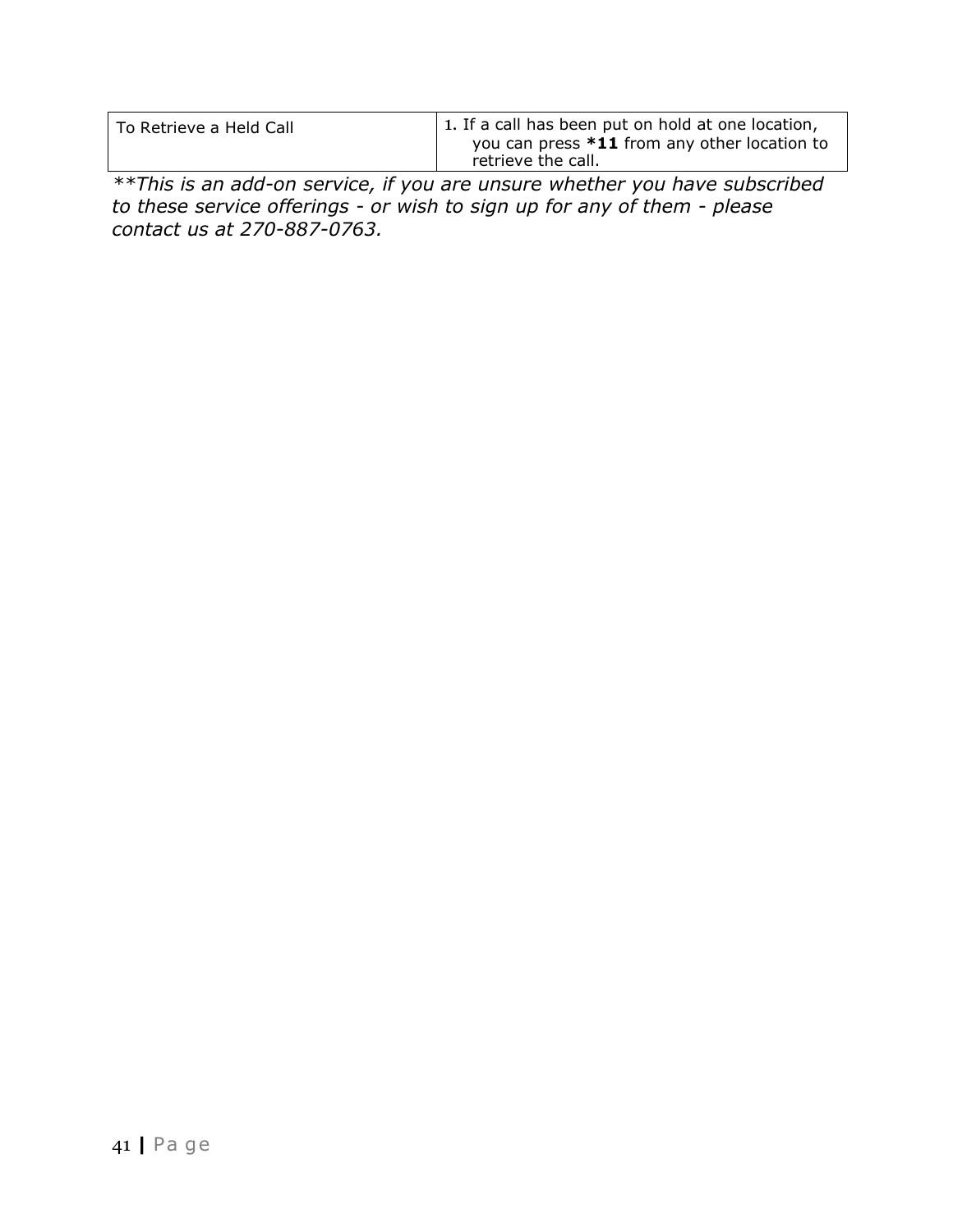## <span id="page-41-0"></span>**Simultaneous Ring Personal**

Simultaneous Ring Personal allows you to list up to 10 phone numbers you would like to ring in addition to your primary phone when you receive a call. This feature is helpful when you are not at your phone but you would like your cell phone to ring when you get a call. You can also turn off simultaneous ring when you are at your desk on a call. The criteria for each Simultaneous Ring entry can be a list of up to 12 phone numbers or digit patterns, a specified time schedule, and a specified holiday schedule. All criteria for an entry must be satisfied for the call to enter Simultaneous Ring (phone number, day of week, and time of day). If the criteria do not match, the call continues as if this service was not turned on. This feature is disabled by default. *\*Note: if your cell phone or other phone has voice mail that picks up before your office voice messaging picks up, your voice mails could be on your cell phone messaging system.*

| <b>Feature Category in Account Portal</b>       | <b>Advanced Features</b>                                                                                                                                                                                                                                                                                                                                                                                                                                                      |
|-------------------------------------------------|-------------------------------------------------------------------------------------------------------------------------------------------------------------------------------------------------------------------------------------------------------------------------------------------------------------------------------------------------------------------------------------------------------------------------------------------------------------------------------|
| <b>Action</b>                                   | <b>Steps</b>                                                                                                                                                                                                                                                                                                                                                                                                                                                                  |
| To Add a Simultaneous Ring Personal<br>Entry    | 1. From the account portal, enter a Name for the<br>entry in the Description field.<br>2. Select either 'Use simultaneous ring personal'<br>or 'Do not use simultaneous ring personal'.<br>3. Select a Time Schedule from the drop down:<br>either 'Every Day All Day' or a preconfigured<br>Time Schedule.<br>4. Select and configure a 'Calls from:' option.<br>This<br>feature<br>5. Click <b>Add</b> .<br>is.<br>enabled<br>automatically after the entry has been added. |
| To Remove a Simultaneous Ring<br>Personal Entry | 1. Click Edit beside the entry you want to<br>remove and click the <b>Delete</b> button.                                                                                                                                                                                                                                                                                                                                                                                      |
| <b>To Enable</b>                                | 1. From the account portal, select the On radio<br>button.<br>Optional: Check 'Do not ring my Simultaneous<br>2.<br>Ring Numbers if I'm already on a call'.<br>3. Enter the phone numbers of the lines you<br>want to simultaneous ring when you receive<br>inbound calls to your digital voice service line.<br>4. Optional: Check 'Answer confirmation<br>required'.<br>5. Click Apply.                                                                                     |
| To Disable                                      | 1. From the account portal, select the On radio<br>button.<br>2. Click Apply.                                                                                                                                                                                                                                                                                                                                                                                                 |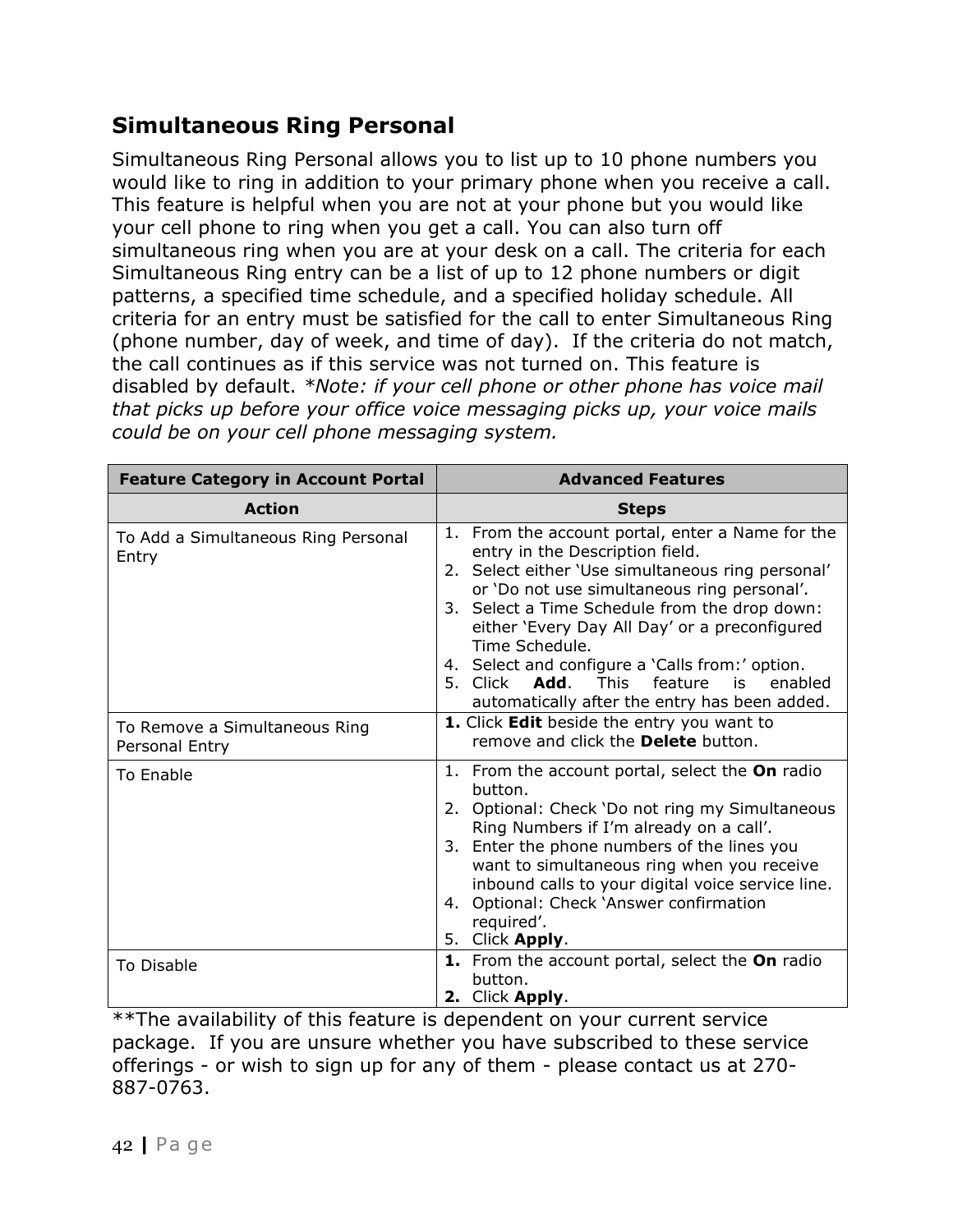# <span id="page-42-0"></span>**Speed Dial 8 (\*74)**

Speed Dial 8 allows you to set up to eight speed dial numbers that can be called with the push of a button. Enter the number as you would normally dial it and then just hit that number on your touch pad to call it. You can also program your speed dial using your phone and the star code for Speed Dial.

| <b>Feature Category in Account Portal</b> | <b>Basic Features</b>                                                                                                                                                                                                                                                                                                                                                               |
|-------------------------------------------|-------------------------------------------------------------------------------------------------------------------------------------------------------------------------------------------------------------------------------------------------------------------------------------------------------------------------------------------------------------------------------------|
| <b>Action</b>                             | <b>Steps</b>                                                                                                                                                                                                                                                                                                                                                                        |
| To Add a Speed Dial 8 Entry               | 1. From the account portal, enter the phone<br>number and name in the appropriate field<br>beside the Speed Dial Entry you want to use.<br>2. Click Apply.<br><b>OR</b>                                                                                                                                                                                                             |
|                                           | 1. From the phone, dial $*74$ .<br>2. You will hear a recall dial tone (three quick<br>beeps then a regular dial tone). Dial the<br>single digit speed code you want to setup,<br>followed by the 10-digit phone number you<br>want to be associated to it, then press $#$ .<br>3. You will hear a confirmation announcement.<br>4. Hang up the phone. The entry has been<br>added. |
| To Remove a Speed Dial 8 Entry            | 1. From the account portal, delete the phone<br>number and name in the appropriate field<br>beside the Speed Dial Entry you want to<br>remove.<br>2. Click Apply.                                                                                                                                                                                                                   |
| To Call using a Speed Dial 8 Entry        | From your phone, press the single code<br>1.<br>assigned for the entry. You can either wait for<br>the digit timer to expire or press # to finish<br>dialing.<br>The system will dial the associated 10-digit<br>2.<br>phone number.                                                                                                                                                |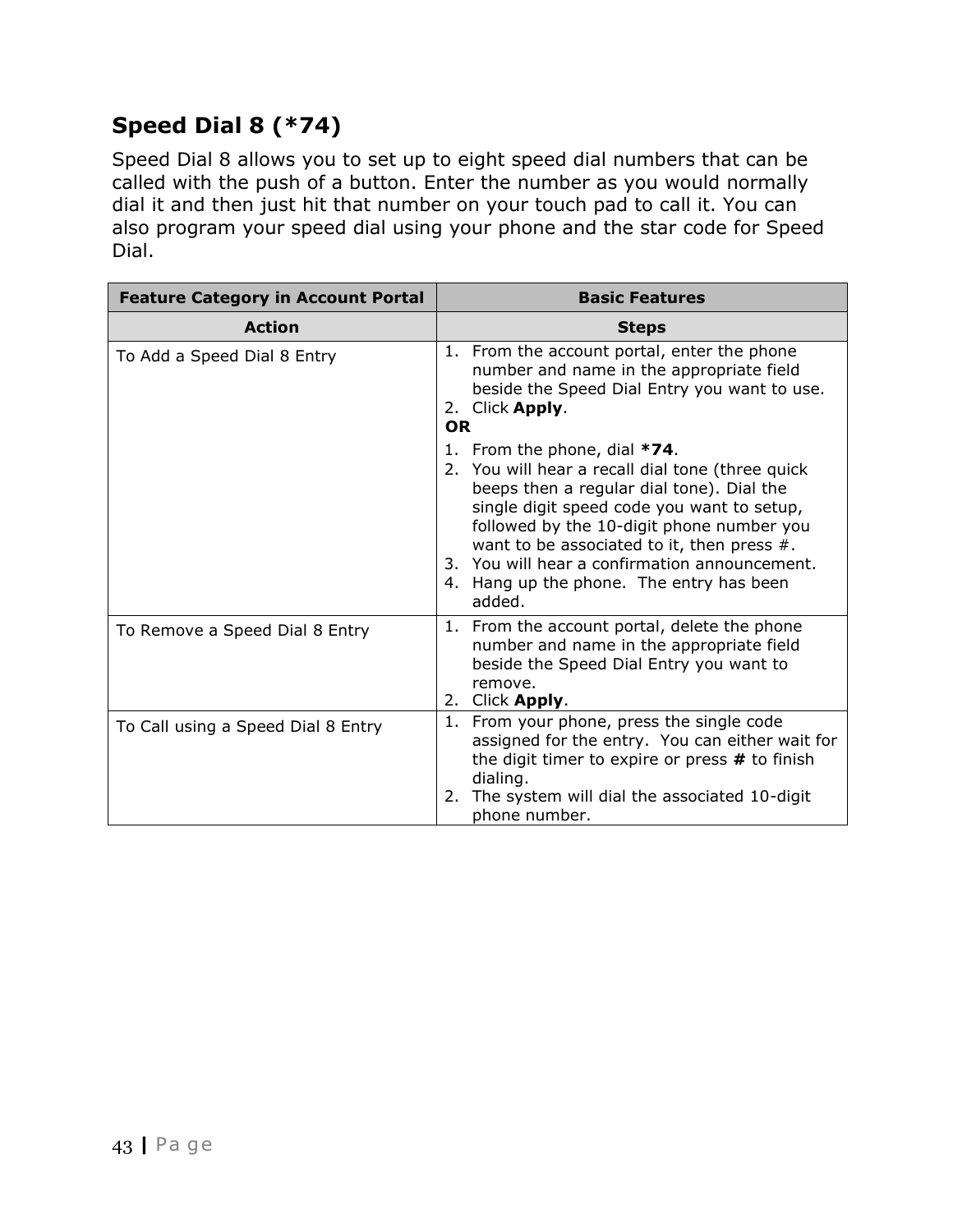# <span id="page-43-0"></span>**Speed Dial 100 (\*75)**

Speed Dial 100 allows you to set up to 100 speed dial phone numbers that can be called with the push of a few buttons. Enter the number as you would normally dial it and then just hit the speed code prefix and number on your touch pad to call it. You can also program your speed dial using your phone and the star code for Speed Dial 100.

| <b>Feature Category in Account Portal</b> | <b>Basic Features</b>                                                                                                                                                                                                                                                                                                                                                           |
|-------------------------------------------|---------------------------------------------------------------------------------------------------------------------------------------------------------------------------------------------------------------------------------------------------------------------------------------------------------------------------------------------------------------------------------|
| <b>Action</b>                             | <b>Steps</b>                                                                                                                                                                                                                                                                                                                                                                    |
| To Add a Speed Dial 100 Entry             | 1. From the account portal, click the <b>Add</b> button.<br>Optional: Check `Allow Activation with any<br>2.<br>user address.'<br>3. Enter the 10-digit phone number for your cell<br>or landline that you want setup for Two-Stage<br>Dialing.<br>4. Click Apply.<br><b>OR</b>                                                                                                 |
|                                           | 1. From the phone, dial $*75$ .<br>2. You will hear a recall dial tone (three quick<br>beeps then a regular dial tone). Dial the 2-<br>digit speed code you want to setup, followed<br>by the 10-digit phone number you want to be<br>associated to it, then press $#$ .<br>3. You will hear a confirmation announcement.<br>4. Hang up the phone. The entry has been<br>added. |
| To Remove a Speed Dial 100 Entry          | 1. From the account portal, click the box under<br>the 'Delete' column beside the entry you want<br>to remove.<br>2.<br>Click Delete.                                                                                                                                                                                                                                           |
| To Call using a Speed Dial 100 Entry      | 1. From your phone, press $#$ and the 2-digit<br>code assigned for the entry.<br>The system will dial the associated 10-digit<br>2.<br>phone number.                                                                                                                                                                                                                            |

### <span id="page-43-1"></span>**Toolbar - Business**

The Toolbar chooses the best options of the Account Portal into a handy easy toolbar that is present while in Microsoft Internet Explorer, Mozilla Firefox, and Microsoft Outlook. The Toolbar acts as a shortcut to many of the Business Line features, and also includes a helpful call history report. Please reach out to your Account Administrator for instructions on how to download and configure this application.

*\*\*This is an add-on service, if you are unsure whether you have subscribed to these service offerings - or wish to sign up for any of them - please contact us at 270-887-0763.*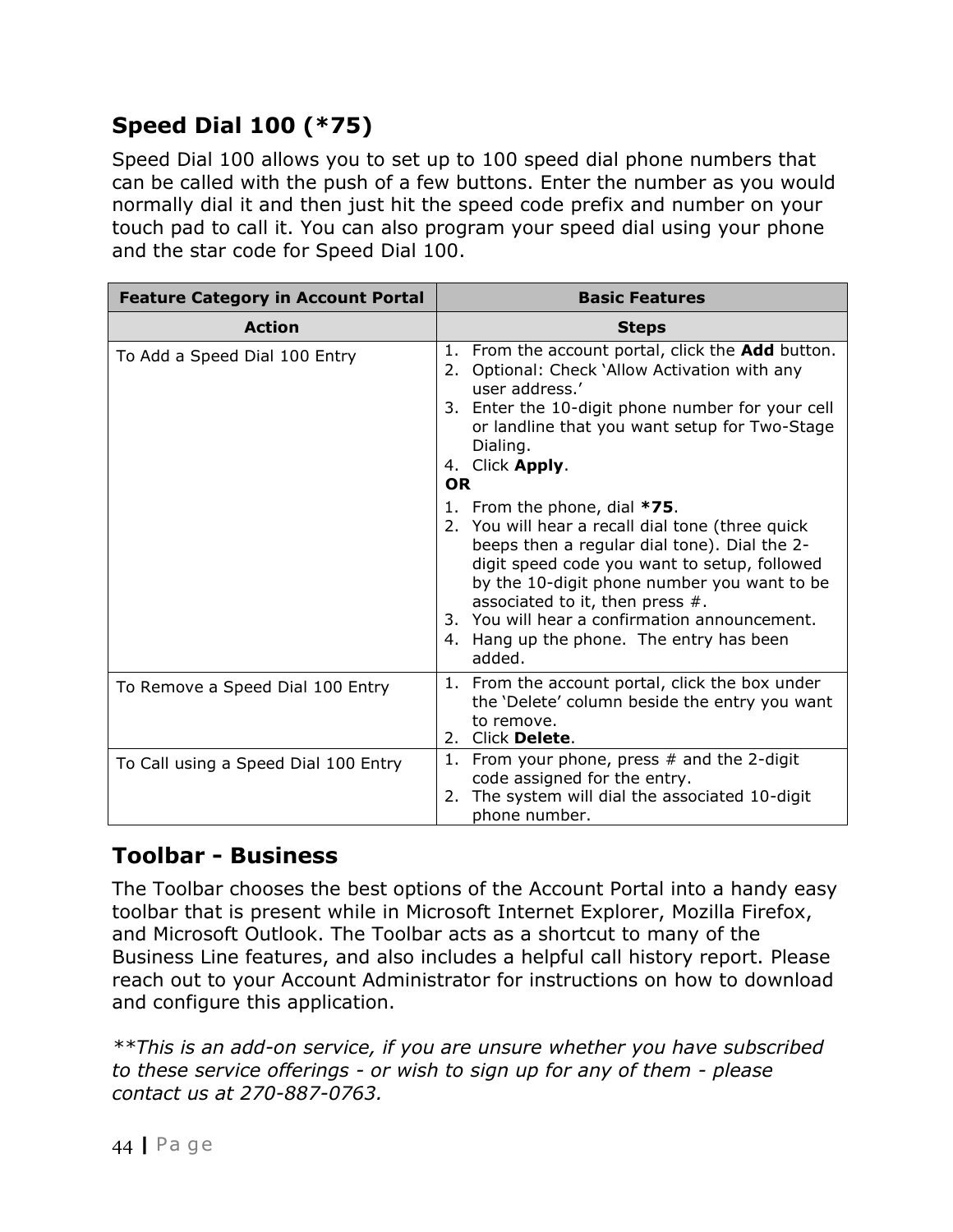## <span id="page-44-0"></span>**Two-Stage Dialing**

The Two-Stage Dialing service allows you to integrate a cell or landline with your digital voice services. It allows you to dial your digital voice phone number from your cell or landline followed by additional digits, and then use the additional digits for call origination attempts as if you called from your HES EnergyNet phone. This service is enabled by default, but will not work until a phone number has been configured.

| <b>Feature Category in Account Portal</b>                                                                                                                                                                                                                                                                                                                                                                                                                                                                      | <b>Advanced Features</b>                                                                                                                                                                                                                                                             |
|----------------------------------------------------------------------------------------------------------------------------------------------------------------------------------------------------------------------------------------------------------------------------------------------------------------------------------------------------------------------------------------------------------------------------------------------------------------------------------------------------------------|--------------------------------------------------------------------------------------------------------------------------------------------------------------------------------------------------------------------------------------------------------------------------------------|
| <b>Action</b>                                                                                                                                                                                                                                                                                                                                                                                                                                                                                                  | <b>Steps</b>                                                                                                                                                                                                                                                                         |
| To Configure Two-Stage Dialing<br>Note: If you uncheck the 'Allow<br>Activation with any user address'<br>feature, direct calls to any other phone<br>number within your group will still<br>display the caller ID information of<br>your main line, but if you call your<br>main line and try to utilize extension<br>dialing or feature access codes, you will<br>not be able to. Instead, the call will go<br>to your voice portal like it would if you<br>called your phone number from your<br>main line. | 1. From the account portal, select the On radio<br>button if it isn't already selected.<br>2. Check 'Allow Activation with any user<br>address.'<br>3. Enter the 10-digit phone number for your cell<br>or landline that you want setup for Two-Stage<br>Dialing.<br>4. Click Apply. |
| To Disable Two-Stage Dialing                                                                                                                                                                                                                                                                                                                                                                                                                                                                                   | 1. From the account portal, select the Off radio<br>button.<br>2. Hang up the phone.                                                                                                                                                                                                 |
| To Make a Two-Stage Dialing Call from<br>Your Cell or Landline<br>Note: If you do not enter anything<br>after dialing your main line, you will<br>get the following message: "Your call<br>cannot be completed as dialed, please<br>check the number and dial again."                                                                                                                                                                                                                                          | From your cell or landline, dial your digital<br>1.<br>voice services phone number.<br>2. You will hear silence; dial the number,<br>extension or feature access code you are<br>trying to reach.<br>3. The call will be processed the same as if you<br>called from your main line. |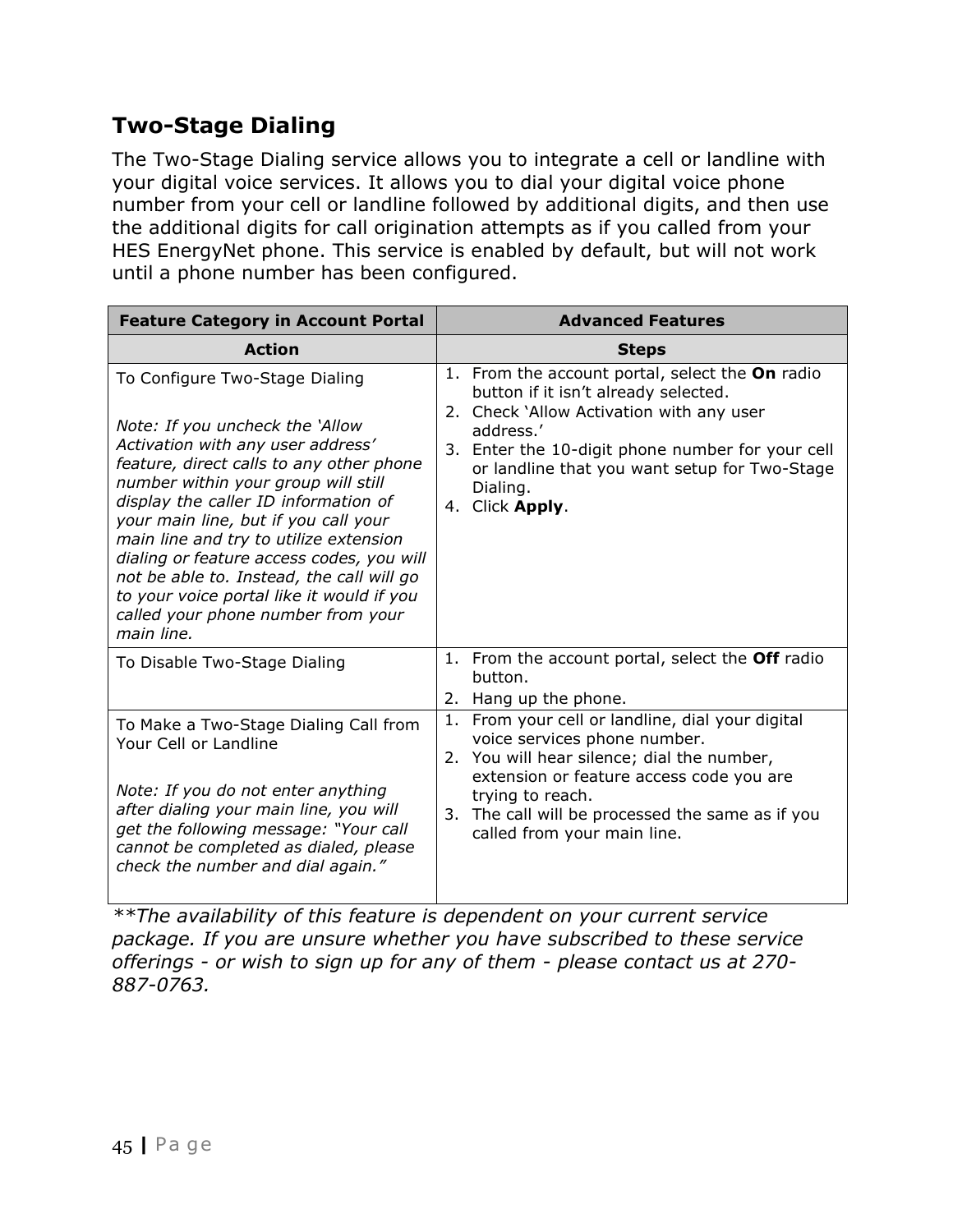# <span id="page-45-0"></span>Voicemail Management

# <span id="page-45-1"></span>**Aliases**

Aliases are alternate numbers (like a cell or landline) that can directly access your voice messaging portal. When you dial group portal number from your alias, you will be redirected to the voice portal for your main line.

| <b>Feature Category in Account Portal</b> | <b>Voicemail Management</b>                                                                                                                                                                                |
|-------------------------------------------|------------------------------------------------------------------------------------------------------------------------------------------------------------------------------------------------------------|
| <b>Action</b>                             | <b>Steps</b>                                                                                                                                                                                               |
| To Add an Alias                           | 1. From the account portal, enter the 10-digit<br>phone number you want to add as an alias.<br>Click Add.<br>2 <sup>1</sup>                                                                                |
| To Delete an Alias                        | 1. Check the 'Delete' box beside the Alias you<br>want to remove and click Apply.                                                                                                                          |
| To Access Voice Portal from an Alias      | Call your group voice portal phone number.<br>1.<br>Enter your voicemail password when<br>2.<br>prompted.<br>Once logged in, choose from the available<br>3.<br>menu prompts to navigate the voice portal. |

*\*\*This feature requires the configuration of a group voice portal phone number. If you are unsure whether you have a group voice portal phone number, please contact us at 270-887-0763.*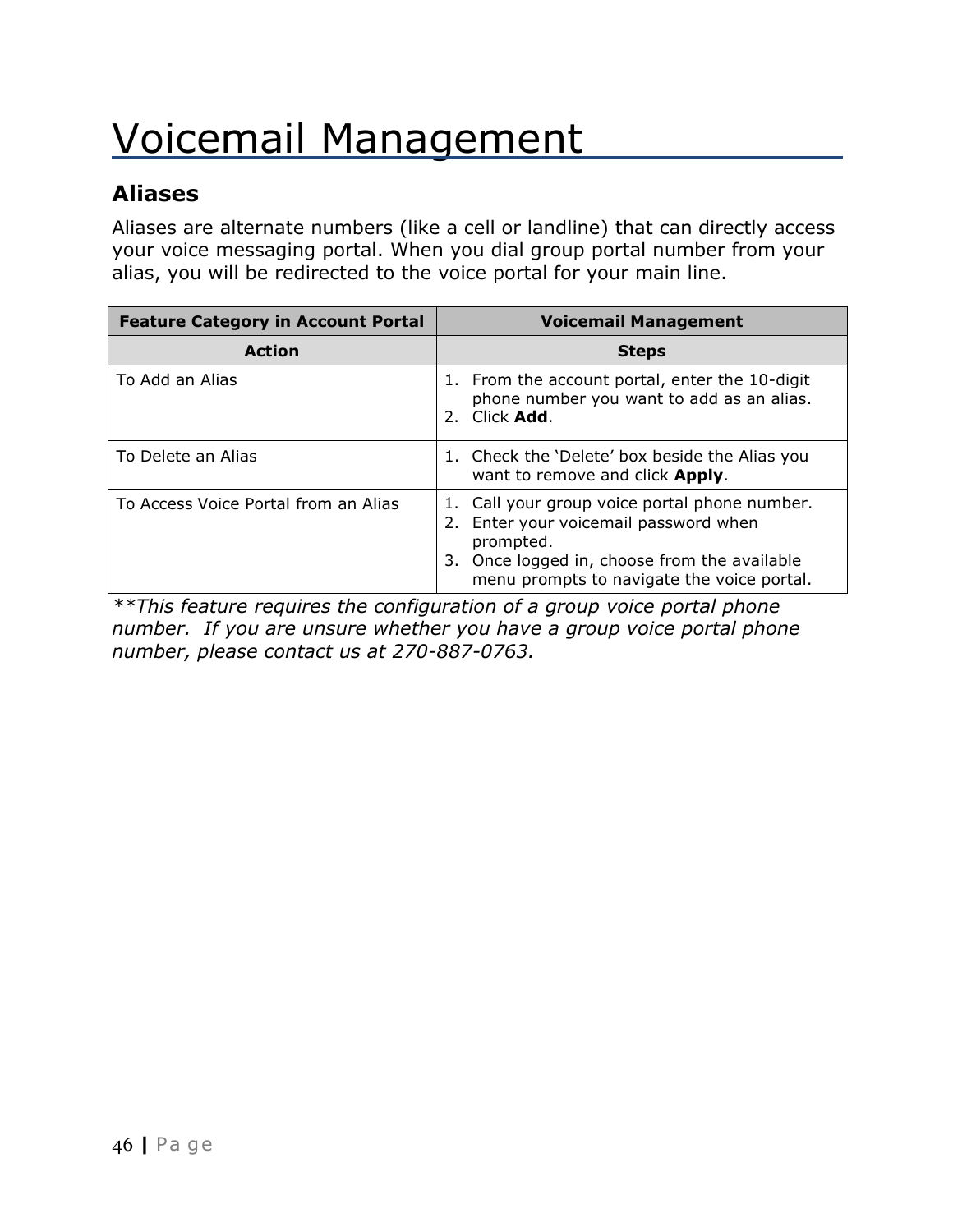# <span id="page-46-0"></span>**Greetings**

You can configure the individual greetings heard when a caller is redirected to voicemail on busy and no answer. You can also configure 3 additional alternate no answer greetings. This is useful to save a greeting that you can reuse, like when you are out of the office or traveling. These greetings can also be recorded from the voice messaging portal. You can specify the number of rings before the caller is redirected to voicemail from this menu.

| <b>Feature Category in Account Portal</b>        | <b>Voicemail Management</b>                                                                                                                                                                                                                              |
|--------------------------------------------------|----------------------------------------------------------------------------------------------------------------------------------------------------------------------------------------------------------------------------------------------------------|
| <b>Action</b>                                    | <b>Steps</b>                                                                                                                                                                                                                                             |
| To Configure Busy Greeting                       | 1. From the account portal, select the 'Personal<br>greeting' radio button.<br>2. Click Choose File and select the .wav file you<br>want to use for your busy greeting.<br>3. Click Apply.                                                               |
| To Configure No Answer Greeting                  | 1. From the account portal, select the<br>'Unavailable greeting' radio button.<br>2. Click Choose File and select the .wav file you<br>want to use for your busy greeting.<br>3. Click Apply.                                                            |
| To Upload Alternate No Answer<br>Greetings       | 1. From the account portal, type a name for the<br>Alternate No Answer greeting in the Greeting<br>Name field.<br>2. Click Choose File and select the .wav file you<br>want to use for your alternate greeting.<br>3. Click Apply.                       |
| To Configure Number of Rings Before<br>Greeting. | 1. Select the number of rings you want the caller<br>to hear from the 'Number of rings before<br>greeting' dropdown.<br>2. Click Apply.                                                                                                                  |
| To Use an Alternate No Answer<br>Greeting        | 1. From the account portal, select the radio<br>button beside the Alternate Greeting that you<br>have configured and want to be heard by<br>callers who are redirected to voicemail on no<br>answer.<br>2. Click Apply.                                  |
| To Record Greetings from the Voice<br>Portal     | 1. From your phone, dial *62.<br>2. Enter your passcode when prompted.<br>3. Press 3 to go to the Greetings Menu.<br>4. Follow the prompts to listen to current<br>greetings, record new greetings, and save<br>your greetings.<br>5. Hang up the phone. |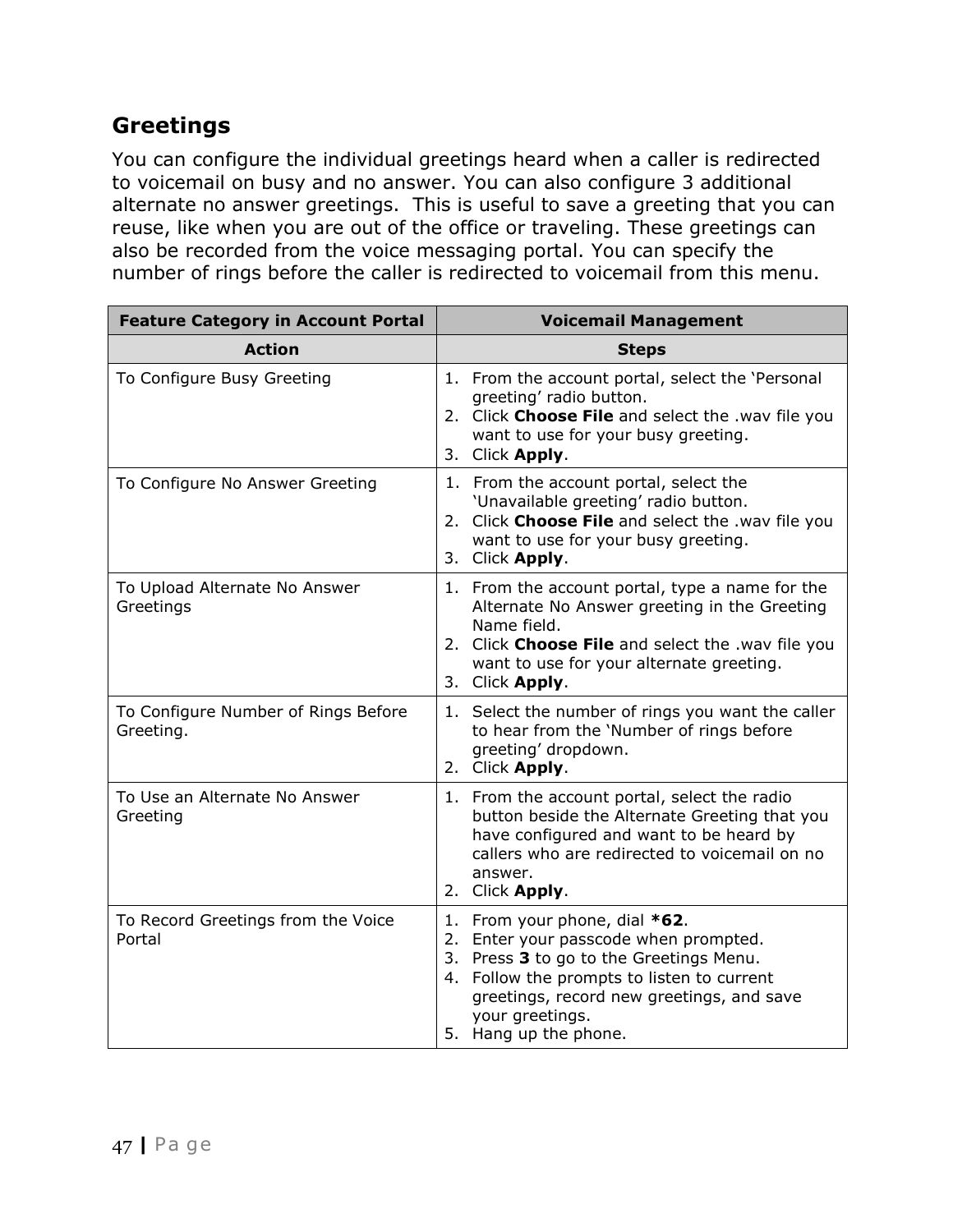## <span id="page-47-0"></span>**Voicemail Management**

From the Voicemail Management screen, you can configure the handling your voice messages. Use can enable Unified Messaging if you want to use your phone to retrieve voice messages. You can also just choose to send a .wav file of the voicemail to an email address and not use Unified Messaging. Voicemail with Unified Messaging is enabled by default.

| <b>Feature Category in Account Portal</b>  | <b>Voicemail Management</b>                                                                                                                                                                                                                                                                                                                                                                                                                                                                                                                                                                                                                                                                                                                                                                                                                                                                                                     |
|--------------------------------------------|---------------------------------------------------------------------------------------------------------------------------------------------------------------------------------------------------------------------------------------------------------------------------------------------------------------------------------------------------------------------------------------------------------------------------------------------------------------------------------------------------------------------------------------------------------------------------------------------------------------------------------------------------------------------------------------------------------------------------------------------------------------------------------------------------------------------------------------------------------------------------------------------------------------------------------|
| <b>Action</b>                              | <b>Steps</b>                                                                                                                                                                                                                                                                                                                                                                                                                                                                                                                                                                                                                                                                                                                                                                                                                                                                                                                    |
| To Enable and Configure Voice<br>Messaging | 1. From the account portal, select the On radio<br>button.<br>2. Check the box for the call you want sent to<br>voicemail:<br>Send All Calls to Voicemail<br>Send Busy Calls to Voicemail<br>$\bullet$<br>Send Unanswered Calls to Voicemail<br>$\bullet$<br>3. Select where you want to receive voice<br>messages:<br>Use unified messaging (with the option of<br>enabling the Phone Message Waiting<br>Indicator)<br>Forward it to the email address you<br>$\bullet$<br>specify - this option will not save<br>voicemails in the voice messaging portal,<br>they will be .wav files attached to the<br>email notification.<br>4. Select any additional options you want<br>enabled:<br>Notify me by email of the new voice<br>message at the email address you specify<br>Email a carbon copy of the voice message<br>$\bullet$<br>to the email address you specify.<br>Transfer on '0' to the phone number you<br>specify. |
|                                            | 5.<br>Click Apply.<br>1. From the account portal, select the Off radio                                                                                                                                                                                                                                                                                                                                                                                                                                                                                                                                                                                                                                                                                                                                                                                                                                                          |
| To Disable Voice Messaging                 | button.<br>2.<br>Click Apply.                                                                                                                                                                                                                                                                                                                                                                                                                                                                                                                                                                                                                                                                                                                                                                                                                                                                                                   |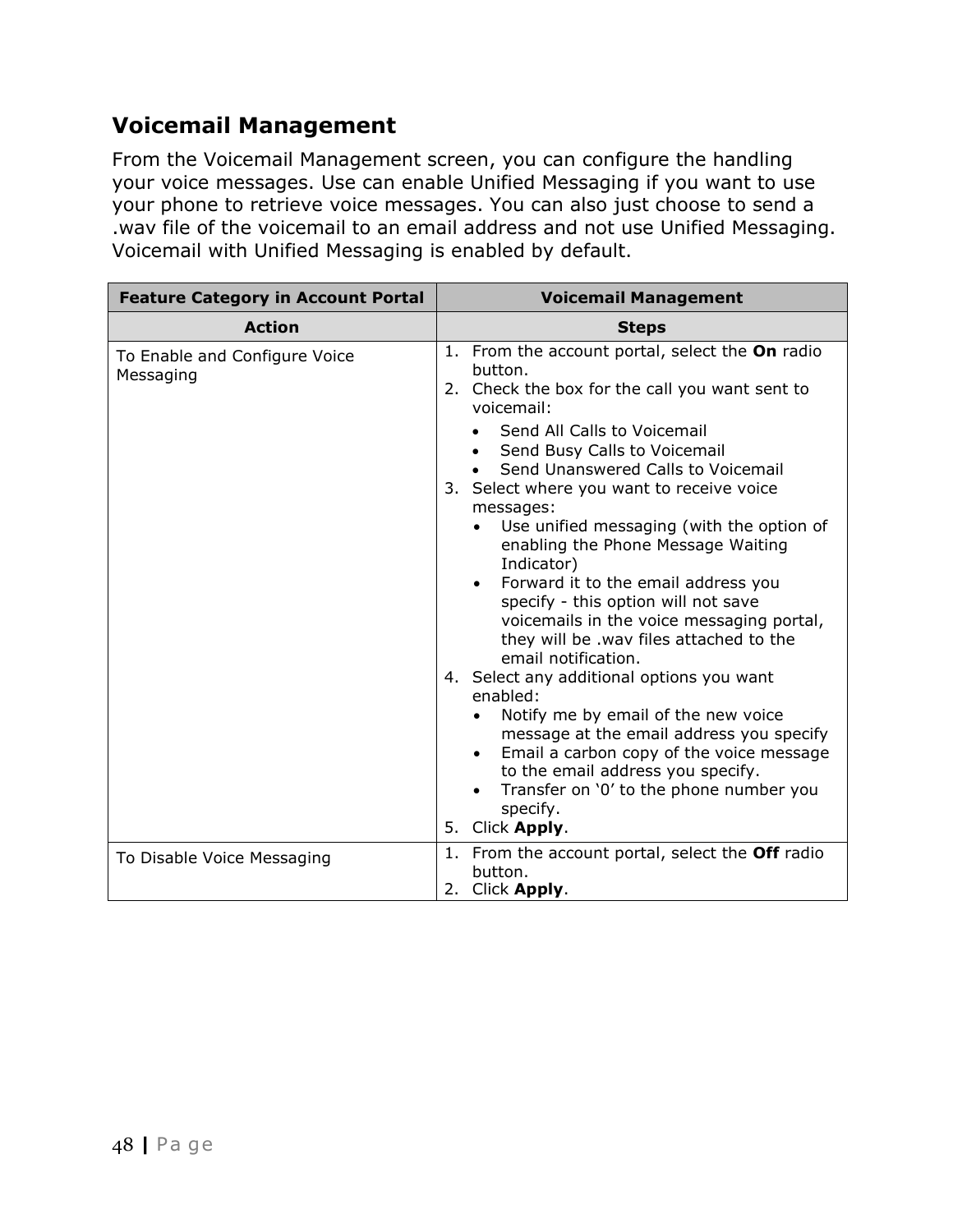## <span id="page-48-0"></span>**Voicemail Password**

You can reset your 4-digits voicemail password from this screen.

| <b>Feature Category in Account Portal</b>                                                                                                                                                                        | <b>Voicemail Management</b>                                                                                                                                                     |
|------------------------------------------------------------------------------------------------------------------------------------------------------------------------------------------------------------------|---------------------------------------------------------------------------------------------------------------------------------------------------------------------------------|
| <b>Action</b>                                                                                                                                                                                                    | <b>Steps</b>                                                                                                                                                                    |
| To Reset Passcode<br>*Note: Whenever the passcode is reset<br>through the account portal, for security<br>purposes you will be prompted to<br>change it to something else when you<br>login to the voice portal. | 1. From the account portal, type in the new 4<br>digit passcode for your voice portal in the<br>'type new password' and 'confirm new<br>password' fields.<br>Click Apply.<br>2. |

## <span id="page-48-1"></span>**Voice Portal**

Voice Portal screen allows you to set a Personalized Name (upload a WAV file to use as your name for Auto Attendant and Voice Messaging) and set voice portal auto-login option.

| <b>Feature Category in Account Portal</b>                                                                                                                            | <b>Voicemail Management</b>                                                                                                                                                                                                   |
|----------------------------------------------------------------------------------------------------------------------------------------------------------------------|-------------------------------------------------------------------------------------------------------------------------------------------------------------------------------------------------------------------------------|
| <b>Action</b>                                                                                                                                                        | <b>Steps</b>                                                                                                                                                                                                                  |
| To Upload a Personalized Name<br>*Note: Enabling Auto-login will let you<br>bypass having to enter your passcode<br>when calling from your main line or an<br>alias. | 1. From the account portal, click Choose File<br>and select the .wav file you want to use for<br>your personalized name.<br>Optional: Check 'Auto-login to Voice Portal<br>2.<br>when calling from my phone'.<br>Click Apply. |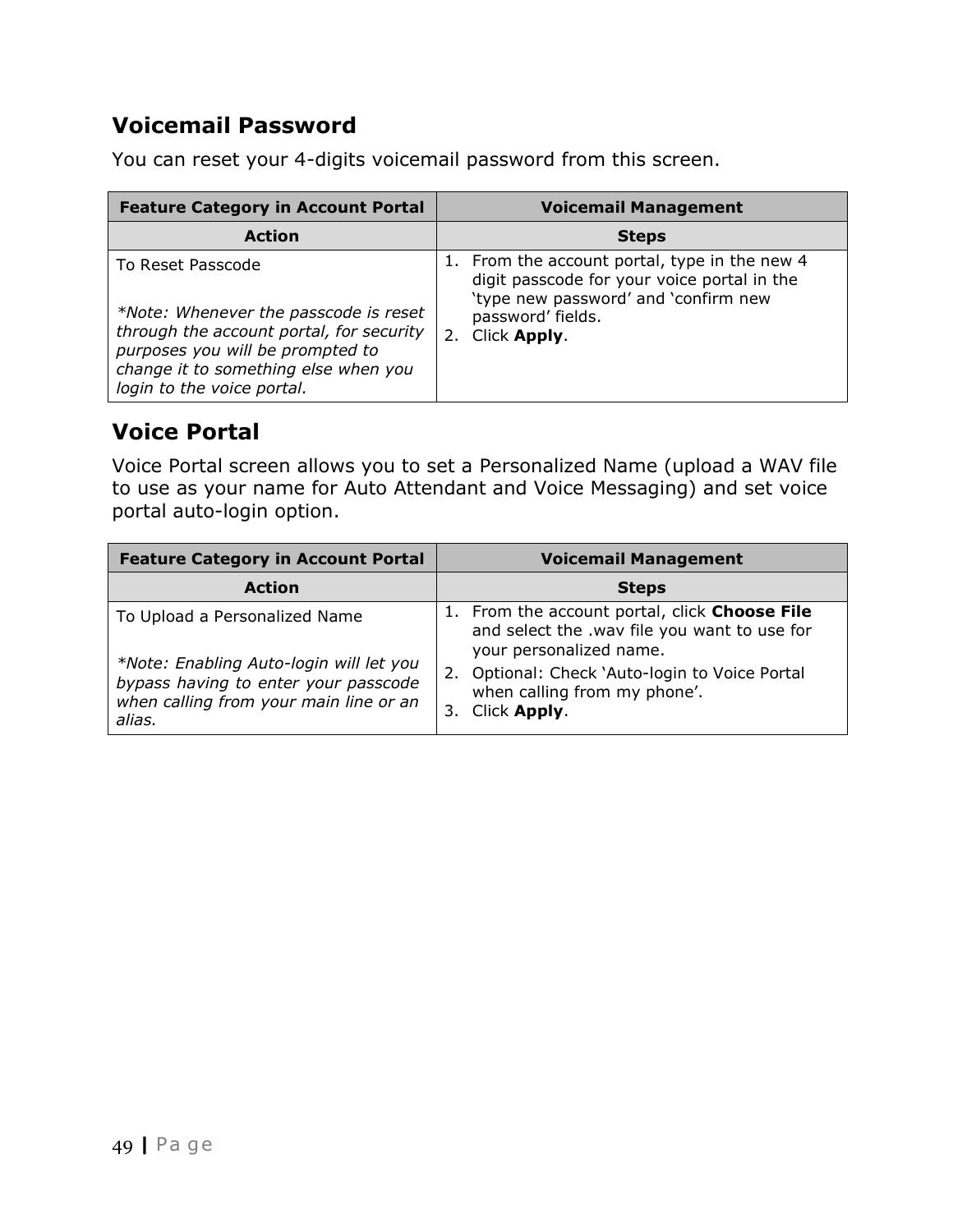# <span id="page-49-0"></span>Frequently Asked Questions

### **Do I need to have my computer turned on when I talk on the phone?**

Your computer does not need to be turned on when using HES EnergyNet Digital Voice Services.

#### **Do the people I call need a computer?**

No, they only need a working phone. They will not be aware that you are using HES EnergyNet Digital Voice Services unless you tell them.

### **Must I speak through a computer to use Digital Voice Services?**

No, you speak through an ordinary touch-tone telephone connected to HES EnergyNet provided adapter. (Note: Soft phone software is available that allows you to make calls through your computer using a microphone and speakers.)

#### **Does the person I am calling need to have HES EnergyNet Digital Voice Services too?**

No. You can call anyone at any phone number using HES EnergyNet service.

#### **What types of telephones work with your service?**

Any touch tone telephone can be used with HES EnergyNet Digital Voice Services. Corded and cordless telephones both work well.

#### **Can I use a fax machine with HES EnergyNet service?**

HES EnergyNet customers have experienced high success in placing and receiving fax transmissions, however HES EnergyNet Digital Voice Services have not yet certified support for fax usage.

#### **Do you offer roll-over service?**

Yes. If you have multiple telephone numbers and would like roll-over from the main line to another line, it is possible to set that up. If you require this service, please contact our customer service center.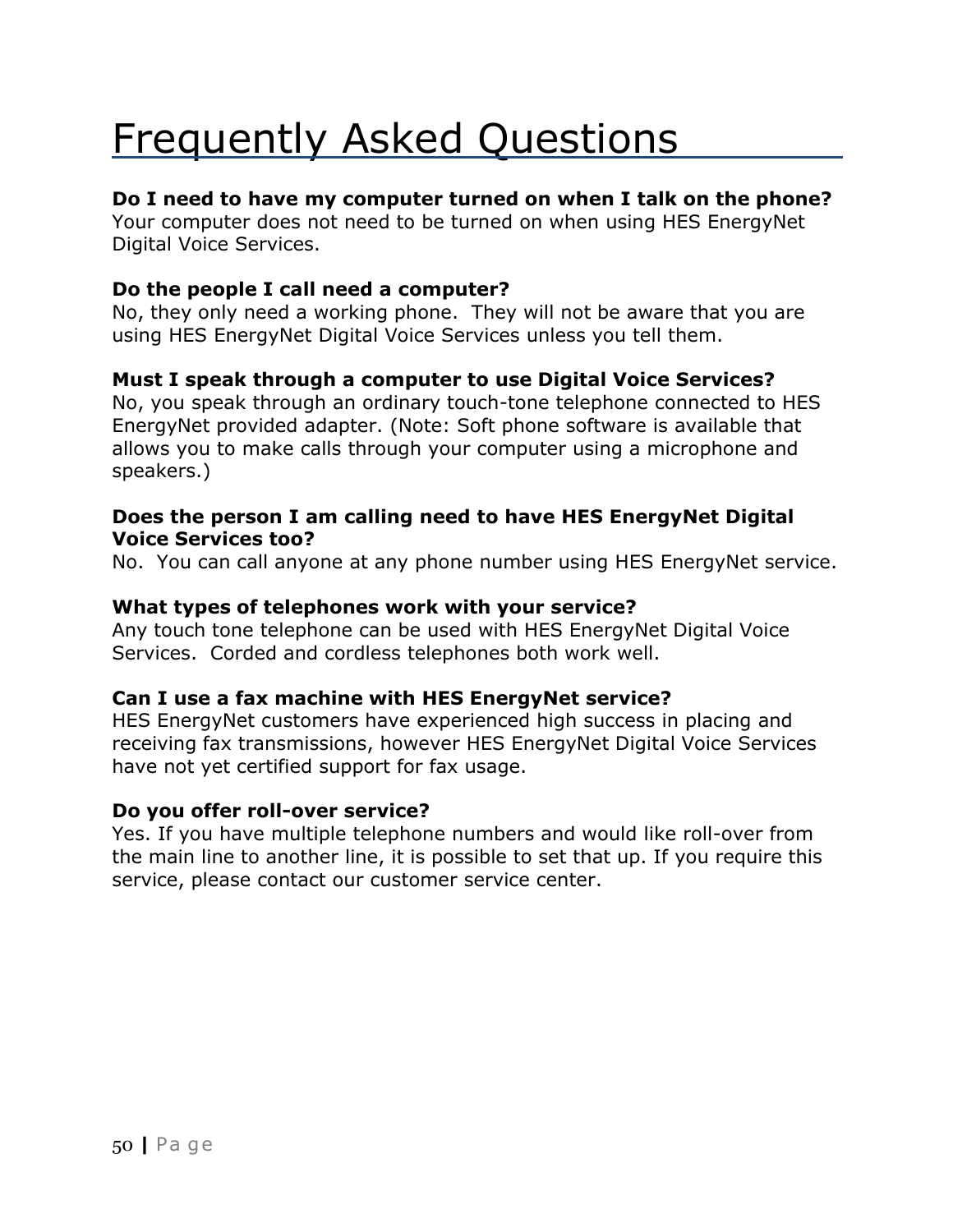#### **Can I use the Digital Voice Services for point-of-sale merchant processing?**

We highly recommend that you convert this to an IP service (if available). However, for normal processing levels, you should experience no issues. If you are doing this type of merchant processing, contact our customer service center, as some special settings may be required.

#### **Can I still use the Internet while making calls?**

Yes. Your computer and HES EnergyNet Digital Voice Services can share an Internet connection.

#### **Can I use HES EnergyNet Digital Voice Services with my business alarm system or personal emergency response services company?**

You may connect any telephone communication device to your HES EnergyNet Digital Voice Services adaptor. We recommend keeping a traditional phone line for home or personal emergency response devices. The service depends upon your broadband Internet connection and electrical power. If your Internet connection or power is not available, you will not be able to make or receive calls, nor will your alarm system. Please consult with a qualified alarm system technician before connecting your alarm system to a HES EnergyNet Digital Voice Services line.

#### **How is dialing 911 using HES EnergyNet Digital Voice Services different from dialing 911 on a regular land line?**

HES EnergyNet routes your call to your local emergency response center over the 911 network determined by the physical address you supplied when you activated 911. If we do not have the correct address, your call cannot be routed to the corresponding emergency response center for your area. You will also need to state the nature of your emergency promptly and clearly, which may include providing your location and telephone number, as the local emergency response center personnel may not be able to see the information HES EnergyNet sends along with your call.

In the event 911 methods are unavailable or fail, HES EnergyNet sends your 911 call to a national emergency response center. Trained emergency response agents will then route the call to local authorities.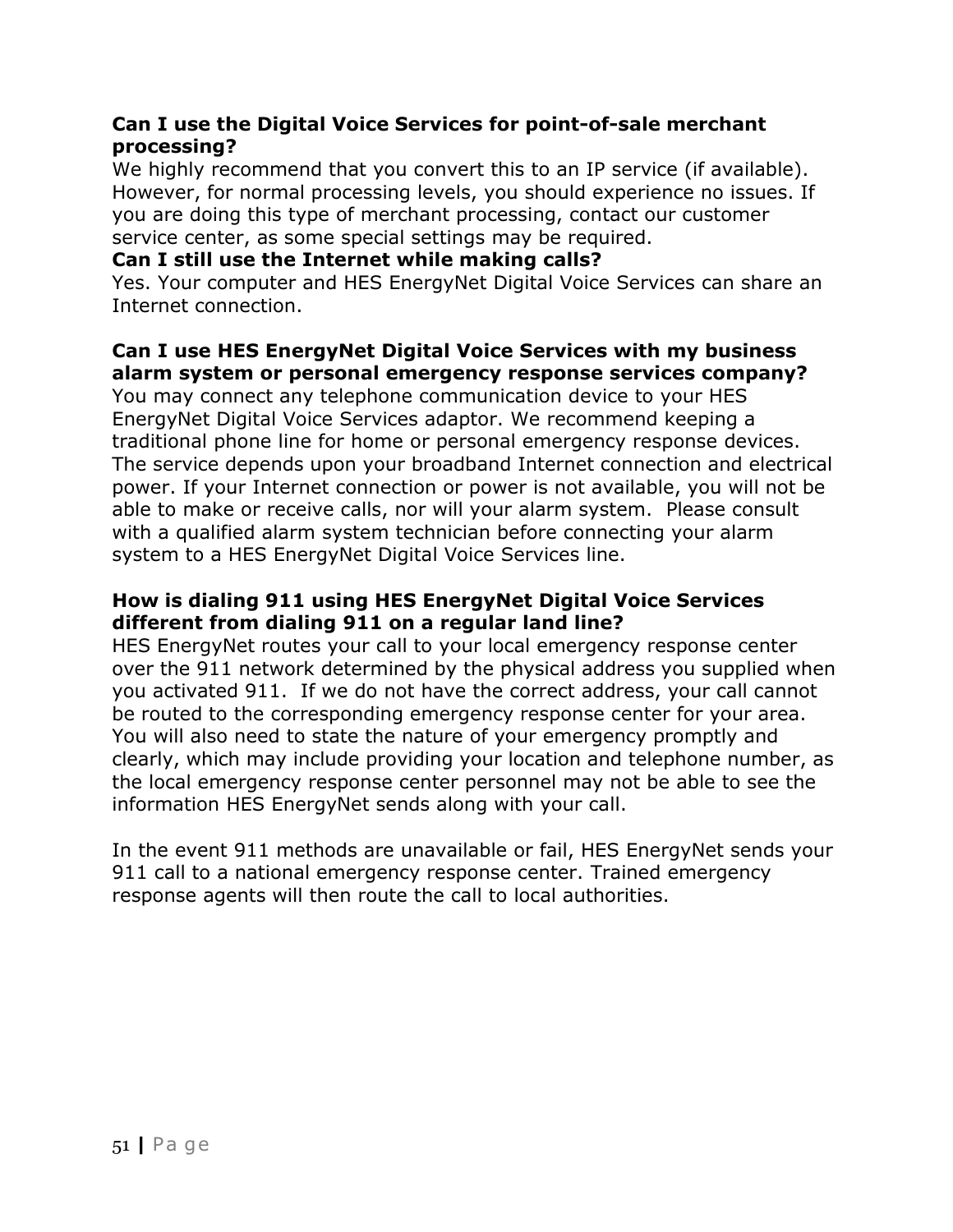#### **Which VoIP codecs are currently supported by HES EnergyNet Digital Voice Services?**

HES EnergyNet Digital Voice Services currently supports the G711 (80k) and the G729 (32k).

#### **What are your customer service hours and how do I contact you with questions?**

Our customer service is available 24 hours a day, 7 days a week at 270-887- 0763, or via email at [support@hesenergy.net.](mailto:support@hesenergy.net)

#### **What is a CPNI?**

CPNI stands for Customer Proprietary Network Information. It is information about your account that cannot be accessed without a four digit security pass code, providing additional security for you.